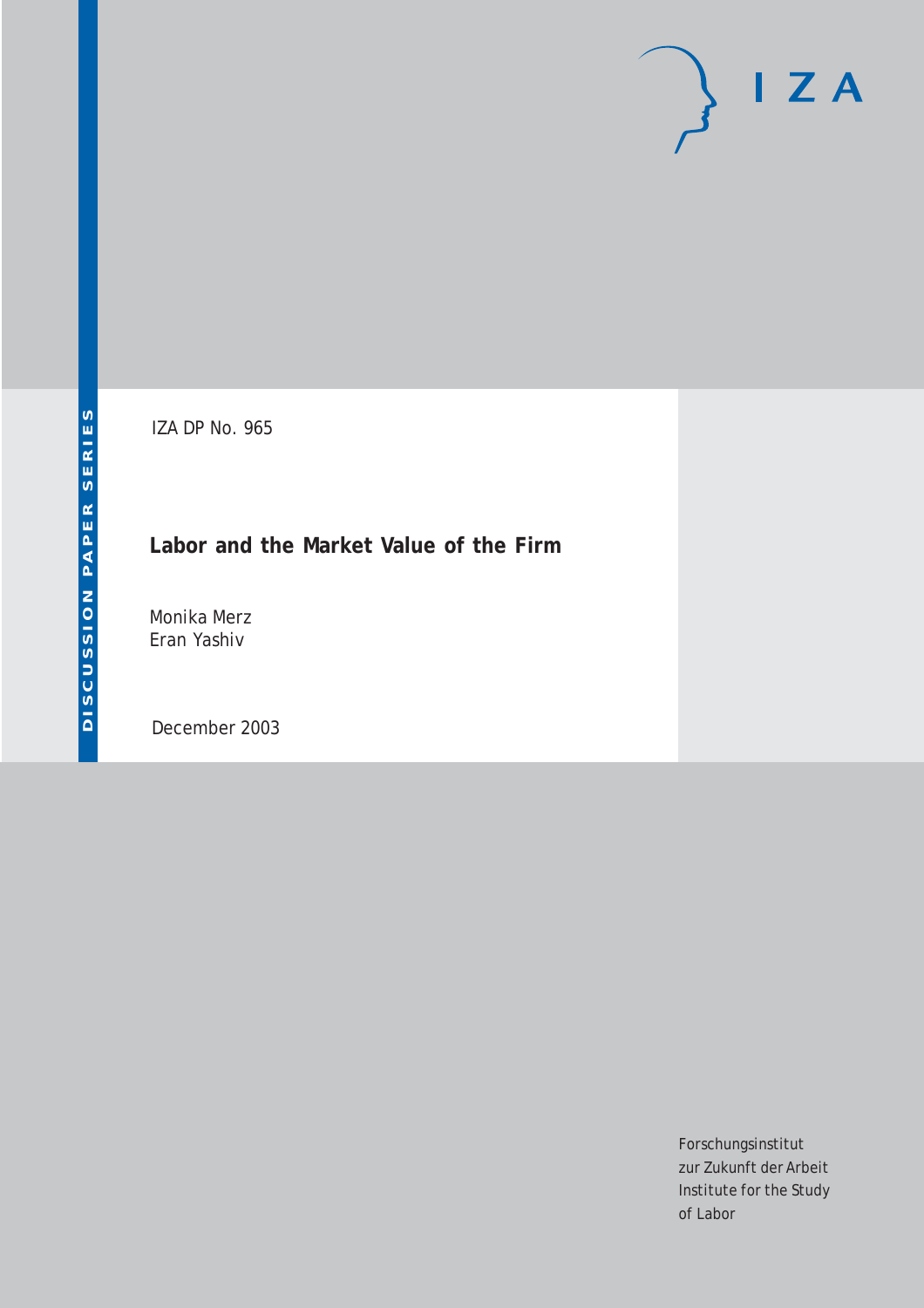# **Labor and the Market Value of the Firm**

## **Monika Merz**

*University of Bonn and IZA Bonn* 

## **Eran Yashiv**

*Tel Aviv University, CEPR and IZA Bonn* 

## Discussion Paper No. 965 December 2003

IZA

P.O. Box 7240 D-53072 Bonn Germany

Tel.: +49-228-3894-0 Fax: +49-228-3894-210 Email: [iza@iza.org](mailto:iza@iza.org)

This Discussion Paper is issued within the framework of IZA's research area *Mobility and Flexibility of Labor.* Any opinions expressed here are those of the author(s) and not those of the institute. Research disseminated by IZA may include views on policy, but the institute itself takes no institutional policy positions.

The Institute for the Study of Labor (IZA) in Bonn is a local and virtual international research center and a place of communication between science, politics and business. IZA is an independent, nonprofit limited liability company (Gesellschaft mit beschränkter Haftung) supported by Deutsche Post World Net. The center is associated with the University of Bonn and offers a stimulating research environment through its research networks, research support, and visitors and doctoral programs. IZA engages in (i) original and internationally competitive research in all fields of labor economics, (ii) development of policy concepts, and (iii) dissemination of research results and concepts to the interested public. The current research program deals with (1) mobility and flexibility of labor, (2) internationalization of labor markets, (3) welfare state and labor market, (4) labor markets in transition countries, (5) the future of labor, (6) evaluation of labor market policies and projects and (7) general labor economics.

IZA Discussion Papers often represent preliminary work and are circulated to encourage discussion. Citation of such a paper should account for its provisional character. A revised version may be available on the IZA website ([www.iza.org](http://www.iza.org/)) or directly from the author.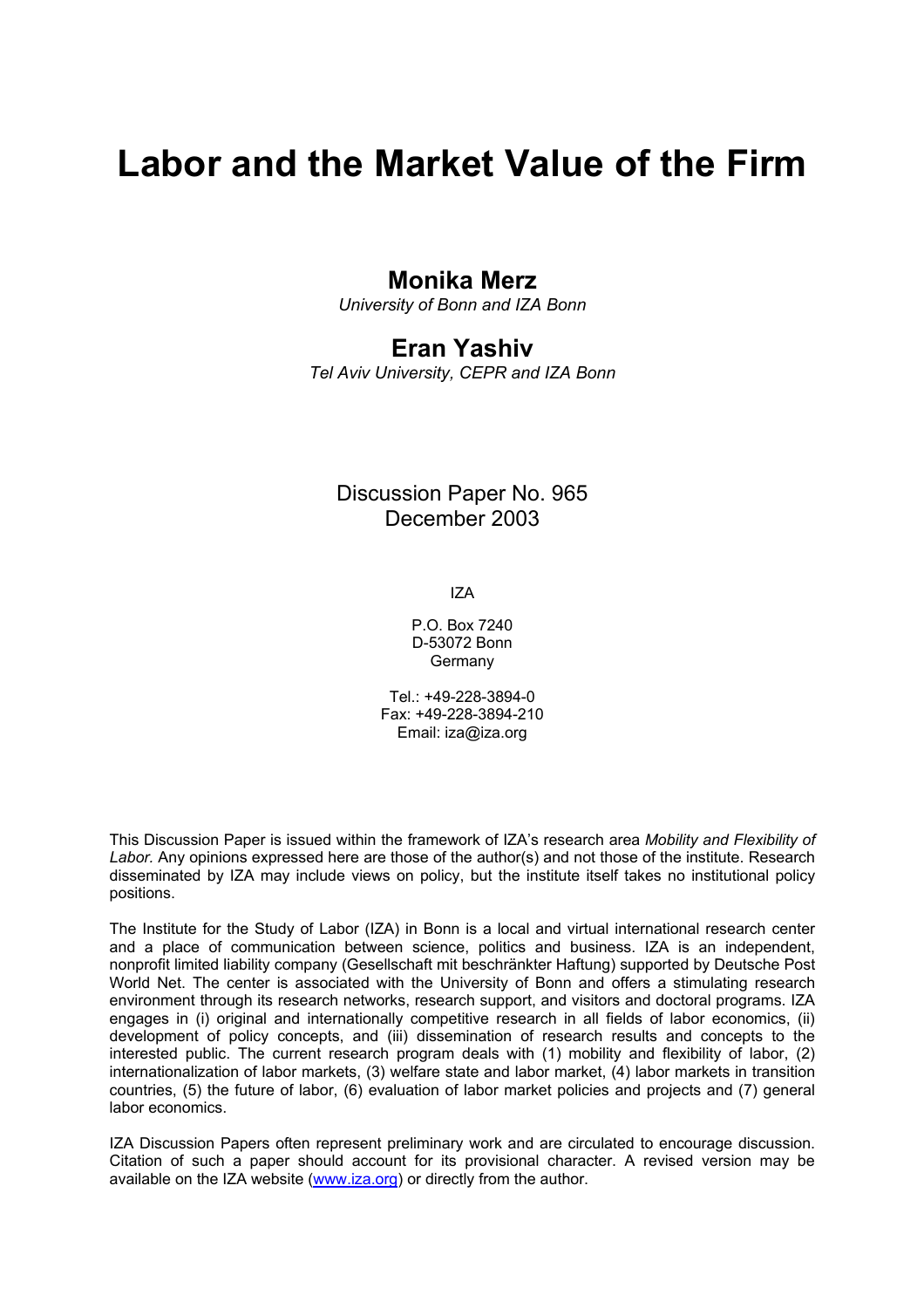IZA Discussion Paper No. 965 December 2003

## **ABSTRACT**

## **Labor and the Market Value of the Firm**

What role does labor play in firms' market value? We explore this question using a production-based asset pricing model with frictions in the adjustment of both capital and labor. We posit that hiring of labor is akin to investment in capital and that the two interact, with the interaction being a crucial determinant of market value behavior.

We use aggregate U.S. corporate sector data to estimate firms' optimal hiring and investment decisions and the consequences for firms' value. We then decompose this value, thereby quantifying the link between firms' market value and gross hiring flows, employment, gross investment and physical capital. We find that a conventional specification – quadratic adjustment costs for capital and no hiring costs – performs poorly. Rather hiring and investment flows, unlike employment and capital stocks, are volatile and both are essential to account for market volatility. A key result is that firms' value embodies the value of hiring and investment over and above the capital stock.

JEL Classification: E22, E23, E24, G12

Keywords: production-based asset pricing, labor market frictions, gross flows, Q-model, GMM

Corresponding author:

Monika Merz Department of Economics University of Bonn Adenauerallee 24-42 53113 Bonn **Germany** Email: [mmerz@uni-bonn.de](mailto:mmerz@uni-bonn.de) Tel.: +49 (228) 73-9519 Fax: +49 (228) 73-7953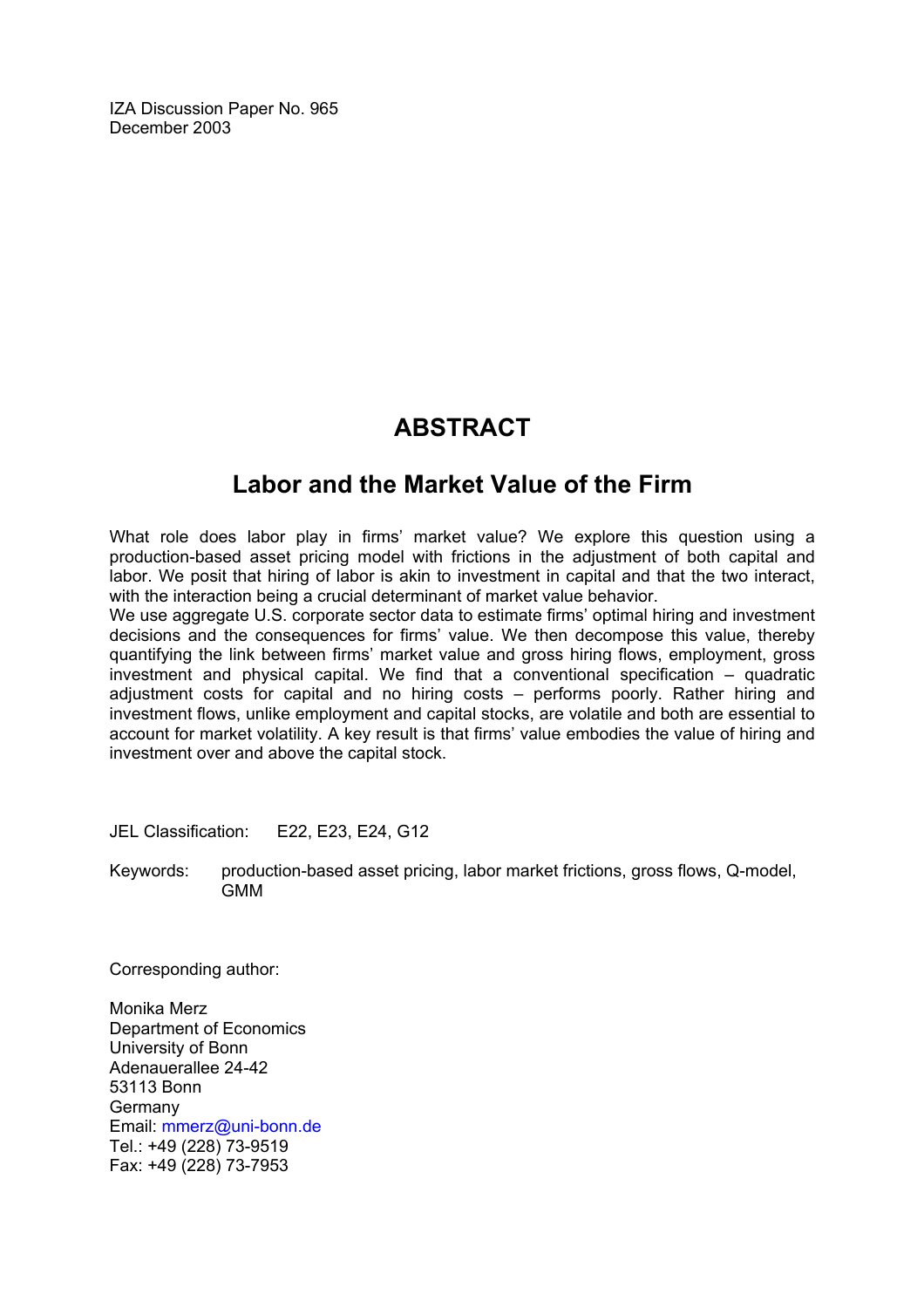#### Labor and the Market Value of the  $Firm<sup>1</sup>$

#### 1. Introduction

What role does labor play in the market value of firms? According to the frictionless neoclassical model - a benchmark for our exploration - labor is not a part of this value, because it is costlessly adjusted and hence receives its share in output. In this frictionless environment the firm's market value equals its stock of physical capital. When combining this setup with adjustment costs of physical capital as in Tobin (1969) or Tobin and Brainard (1977), the well-known Tobin's Q-model results. Adjustment costs of capital involve implementation costs, the learning of new technologies, or the fact that production is temporarily interrupted. The standard Q-model still assigns no explicit role for labor, as determination of the firm's value only requires correction for the value of the capital adjustment technology. Labor explicitly enters the picture whenever there are frictions in the labor market [see the discussion in Danthine and Donaldson (2002a)]. With frictional labor markets, labor is a quasi-fixed factor from which a firm extracts rents. These rents compensate it for the costs associated with adjusting the work force. The firm's value needs to take these rents into account.

In this paper we build on the production-based model for firms' market value proposed by Cochrane (1991, 1996) and insert frictional labor markets and capital adjustment costs as crucial

<sup>&</sup>lt;sup>1</sup>We thank seminar participants at Princeton, NYU, the NY Fed, the 2003 AEA meetings, the 2003 SED meetings in Paris, the 2002 NBER Summer Institute, Rice, University College London, the London School of Economics, London Business School, Tel Aviv (Eitan Berglas School of Economics and Recanati School of Business), the CentER in Tilburg, ECARE, the June 2002 CEPR conference on dynamic aspects of unemployment at CREST, Paris, the 2002 annual meeting of the EEA in Venice, and the December 2001 conference on finance and labor market frictions at the University of Bonn for comments on previous versions of the paper. We are grateful to Andy Abel, Michael Burda, Craig Burnside, Zvi Eckstein, Peter Hartley, Zvi Hercowitz, Urban Jermann, Martin Lettau, Harald Uhlig and Itzhak Zilcha for useful suggestions, to Hoyt Bleakley, Ann Ferris and Jeff Fuhrer for their worker flows series, to Bob Hall for market value data, to Flint Brayton for tax and depreciation series, and to Darina Vaissman and Michael Ornstein for able research assistance. Any errors are our own.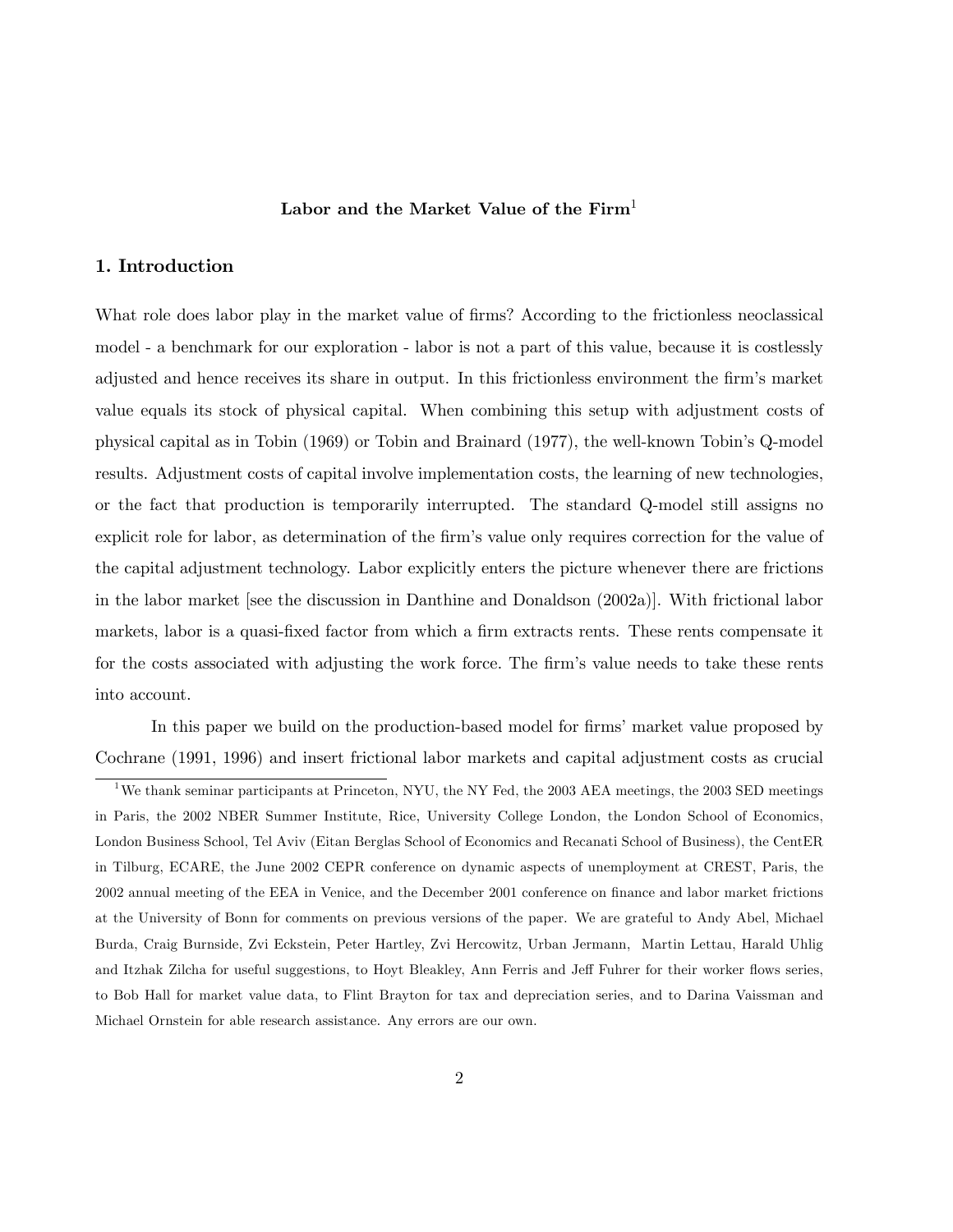ingredients. We represent labor market frictions by trade frictions between searching firms and workers, and by advertising, screening, and training costs [Mortensen and Pissarides (1999) survey the relevant search and matching literature]. We let the adjustment costs for labor interact with those for capital, with all adjustment costs relating to gross rather than to net changes. This specification allows us to simultaneously study the dynamic behavior of variables which hitherto have been explored separately. In particular, we qualitatively illustrate how firms' market value is linked to the flows of gross hiring and gross investment and to the stocks of employment and physical capital. This link results from the following economic mechanism. Firms decide on the number of vacancies to post in order to hire workers and on the size of the investment in physical capital to undertake in their effort to maximize their market value. Doing so they face labor market frictions interacting with adjustment costs for capital. Optimal hiring and investing determines firms' profits — including rents from employment — and consequently their value, as well as the time path of employment and capital.

We quantify this link by structurally estimating the model using aggregate time-series data for the U.S. corporate sector. Our data set has a number of distinctive features. It makes use of gross rather than net hiring flow series, the former exhibiting considerable volatility; data on output, gross investment and the capital stock, as well as market value data, pertain to the non-financial corporate business sector rather than to broader, but inappropriate measures of the U.S. economy; alternative, time-varying discount rates are examined; and key elements of the corporate tax structure are explicitly taken into account. We use alternative convex adjustment costs specifications and a nonlinear, structural estimation procedure in order to allow for a more general framework than the traditional quadratic cost formulation that dominates most of the related literature.

The main goal of our empirical work is to explain firms' joint hiring and investment behavior and its implications for market values. Towards this end we estimate the firms' adjustment costs function. Our results suggest that this exploration is worthwhile. With a reasonable magnitude for adjustment costs, we can characterize optimal hiring and investment. The implied value of hiring and that of investment account fairly well for the predicted component of firms' value, over and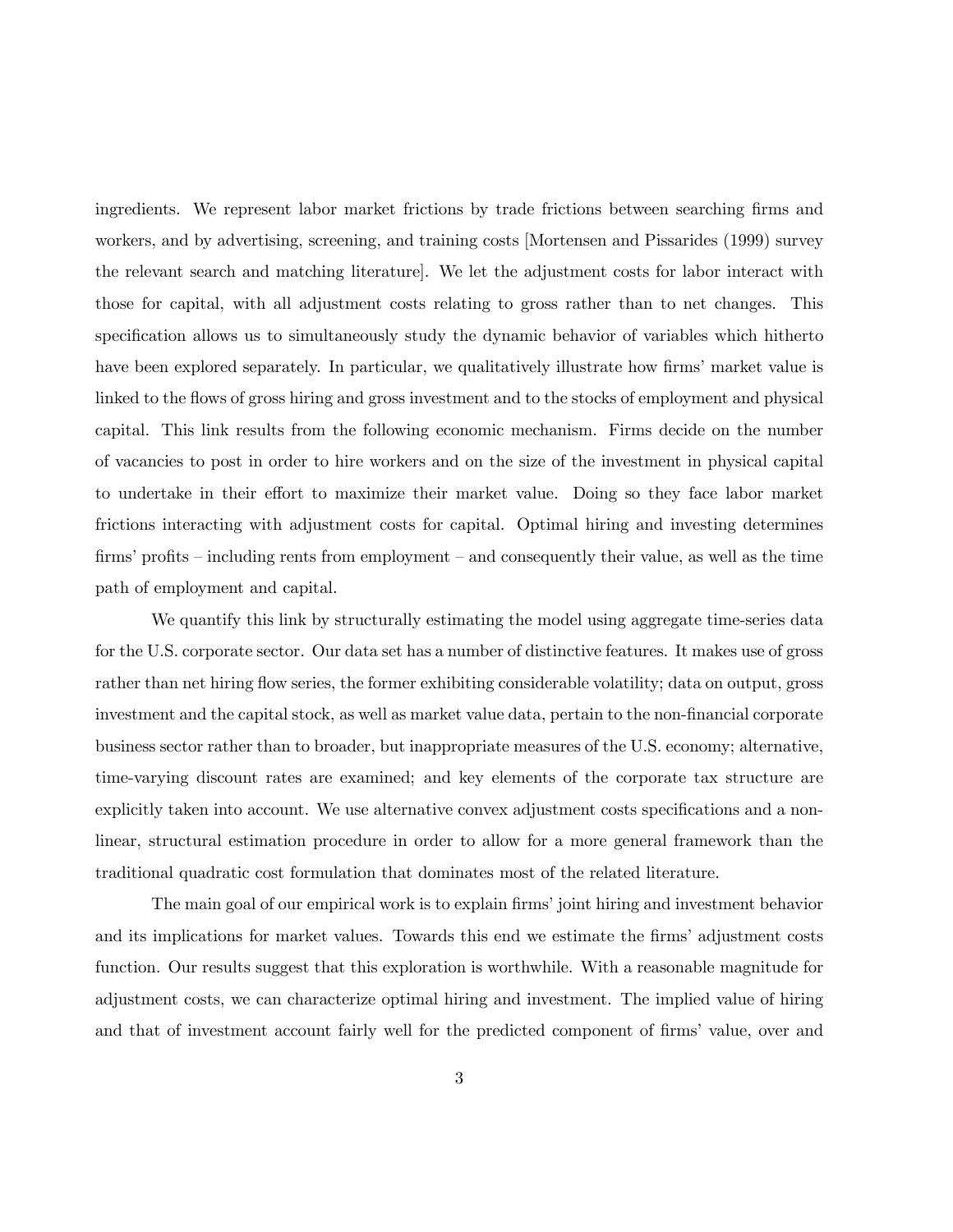above the size of the physical capital stock. We decompose firms' value in terms of both mean and volatility. We find that factor adjustment costs play a role in explaining the mean of market values, and that volatility cannot be explained without both capital and labor adjustment costs.

Our paper makes several contributions. First, the model qualitatively derives the link between firms' market value and gross hires, employment, gross investment and physical capital, thereby showing that, in addition to capital, labor should matter. The empirical results lend quantitative support to this link. The reason for the relative success here — comparing to previous formulations which have failed — lies in the examination of investment and hiring costs jointly and in terms of gross flows. Note that much of the literature either focused on one and ignored the other, or dealt with net changes rather than with gross flows. Second, the paper puts the Q-model on a much more solid empirical footing, thereby explaining the weakness of previous results and demonstrates the role of labor market frictions for the behavior of investment and firms' market value. Finally, the paper generates a structural specification of a production-based asset pricing model, linking financial variables to macroeconomic ones.

The paper proceeds as follows. Section 2 presents the model. Section 3 discusses the data and the empirical methodology. Section 4 presents the results. Section 5 derives the implications with respect to the adjustment costs function and to hiring and investment behavior. Section 6 discusses the implications for market values. Section 7 concludes. Technical derivations and data definitions are elaborated in appendices.

#### 2. The Model

We delineate the partial equilibrium model which serves as the basis for estimation.<sup>2</sup>

 $2^2$ The parts concerned with the labor market follow the prototypical search and matching model within a stochastic framework. See Pissarides (2000) and Yashiv (2000).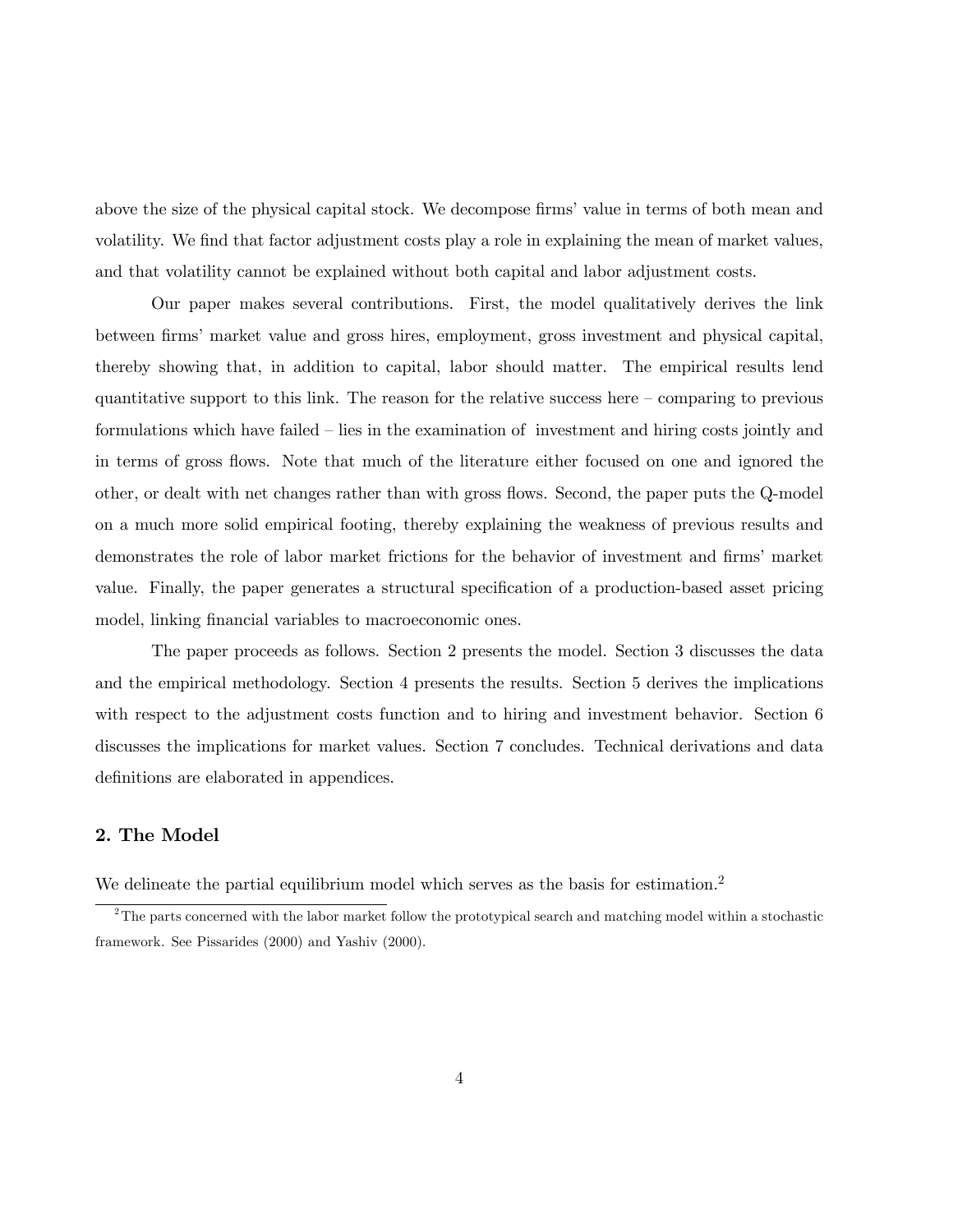#### 2.1. The Economic Environment

The economy is populated by identical workers and identical firms. All agents live forever and have rational expectations. Workers and firms interact in the markets for goods, labor, capital, and financial assets. This setup deviates from the standard neoclassical framework. That is, it takes time and resources for firms to adjust their capital stock, or to hire new workers. All variables are expressed in terms of the output price level.

#### 2.2. Hiring and Investment

Firms make investment and hiring decisions. They own the physical capital stock k and decide each period how much to invest in capital, i. In order to attract new workers, a firm needs to post a job-vacancy  $v$ . For each vacancy posted, the firm takes as given the rate  $q$  at which this vacancy is filled with a non-employed worker. Hence, in every period, a firm's gross hires are given by  $qv$ .<sup>3</sup> Once a new worker is hired, the firm pays her a per-period gross compensation rate w. Firms use physical capital and labor as inputs in order to produce output goods y according to a constant-returns-to-scale production function  $f$  with productivity shock  $z$ :

$$
y_t = f(z_t, n_t, k_t), \tag{2.1}
$$

Gross hiring and gross investment are costly activities. Hiring costs include advertising, screening, and training. In addition to the purchase costs, investment involves capital installation costs, learning the use of new equipment, etc. Adjusting labor or capital involves disruptions to production, and potentially also the implementation of new organizational structure within the firm and new production practices. All of these costs reduce the firm's profits. We represent these costs by an adjustment costs function  $g[i_t, k_t, q_t v_t, n_t]$  which is convex in the firm's decision variables and exhibits constant returns-to-scale. We allow hiring costs and capital adjustment costs to interact. We specify the functional form of  $q$  in the empirical work below.

 $3$ In the standard matching model, those gross hires are labeled new job-matches, and the transition rate q for a vacancy equals the ratio of job-matches to vacancies posted.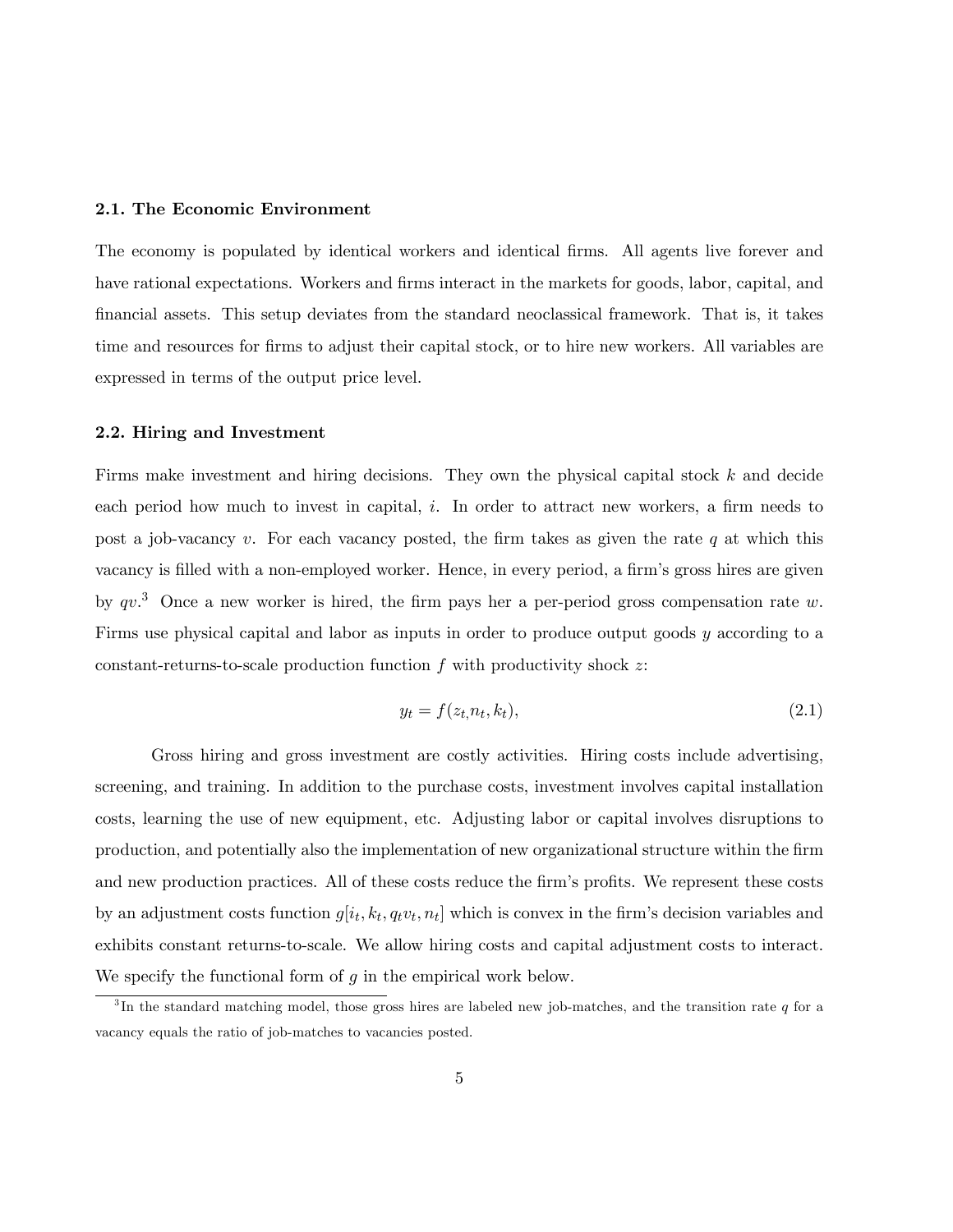In every period t, the capital stock depreciates at the rate  $\delta_t$  and is augmented by new investment  $i_t$ . The capital stock's law of motion equals:

$$
k_{t+1} = (1 - \delta_t)k_t + i_t, \quad 0 \le \delta_t \le 1.
$$
\n(2.2)

Similarly, the number of a firm's employees decreases at the rate  $\psi_t$ . It is augmented by new hires  $q_tv_t$ :

$$
n_{t+1} = (1 - \psi_t)n_t + q_t v_t, \quad 0 \le \psi_t \le 1.
$$
\n(2.3)

Firms' profits before tax,  $\pi$ , equal the difference between revenues net of adjustment costs and total labor compensation, wn:

$$
\pi_t = [f(z_t, n_t, k_t) - g(i_t, k_t, q_t v_t, n_t)] - w_t n_t.
$$
\n(2.4)

Every period, firms make after-tax cash flow payments  $cf$  to the stock owners and bond holders of the firm. These cash flow payments equal profits after tax minus purchases of investment goods plus investment tax credits and depreciation allowances for new investment goods:

$$
cf_t = (1 - \tau_t)\pi_t - (1 - \chi_t - \tau_t D_t)\tilde{p}_t^T i_t
$$
\n(2.5)

where  $\tau_t$  is the corporate income tax rate,  $\chi_t$  the investment tax credit,  $D_t$  the present discounted value of capital depreciation allowances,  $\tilde{p}_t^I$  the real pre-tax price of investment goods.

The representative firm's ex dividend market value in period  $t$ ,  $s_t$ , is defined as follows:

$$
s_t = E_t \left[ \beta_{t+1} \left( s_{t+1} + cf_{t+1} \right) \right]. \tag{2.6}
$$

Solving equation  $(2.6)$  forward, we can alternatively define the firm's market value in period t as the present discounted value of future cash flows:

$$
s_t = E_t \left\{ \sum_{j=1}^{\infty} \left( \prod_{i=1}^j \beta_{t+i} \right) cf_{t+j} \right\},\tag{2.7}
$$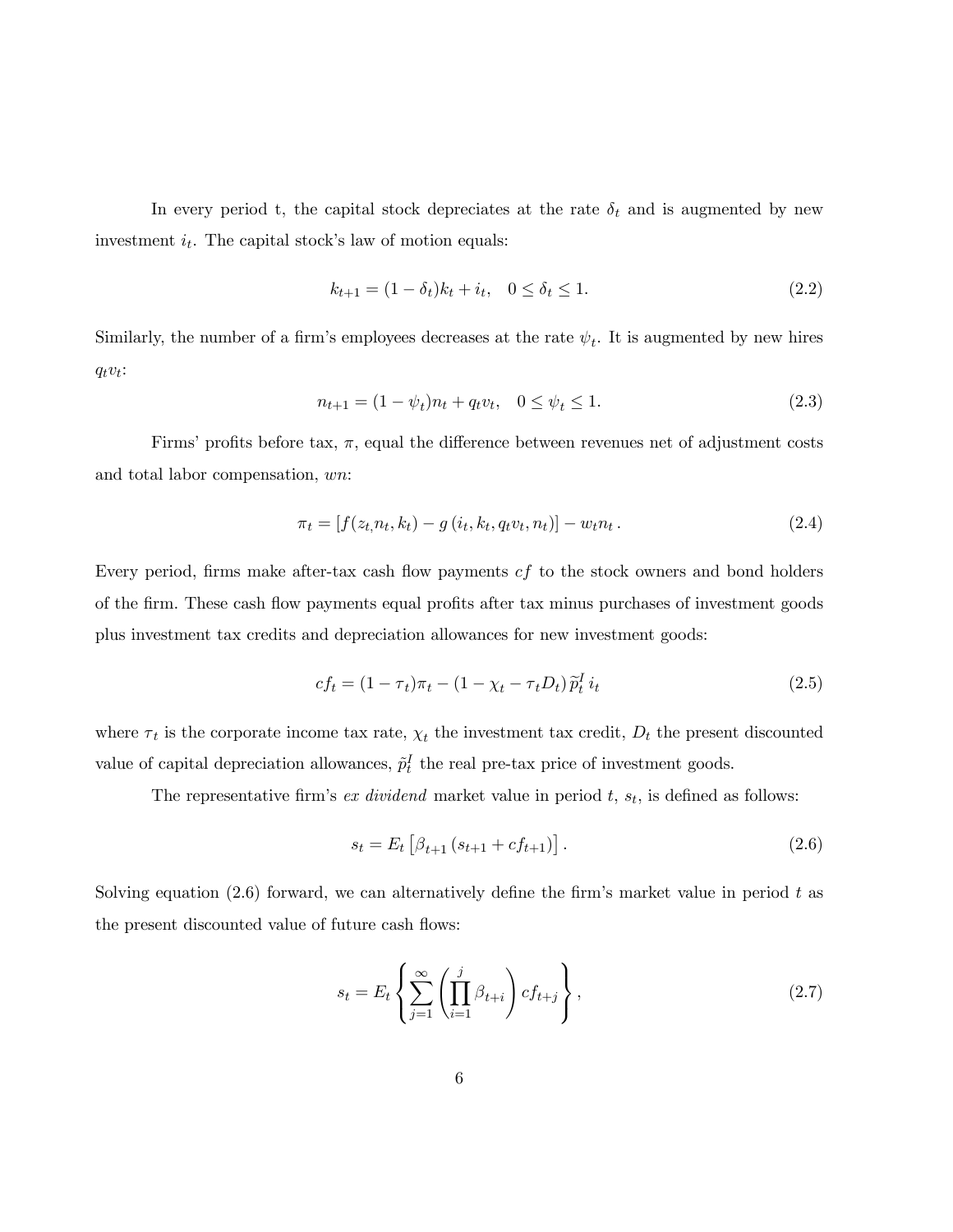where  $E_t$  denotes the expectational operator conditional on information available in period  $t$ . The discount factor between periods  $t + j - 1$  and  $t + j$  for  $j \in \{1, 2, ...\}$  is given by:

$$
\beta_{t+j} = \frac{1}{1 + r_{t+j-1,t+j}}
$$

where  $r_{t+j-1,t+j}$  denotes the time-varying discount rate between periods  $t+j-1$  and  $t+j$ . Appendix B contains a detailed description of how alternative values of the discount rate r are computed in the empirical work.

The representative firm chooses sequences of  $i_t$  and  $v_t$  in order to maximize its *cum dividend* market value  $cf_t + s_t$ :

$$
\max_{\{i_{t+j}, v_{t+j}\}} E_t \left\{ \sum_{j=0}^{\infty} \left( \prod_{i=0}^j \beta_{t+i} \right) cf_{t+j} \right\} \tag{2.8}
$$

subject to the definition of  $cf_{t+j}$  in equation (2.5) and the constraints (2.2) and (2.3). The firm takes the variables  $q, w, p<sup>I</sup>, \delta, \psi$ , and  $\beta$  as given. The Lagrange multipliers associated with these two constraints are  $Q_{t+j}^K$  and  $Q_{t+j}^N$ , respectively. These Lagrange multipliers can be interpreted as marginal Q for physical capital, and marginal Q for employment, respectively.

The accompanying first-order necessary conditions for dynamic optimality are the same for any two consecutive periods  $t+j$  and  $t+j+1$ ,  $j \in \{0,1,2,...\}$ . For the sake of notational simplicity, we drop the subscript  $j$  from the respective equations to follow:

$$
Q_t^K = E_t \left\{ \beta_{t+1} \left[ (1 - \tau_{t+1}) \left( f_{k_{t+1}} - g_{k_{t+1}} \right) + (1 - \delta_{t+1}) Q_{t+1}^K \right] \right\}
$$
(2.9)

$$
Q_t^K = (1 - \tau_t) \left( g_{i_t} + p_t^I \right) \tag{2.10}
$$

$$
Q_t^N = E_t \left\{ \beta_{t+1} \left[ (1 - \tau_{t+1}) \left( f_{n_{t+1}} - g_{n_{t+1}} - w_{t+1} \right) + \left( 1 - \psi_{t+1} \right) Q_{t+1}^N \right] \right\} \tag{2.11}
$$

$$
Q_t^N = (1 - \tau_t) \frac{g_{v_t}}{q_t}
$$
 (2.12)

where we use the real after-tax price of investment goods, given by:

$$
p_{t+j}^I = \frac{1 - \chi_{t+j} - \tau_{t+j} D_{t+j}}{1 - \tau_{t+j}} \widetilde{p}_{t+j}^I.
$$
\n(2.13)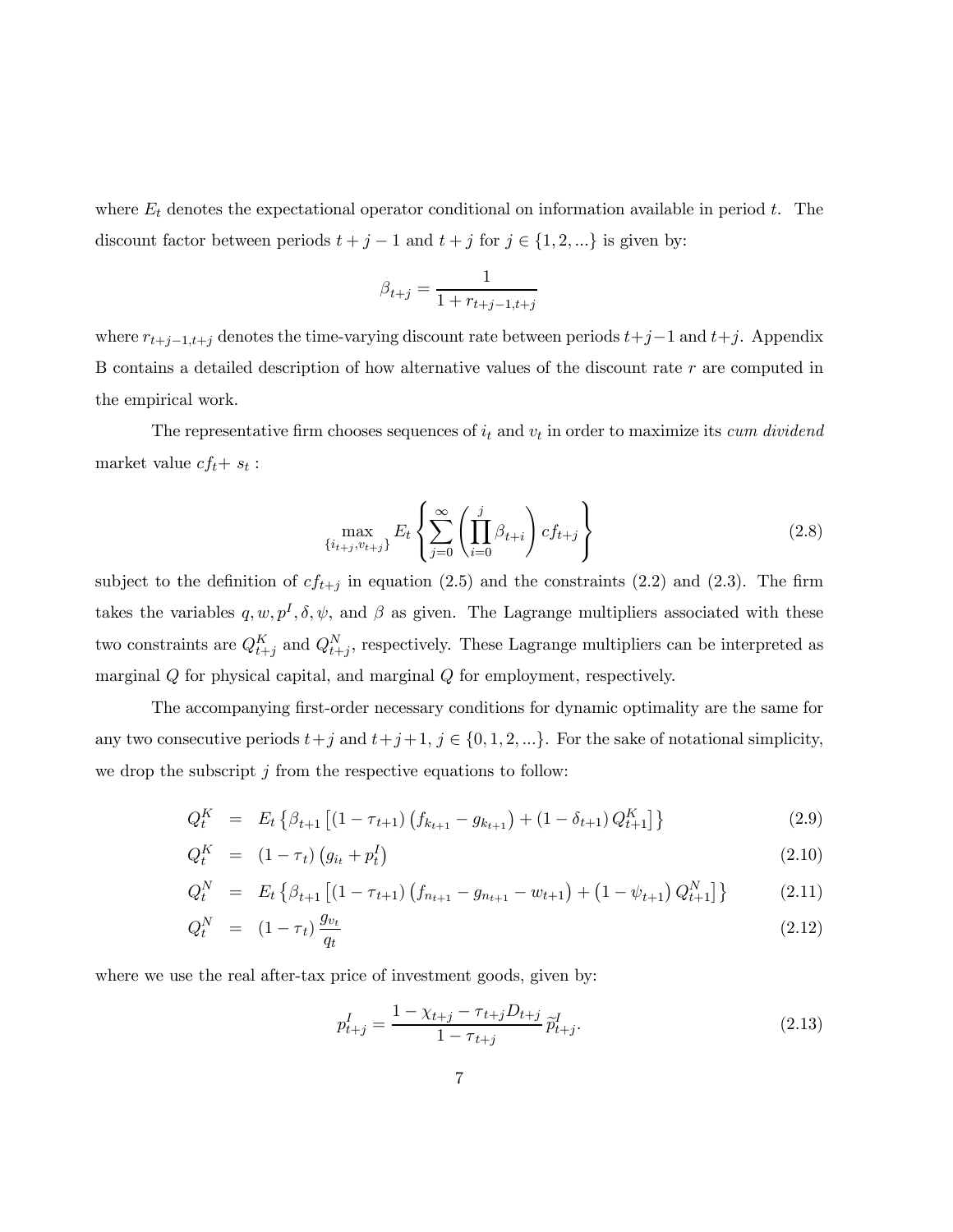Dynamic optimality requires the following two transversality conditions to be fulfilled

$$
\lim_{T \to \infty} E_T \left( \beta_T Q_T^K k_{T+1} \right) = 0
$$
\n
$$
\lim_{T \to \infty} E_T \left( \beta_T Q_T^N n_{T+1} \right) = 0.
$$
\n(2.14)

We can summarize the firm's first-order necessary conditions from equations  $(2.9)-(2.12)$  by the following two expressions:

$$
F1 : (1 - \tau_t) (g_{i_t} + p_t^I) = E_t \left\{ \beta_{t+1} (1 - \tau_{t+1}) [f_{k_{t+1}} - g_{k_{t+1}} + (1 - \delta_{t+1}) (g_{i_{t+1}} + p_{t+1}^I)] \right\}
$$
  
\n
$$
F2 : (1 - \tau_t) \frac{g_{v_t}}{q_t} = E_t \left\{ \beta_{t+1} (1 - \tau_{t+1}) [f_{n_{t+1}} - g_{n_{t+1}} - w_{t+1} + (1 - \psi_{t+1}) \frac{g_{v_{t+1}}}{q_{t+1}}] \right\}.
$$

Solving equation (2.9) forward and using the law of iterated expectations expresses  $Q_t^K$  as the expected present value of future marginal products of physical capital net of marginal capital adjustment costs:

$$
Q_t^K = E_t \left\{ \sum_{j=0}^{\infty} \left( \prod_{i=0}^j \beta_{t+1+i} \right) \left( \prod_{i=0}^j \left( 1 - \delta_{t+1+i} \right) \right) \left( 1 - \tau_{t+1+j} \right) \left( f_{k_{t+1+j}} - g_{k_{t+1+j}} \right) \right\}.
$$
 (2.15)

It is straightforward to show that in the special case of time-invariant discount factors, no adjustment costs, no taxes, and a perfectly competitive market for capital,  $Q_t^K$  equals one. Similarly, solving equation (2.11) forward and using the law of iterated expectations expresses  $Q_t^N$  as the expected present value of the future stream of surpluses arising to the firm from an additional hire of a new worker:

$$
Q_t^N = E_t \left\{ \sum_{j=0}^{\infty} \left( \prod_{i=0}^j \beta_{t+1+i} \right) \left( \prod_{i=0}^j \left( 1 - \psi_{t+1+i} \right) \right) \left( 1 - \tau_{t+1+j} \right) \left( f_{n_{t+1+j}} - g_{n_{t+1+j}} - w_{t+1+j} \right) \right\}.
$$
\n(2.16)

In the special case of a perfectly competitive labor market and no hiring costs,  $Q_t^N$  equals zero.

#### 2.3. Implications For Asset Values

We use standard asset-pricing theory to derive the implications of the model for the links between the market value of the firm and the asset value of a new hire. As stated in equation (2.6), the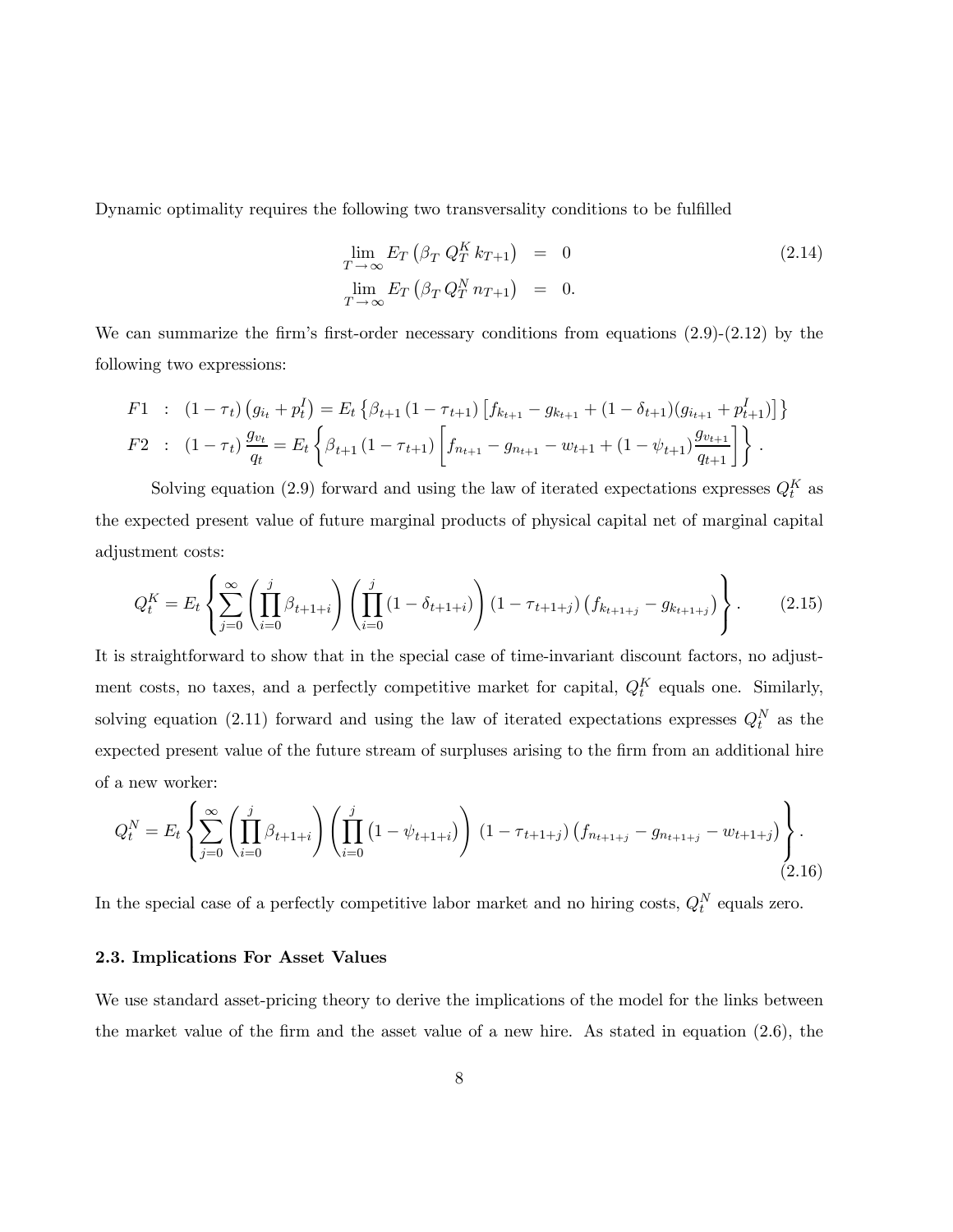firm's period  $t$  market value is defined as the expected discounted pre-dividend market value of the following period:

$$
s_t = E_t \left[ \beta_{t+1} \left( s_{t+1} + c f_{t+1} \right) \right]. \tag{2.17}
$$

The firm's market value can be decomposed into the sum of the value due to physical capital,  $\vartheta_t^k$ , and the value due to the stock of employment,  $\vartheta_t^n$ . We label the latter fraction of the firm's market value the asset value of a new hire and express  $s_t$  as

$$
s_t = \vartheta_t^k + \vartheta_t^n = E_t \left[ \beta_{t+1} \left( \vartheta_{t+1}^k + cf_{t+1}^k \right) \right] + E_t \left[ \beta_{t+1} \left( \vartheta_{t+1}^n + cf_{t+1}^n \right) \right], \tag{2.18}
$$

Using the constant returns-to-scale properties of the production function  $f$  and of the adjustment cost function,  $g$ , we rely on equation  $(2.5)$  when decomposing the stream of maximized cash flow payments as follows:

$$
cf_t = (1 - \tau_t) \left( f_{k_t} k_t + f_{n_t} n_t - w_t n_t - p_t^T i_t - g_{k_t} k_t - g_{i_t} i_t - g_{n_t} n_t - g_{v_t} v_t \right)
$$
  
= 
$$
(1 - \tau_t) \left[ \left( f_{k_t} k_t - p_t^T i_t - g_{k_t} k_t - g_{i_t} i_t \right) + \left( f_{n_t} n_t - w_t n_t - g_{n_t} n_t - g_{v_t} v_t \right) \right]
$$
  
\equiv 
$$
cf_t^k + cf_t^n.
$$

In order to establish a link between the firm's market value and its stock of capital and employment using the first-order necessary condition (FONC) we manipulate the latter equation to obtain (see Appendix A for the full derivation) the central asset pricing equation relying on the afore-cited CRS properties of  $f$  and  $g$ :

$$
s_t = \vartheta_t^k + \vartheta_t^n = k_{t+1} Q_t^K + n_{t+1} Q_t^N, \tag{2.19}
$$

where  $Q_t^K$  and  $Q_t^N$  are defined in equations (2.15) and (2.16), respectively.

Equation (2.19) summarizes an important qualitative result. With frictional labor markets, the shadow value of employment typically is non-zero. Hence in such settings, the level of employment, multiplied by the respective shadow value, enters the firm's market value. Put differently, equation (2.19) illustrates the fact that the current model generalizes the neoclassical formulation,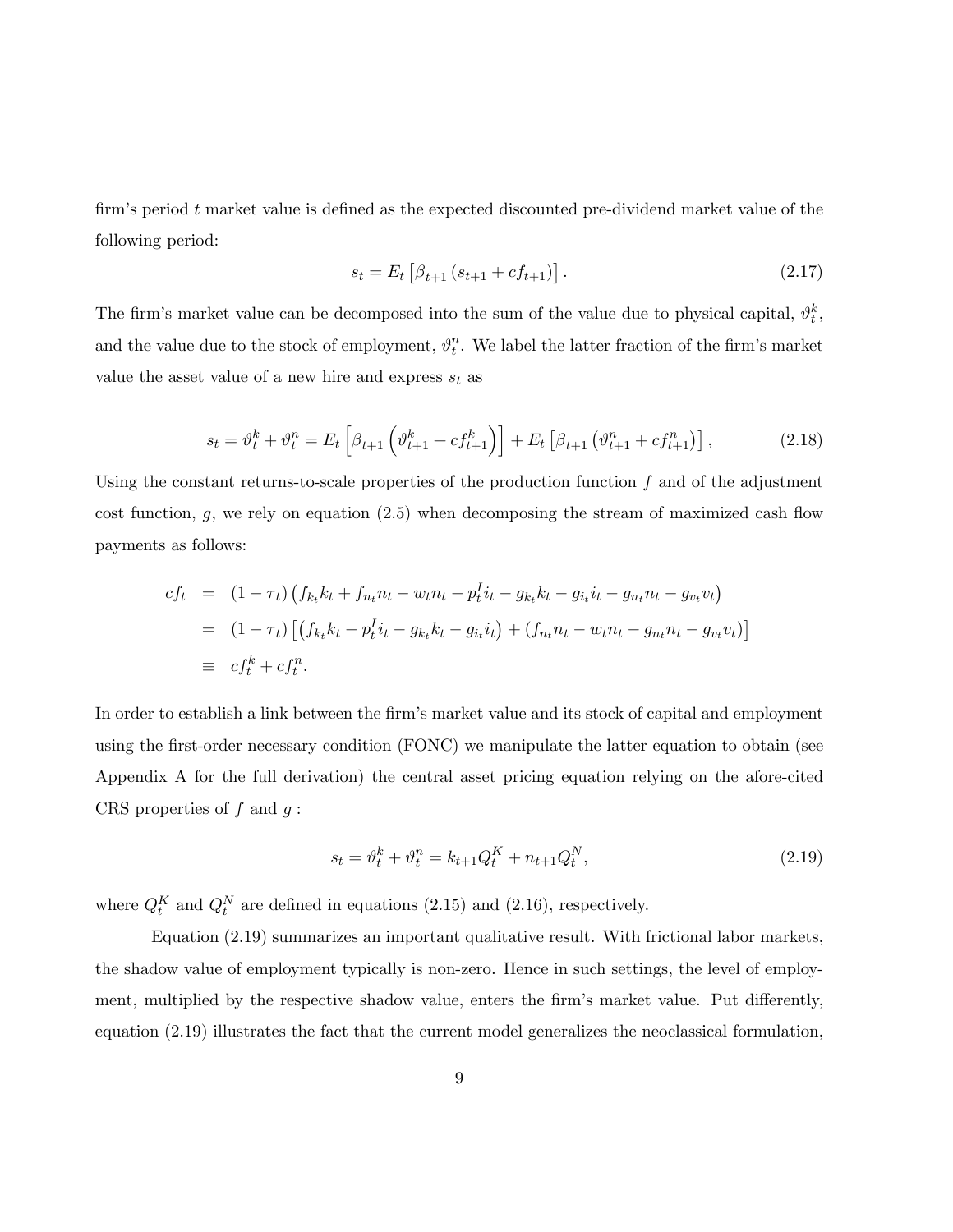whereby the firm's market value equals its physical capital stock, to an environment with capital adjustment costs and labor market frictions. Note that, using the expressions  $(2.9)-(2.12)$  we can alternatively express the firm's market value in period  $t$  as follows:

$$
s_{t} = k_{t+1}E_{t} \left\{ \beta_{t+1} \left( 1 - \tau_{t+1} \right) \left[ f_{k_{t+1}} - g_{k_{t+1}} + (1 - \delta_{t+1}) \left( p_{t+1}^{I} + g_{i_{t+1}} \right) \right] \right\}
$$
(2.20)  

$$
+ n_{t+1}E_{t} \left\{ \beta_{t+1} \left( 1 - \tau_{t+1} \right) \left( f_{n_{t+1}} - g_{n_{t+1}} - w_{t+1} + (1 - \psi_{t+1}) \frac{g_{v_{t+1}}}{q_{t+1}} \right) \right\}
$$

Next we turn to explore the empirical implications of the model.

#### 3. Data and Methodology

The adjustment cost function g is the main object of structural estimation. We present the parameterization of this function as well as of the production function, the data, and the econometric methodology. This presentation includes a discussion of data and econometric issues and the resulting alternative specifications.

#### 3.1. Parameterization

To quantify the model we need to parameterize the relevant functions. For the production function we use a standard Cobb-Douglas:

$$
f(z_t, n_t, k_t) = e^{z_t} n_t^{\alpha} k_t^{1-\alpha}, \ 0 < \alpha < 1. \tag{3.1}
$$

For the adjustment costs function  $q$ , some experimentation led us to adopt the following generalized convex function:

$$
g(\cdot) = \left[\frac{e_1}{\eta_1}(\frac{i_t}{k_t})^{\eta_1} + \frac{e_2}{\eta_2}(\frac{q_t v_t}{n_t})^{\eta_2} + \frac{e_3}{\eta_3}(\frac{i_t}{k_t}(\frac{q_t v_t}{n_t})^{\eta_3}\right] f(z_z, n_t, k_t).
$$
 (3.2)

This function is linearly homogenous in its four arguments  $i, v, k$  and n. The function postulates that costs are proportional to output, and that they increase in investment and hiring rates. Recent work by Cooper and Haltiwanger (2000) and Cooper and Willis (2003) gives empirical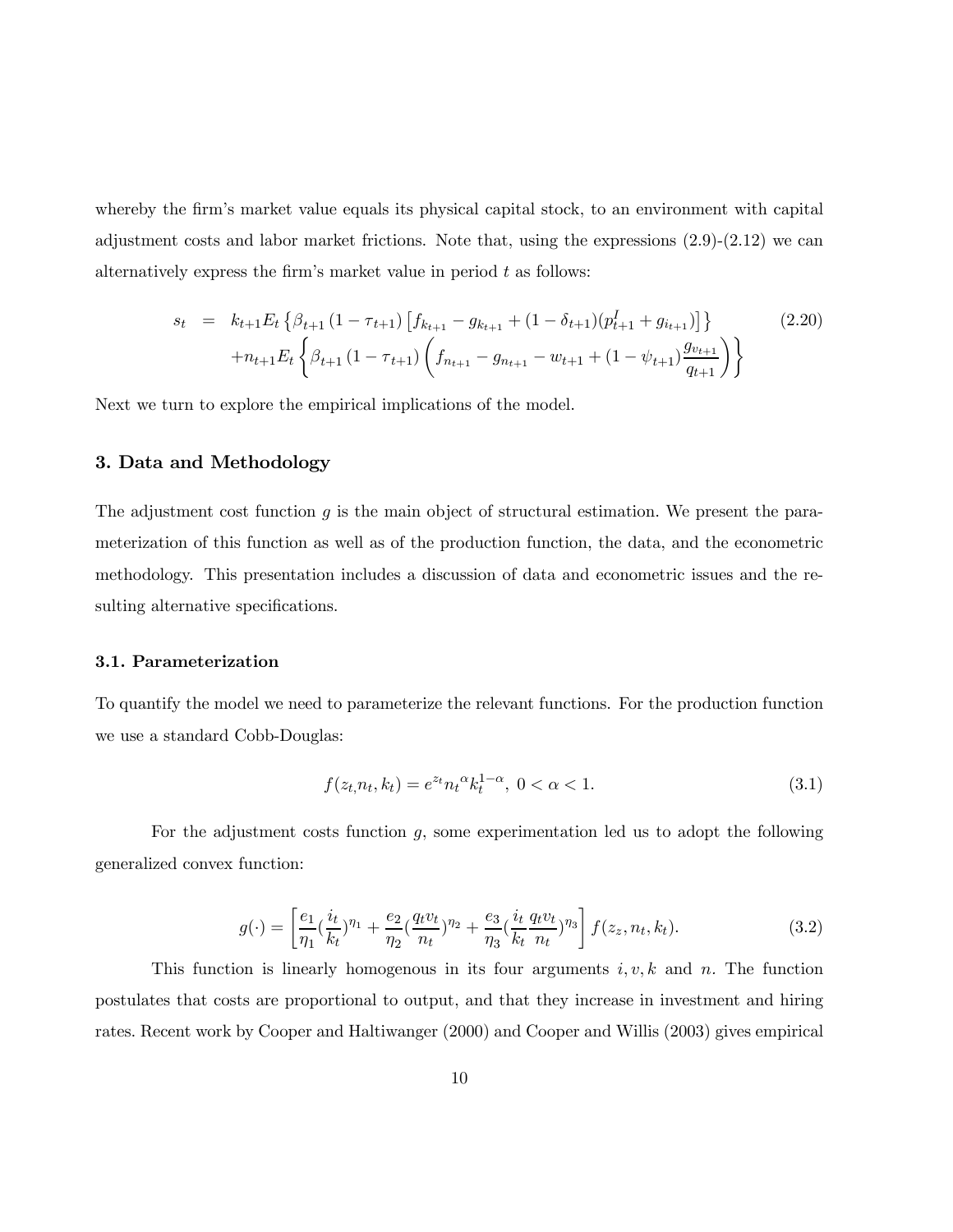support to the use of a convex adjustment costs function. They showed that while non-convexities may matter at the micro level, a convex formulation is appropriate at the aggregate, macroeconomic level. The above specification captures the idea that the disruption in the production process increases with the extent of the factor adjustment relative to the size of the firm, where a firm's size is measured by its physical capital stock, or its level of employment. The last term in square brackets expresses the interaction of capital and labor adjustment costs. The parameters  $e_l$ ,  $l = 1, 2, 3$  express scale, and  $\eta_l$  express the elasticity of adjustment costs with respect to the different arguments. The function encompasses the widely used quadratic case for which  $\eta_1 = \eta_2 = 2$ . The estimates of these parameters will allow the quantification of the derivatives  $g_{i_t}$  and  $g_{v_t}$  that appear in the firms' FONC.4

#### 3.2. The Data

Our data sample is quarterly, corporate sector data for the U.S. economy from 1976:1 to 1997:4. The beginning of the sample period is constrained by the availability of consistent gross worker flow data. We end the sample in 1997 so as not to contaminate the data with the possible build up and bursting of a bubble in the market value series s in 1998-2002. In what follows we briefly describe the data set and emphasize its distinctive features; for full definitions and sources see Appendix B. Table 1 presents summary statistics of the series used.

#### Table 1

For output f, capital k, investment i and depreciation  $\delta$  we use a new data set on the nonfinancial corporate business (NFCB) sector recently published by the Bureau of Economic Analysis

$$
g(\cdot) = \left[\frac{e_1}{\eta_1}(\frac{i_t}{k_t})^{\eta_1} + \frac{e_2}{\eta_2}(\frac{q_t v_t}{n_t})^{\eta_2} + e_3 \left(\frac{i_t}{k_t}\right)^{\eta_3} \left(\frac{q_t v_t}{n_t}\right)^{\eta_4}\right] f(z_t, n_t, k_t).
$$

as discussed below.

<sup>&</sup>lt;sup>4</sup>This generalized functional form proved useful in structural estimation of the search and matching model presented in Yashiv (2000). We also tried the more general formulation: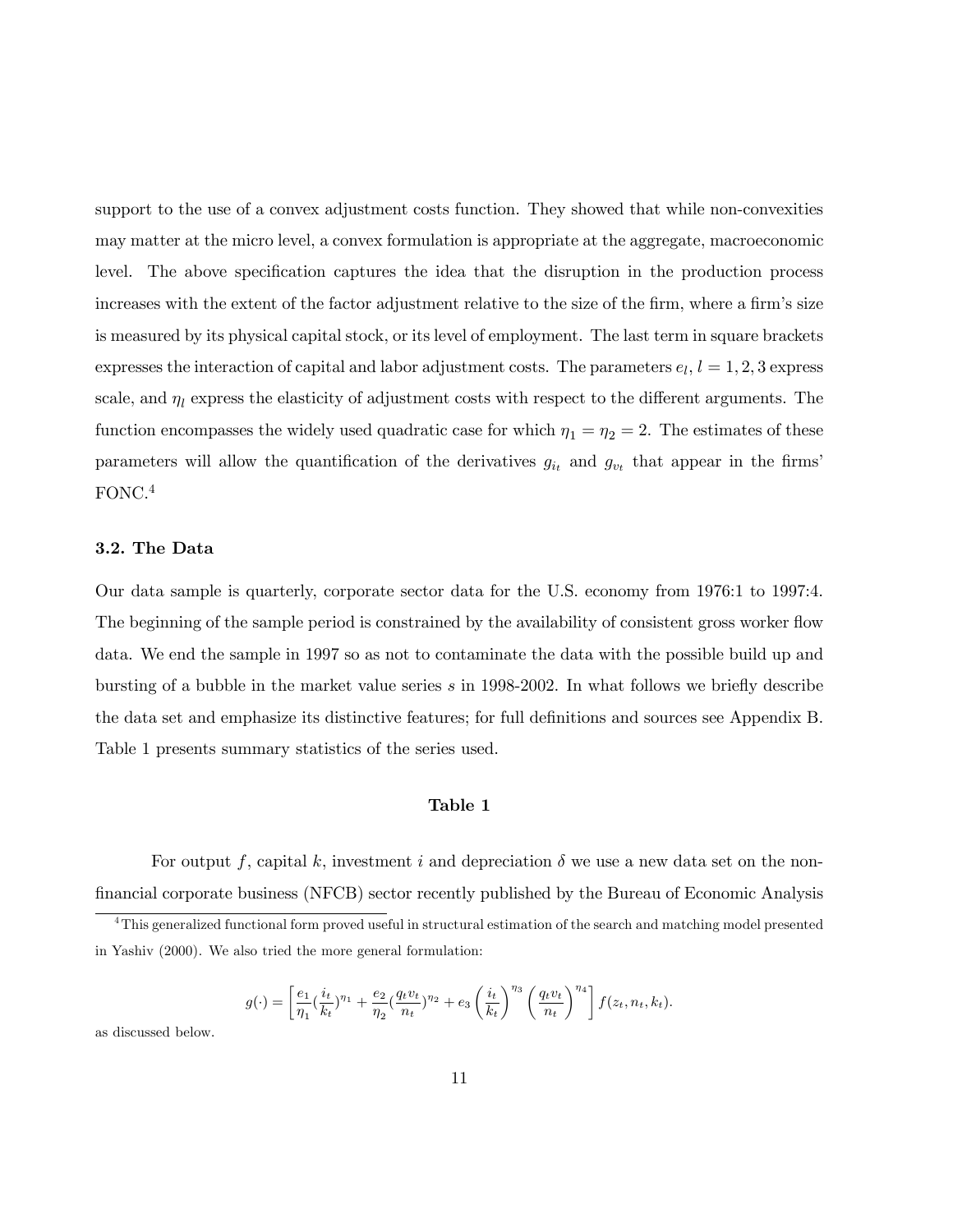$(BEA)$  of the U.S. Department of Commerce.<sup>5</sup> This data set leaves out variables that are often used in the literature but that are not consistent with the above model, such as residential or government investment.

For gross hiring flows qv and for the separation rate  $\psi$  we use series based on adjusted Current Population Survey (CPS) data as computed by Bleakely et al. (1999). Two aspects of the data merit attention: (i) We use gross flows between employment and both unemployment and out of the labor force; the latter flows are sizeable,<sup>6</sup> and in terms of the model are not different from unemployment — employment flows. (ii) The gross worker flows are adjusted to cater for misclassification and measurement error.<sup>7</sup> For the labor share of income  $\frac{wn}{f}$  we use the compensation of employees, i.e., the sum of wage and salary accruals and supplements to wages and salaries as a fraction of the gross product of the non-financial corporate sector. We take the latter variable from the National Income and Product Accounts (NIPA).

We measure firms' market value s using the market value of all non-farm, non-financial corporate businesses. This value equals the sum of financial liabilities and equity less financial assets. The data are taken from Hall (2001) based on the Fed Flow of Funds accounts. This series in a detrended version is highly correlated with stock market measures such as the total market value reported by the Center for Research in Security Prices (CRSP) at the University of Chicago, and the SP500 index. For the discount rate r we use a weighted average of the returns to debt (using a commercial paper rate) and to equity (using CRSP returns), with changing weights reflecting actual debt and equity finance shares. We also test two alternatives for  $r$ , the SP500 rate

<sup>&</sup>lt;sup>5</sup>See www.bea.doc.gov/bea/ARTICLES/NATIONAL/NIPAREL/2000/0400fxacdg.pdf The investment rate series  $\frac{i_t}{k_t}$  for this sector is very similar to the private sector non-residential series with roughly the same mean, a slightly higher variance and a correlation of 0.94; the average output series  $\frac{f}{k}$  is also very similar, with slightly lower mean and variance and a correlation of 0.92 with the private sector non-residential series.

<sup>&</sup>lt;sup>6</sup>The difference in size between gross and net worker flows is noteable. Gross flows per quarter amount to 9 percent, whereas net flows equal 0.5 percent only.

<sup>&</sup>lt;sup>7</sup>See Bleakely et al. (1999) for a discussion of the adjustment methodology. The construction of the series used here is explained in Appendix B.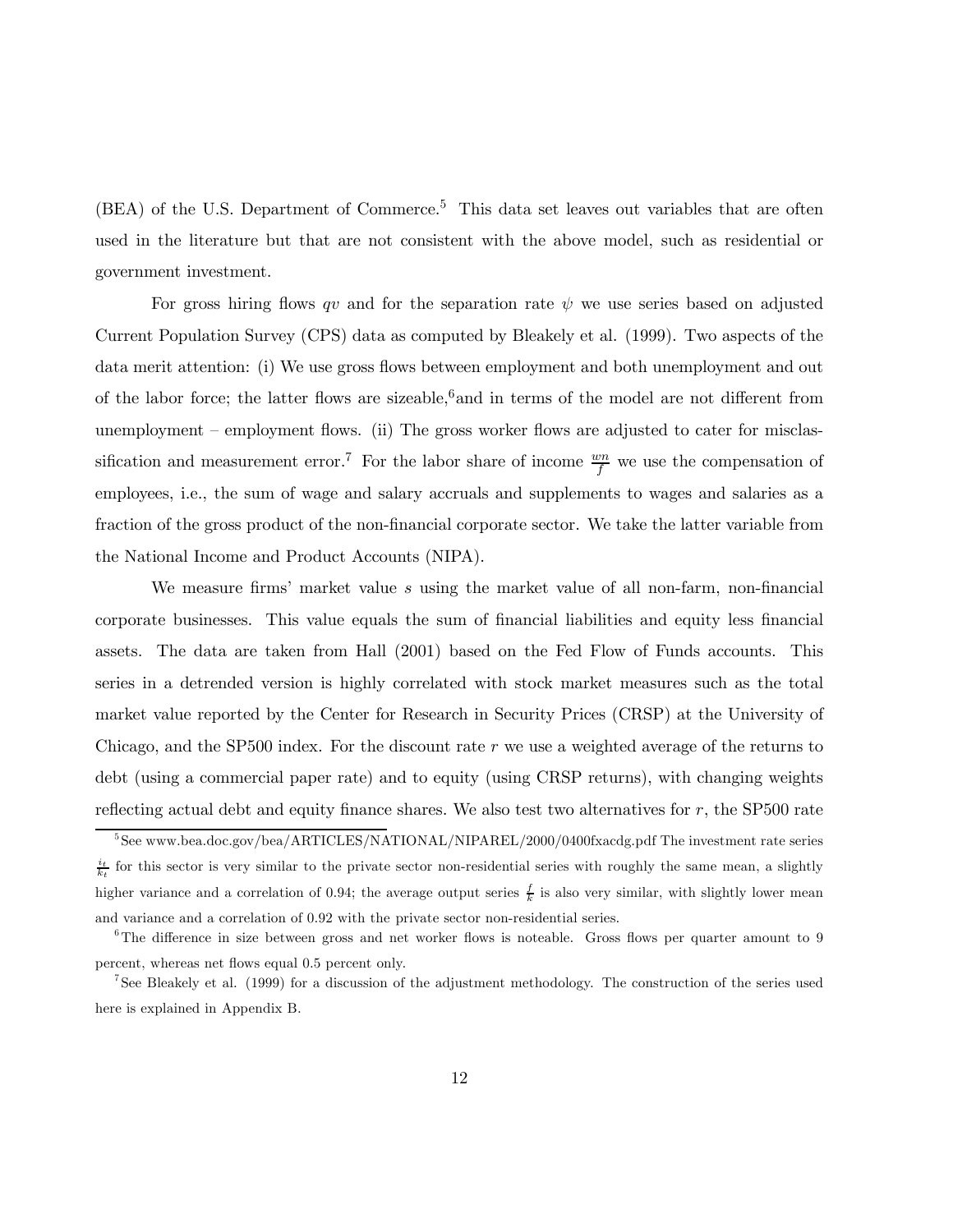of change, and the rate of non-durable consumption growth, which serves as the discount rate in many dynamic stochastic general equilibrium models featuring log utility.

#### 3.3. Methodology

We structurally estimate the firms' first-order necessary conditions  $(F1)$  and  $(F2)$ , and the asset pricing equation (2.20) using Hansen's (1982) generalized method of moments (GMM). The moment conditions estimated are those obtained under rational expectations. That is, the firms' expectational errors are orthogonal to any variable in their information set at the time of the investment and hiring decisions. The moment conditions are derived by replacing expected values with actual values plus expectational errors  $j$  and specifying that the errors are orthogonal to the instruments Z, i.e.,  $E(j_t \otimes Z_t)=0$ . We formulate the equations in stationary terms by dividing the FONC for capital by  $\frac{f_t}{k_t}$ , the FONC for labor by  $\frac{f_t}{n_t}$ , and the asset pricing equation throughout by the level of output,  $f_t$ .

We explore a number of alternative specifications:

1) The degree of convexity of the g function. A major issue proves to be the degree of convexity of the  $g$  function. The literature has for the most part assumed quadratic adjustment costs. We examine more general convex functions, either by estimating the power parameters  $(\eta_1,\eta_2,\eta_3)$  or by constraining them to take different values. We also allow for an asymmetric formulation of the interaction term, i.e.,  $e_3(\frac{i_t}{k_t})^{\eta_3}(\frac{q_tv_t}{n_t})^{\eta_4}$  rather than  $\frac{e_3}{\eta_3}(\frac{i_t}{k_t})$  $\frac{q_t v_t}{n_t}$ )<sup> $\eta_3$ </sup>.

2) Instrument sets. We use alternative instrument sets in terms of variables and number of lags. The instrument sets differ across the three equations and include lags of variables that appear in the corresponding equation.

3) Variables' formulation. We check the effect of using alternative time series for some of the variables, which have multiple representations. These include  $\frac{qv}{n}$ ,  $\psi$ ,  $\delta$  and  $\beta$ .

After verifying that the estimates of the  $g$  function satisfy the conditions for convexity with respect to the decision variables i and v in sample means, we apply two major GMM test statistics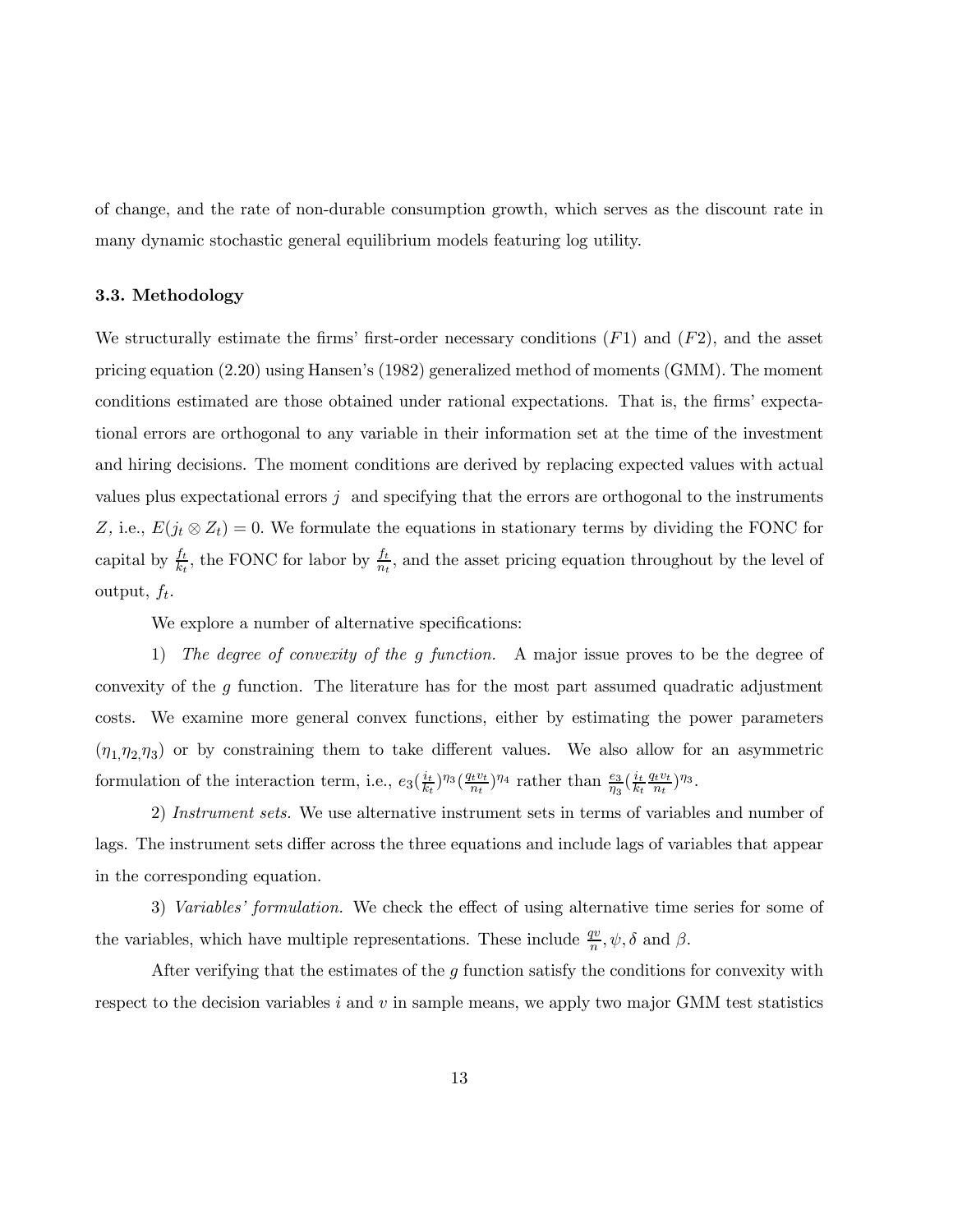[see the discussion in Ogaki and Jang (2002), in particular chapters 3.2.3, 9 and 10], the J-statistic test of the overidentifying restrictions proposed by Hansen (1982) and the Noise Ratio statistic proposed by Durlauf and Hall (1990). The latter is based on the following rationale. Under the null hypothesis, the error described above is a white noise forecast error. Under any alternative, the error is the sum of white noise and a variable  $(\Gamma_t)$  that represents the deviation of the error from white noise, and is called "the model noise" i.e.  $j_{t+1} = \varepsilon_{t+1} + \Gamma_t$  where  $\varepsilon_{t+1}$  is the white noise "new information." An estimate of  $\Gamma_t$  - to be denoted  $\widehat{\Gamma}_t$  - may be obtained by projecting  $j_{t+1}$  on the information set at time t. We compute it by running an OLS regression of  $j_{t+1}$  on the variables included in the instrument set. Durlauf and Hall show that  $var(\hat{\Gamma}_t) < var(\Gamma_t)$ . The Noise Ratio statistic is then defined as  $N.R. = \frac{var(\Gamma_t)}{var(j_{t+1})}$  which is a lower bound on the percentage of var  $(j_{t+1})$ attributable to model noise.

We also check whether the estimated g function is 'reasonable' in that it fulfills the convexity requirement and implies total and marginal adjustment costs that lie within a plausible range. We discuss what such a range might be below.

#### 4. Estimation Results

The focal point of the empirical work is estimation of the parameters of the adjustment costs function g. These estimates allow us to generate time series for the costs of hiring and investing, and for firms' market values, thereby quantifying the links between these three series. The literature has typically used the quadratic specification of the adjustment costs function and ignored possible interactions between hiring and investment  $costs$ .<sup>8</sup> Our results suggest that modifying

<sup>&</sup>lt;sup>8</sup>Nadiri and Rosen (1969) examined both capital and labor adjustment costs, and since then a number of papers have done so. The most notable contribution in the current context is Shapiro (1986), who used structural estimation. Our paper differs along several dimensions:(i) labor adjustment costs here pertain to gross costs and therefore are a function of gross worker flows into employment; in Shapiro (and other work) they pertain to net costs and relate to changes in the employment stock, which are considerably smaller; (ii) the current paper uses the market values of firms in estimation while no such information is used in Shapiro; (iii) the latter paper uses linear-quadratic adjustment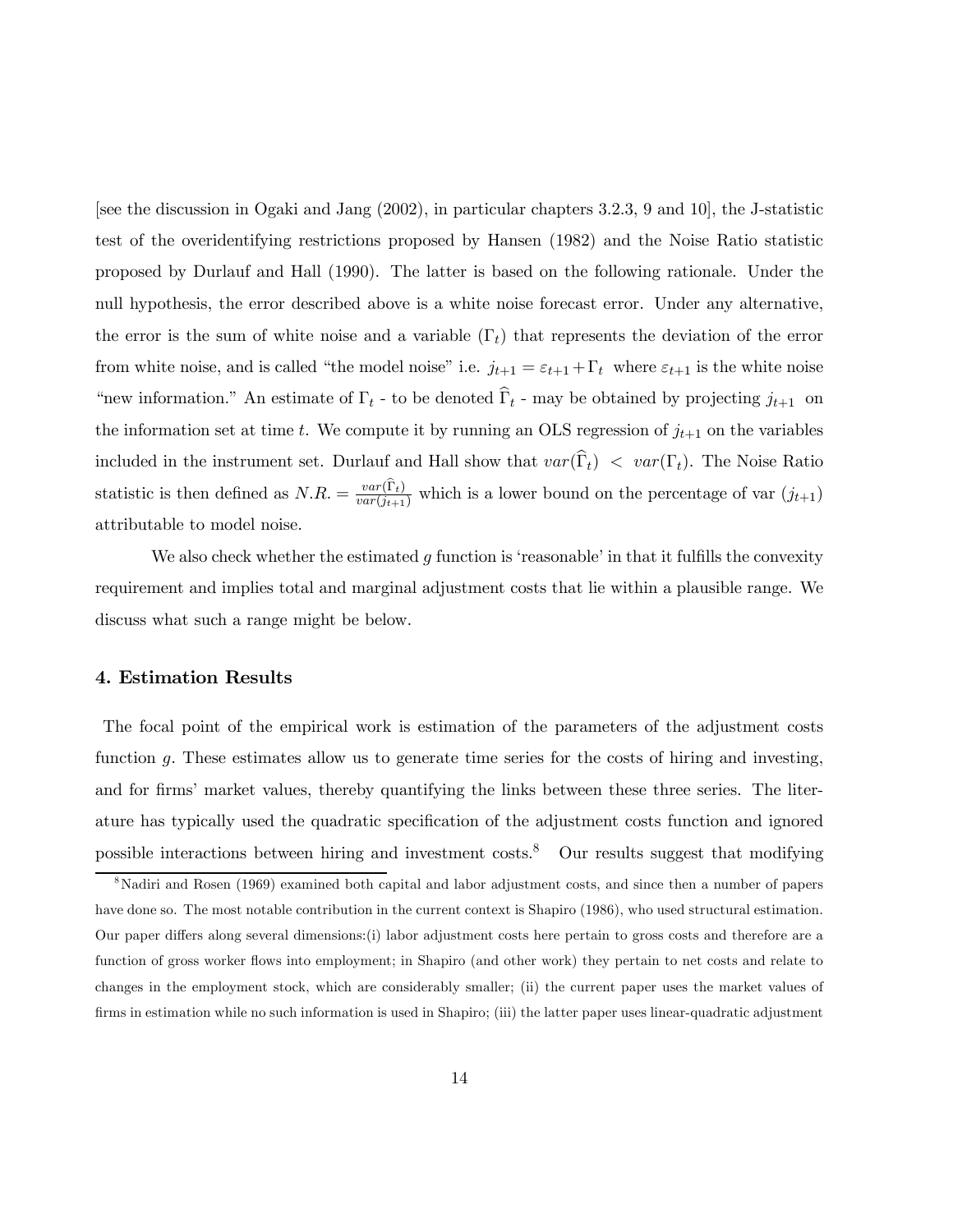this specification is essential. We report alternative specifications, including unconstrained powers and alternative forms of constrained parameters.<sup>9</sup>

Table 2 reports the results of the joint GMM estimation of the firms' first-order conditions  $(F1)$  and  $(F2)$ , and the asset pricing equation (2.20). We present the point estimates of the power parameters  $\eta_1$ ,  $\eta_2$ , and  $\eta_3$ , the scale parameters  $e_1, e_2$ , and  $e_3$ , and the employment elasticity of output,  $\alpha$ , the standard errors of the estimates (except where constrained), and the test statistics discussed above.

#### Table 2

We start off in panel (a) with alternative specifications of the power parameters  $(\eta_1, \eta_2)$ and  $\eta_3$ ). Column 1 is the most general, with all parameters freely estimated. Thus the degree of convexity is allowed to vary across the different arguments of the function. The results point to a cubic specification for both investment and hiring and to an interaction term of lower convexity. The estimates of the scale parameters, however, exhibit large standard errors. The other columns impose some more structure, though they are still more general than the prevalent formulations in the literature. Following the point estimates of column 1 and some experimentation,  $\eta_2$  is freely estimated, and  $\eta_1$  is constrained to equal  $\eta_2$ ; for the interaction term the generalized formulation discussed above, i.e.,  $e_3(\frac{i_t}{k_t})^{\eta_3}(\frac{q_tv_t}{n_t})^{\eta_4}$ , is used whereby  $\eta_3$  and  $\eta_4$  are constrained to equal  $\eta_2 - K$ , with  $K \in (1.5, 1.6)$ . The estimates point to  $\eta_2 = 3$  with a low standard error, and there does not seem to be much importance for the differentiation of  $\eta_3$  and  $\eta_4$ . The point estimates of the scale parameters are similar across columns 2 and 3 (constraining the power parameters significantly reduces their standard errors), and the test statistics are relatively good. The employment elasticity costs, a formulation found to be too restrictive here; (iv) Shapiro's uses data on manufacturing while here non-financial corporate business data are used; (v) the discount rate in Shapiro is a T-bill rate plus a risk premium, while here alternative time-varying rates are used.

 $9<sup>9</sup>$ The reason for doing so is that unconstrained estimation of three power parameters and three scale parameters proves too formidable for the GMM estimation procedure; see elaboration below.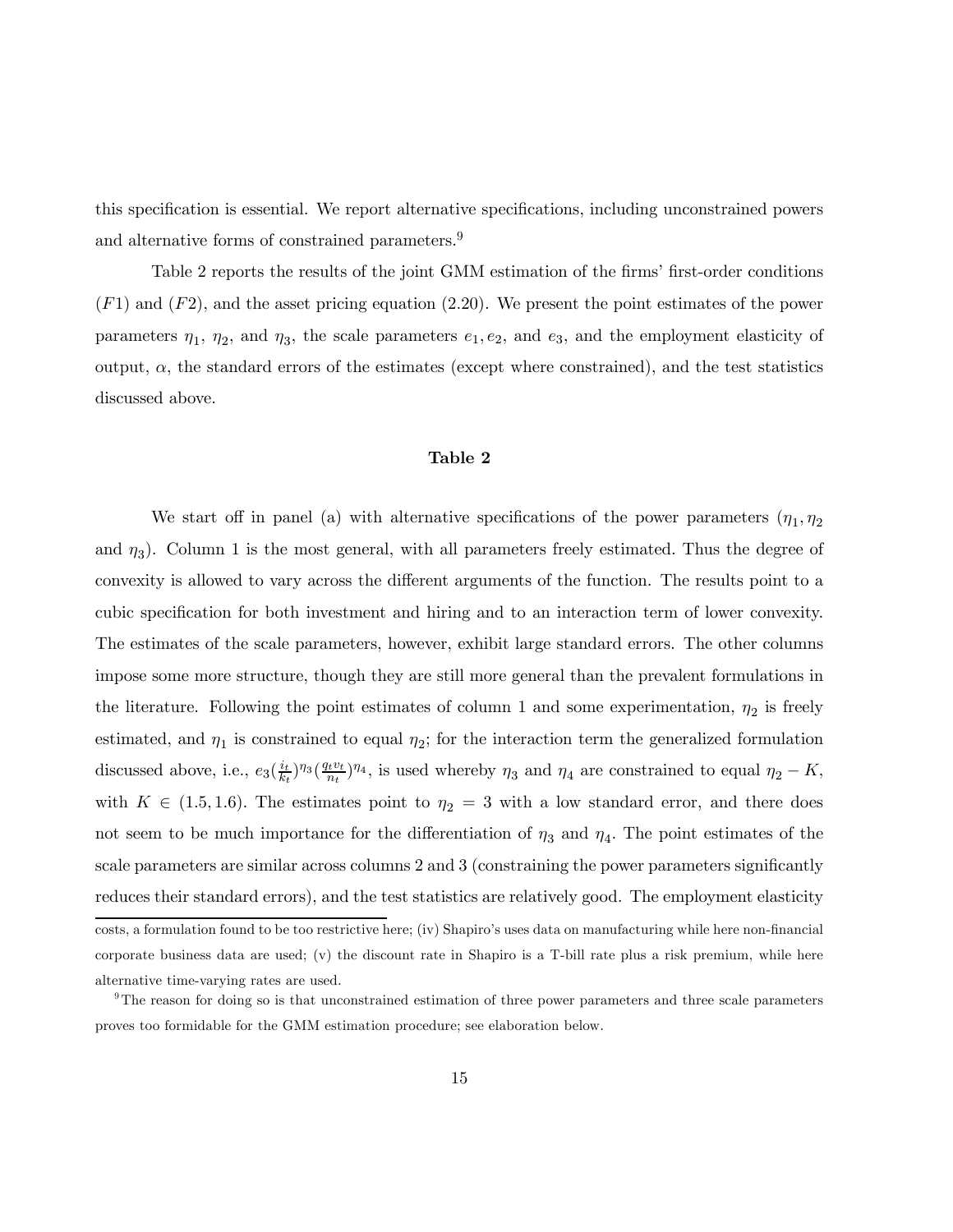of output,  $\alpha$ , is estimated at values around 0.67, which is reasonable in that it coincides with evidence from the literature on estimation of the production function for the U.S. economy. Thus, panel (a) points to a cubic formulation for gross investment costs  $(\eta_1 = 3)$  and for gross hiring costs  $(\eta_2 = 3)$ , and a convex interaction term  $(\eta_3 = \eta_4 \simeq 1.5)$ .

Panel (b) reports variations on this basic specification with respect to the instrument set. We go back to the symmetric specification of the interaction term, i.e.,  $\frac{e_3}{\eta_3}(\frac{i_t}{k_t})$  $\frac{q_t v_t}{n_t}$ <sup> $\eta_3$ </sup>. The variations are the instruments used and their lags. All variations are outlined in the table's notes. The point estimates, and thus the implied cost function, are very similar across specifications. The major difference across columns pertains to the standard errors and the test statistics. For a given instrument set increasing the number of lags improves the p-value of the J-statistic. Increasing the instrument sets by adding variables lowers the standard errors and improves the p-values, but the noise ratios tend to worsen.

Panel (c) looks at alternative formulations of certain variables, using the instrument set of column 3 of panel (b). Column 1 in this panel uses the sample averages for the depreciation rate  $\delta$  and for the separation rate  $\psi$ . Columns 2 to 5 examine variations in  $\beta$ . Column 2 uses a discount factor based on the rate of growth of non-durable consumption, column 3 uses a discount factor based on the SP500 rate of change, column 4 uses a fixed discount factor  $\beta = 0.98$ , and column 5 uses an alternative method of computing the basic specification (see Appendix B for exact formulations). Columns 6 and 7 use alternative formulations of  $\frac{qv}{n}$  and  $\psi$  as explained in Appendix B. The estimates are robust to the use of these alternative formulations.

Table 3 attempts to gauge the value added of different components of the afore-going specifications.

#### Table 3

Column 1 reports the traditional equation estimated in the Q-literature, i.e., quadratic adjustment costs of capital only. The results imply extremely low adjustment costs — a sample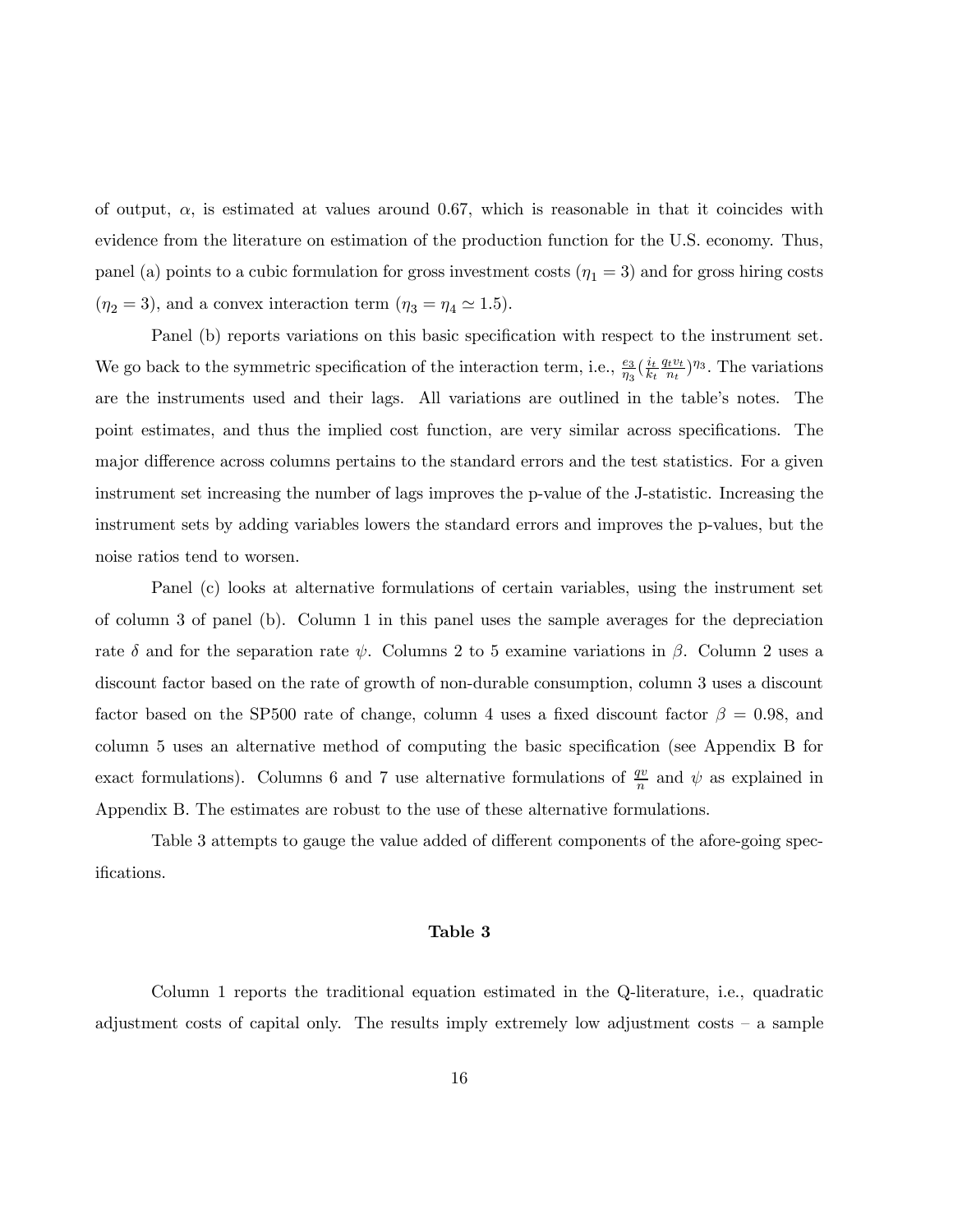average of 0.08 percent of output for total costs and a sample mean of 0.06 of average capital productivity,  $f/k$ , for marginal costs. The results include large standard errors of the  $e_1$  estimates, and the test statistics indicate rejection. Column 2 merits special attention. It takes the same power specification for  $\eta_1$  and  $\eta_2$  as used in the preceding panels  $(\eta_1 = \eta_2 = 3)$  but does not allow for interaction between capital adjustment costs and hiring costs, i.e.,  $e_3 = 0$  is imposed. This restriction yields a negative  $e_2$  estimate, i.e., negative costs of hiring, as well as an implausible value for  $\alpha$ , the production function parameter. In column 3 we replicate the basic specification of panels (a) and (b) but estimate only  $(F1)$  and the asset pricing equation, i.e., we drop the  $(F2)$ equation. We get large standard errors and rejection according to the p-value of the J-statistic. We thus conclude that specifications that fail to take into account hiring costs, the interaction between capital adjustment costs and hiring costs, or the hiring optimality equation perform poorly.

We turn now to examine the implications of these estimates for the adjustment costs function and for the time series behavior of hiring, investment and asset values. While the results of Table 2 are fairly robust across specifications, we shall report a number of them when discussing their implications below.

#### 5. The Value of Hiring and Investing

In this section we look at the implications of the results using the point estimates reported in Table 2. We begin by looking at the implied adjustment costs function (section 5.1) and then study the joint behavior of hiring and investment (section 5.2).

#### 5.1. Adjustment Costs

The results of Table 2 allow us to construct time series for total and marginal adjustment costs by using the point estimates of the parameters of the g function. Equations  $(F1)$  and  $(F2)$  embody the role of adjustment costs in determining firms' hiring and investment behavior. In Table 4, we report the two first sample moments for marginal and total adjustment costs using the eight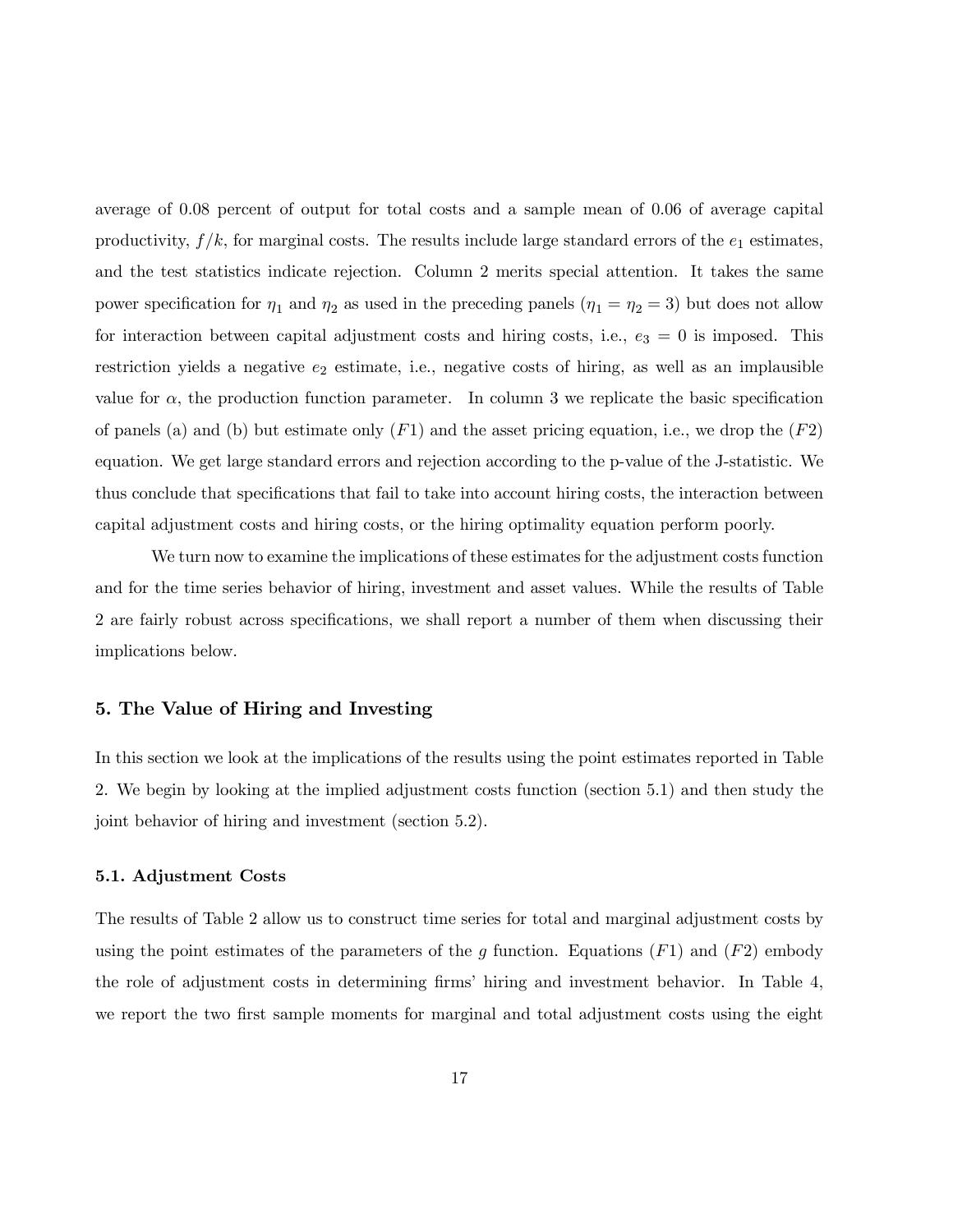specifications that had good p-values in Table 2. In Figure 1 we plot the estimated function using the point estimates of Table 2b column 1.

#### Table 4 and Figure 1

Panels (a) and (b) of Table 4 report the LHS of each Euler equation (without taxes) and its decomposition. This represents the costs for the firm of hiring or investing at the margin. Note that we report marginal costs of investing in terms of average output per unit of capital,  $f/k$  in order to generate marginal costs as a function of the investment rate,  $i/k$  and the hiring rate,  $qv/n$ . These measures are comparable to what is typically reported in the literature. For similar reasons, we report marginal costs of hiring in terms of average output per worker,  $f/n$  so as to also express them in terms of  $i/k$  and  $qv/n$ . We report total costs in panel (c).

Consider gross hiring as reported in panel (a). The first row reports net costs on the marginal gross hire. This expression equals  $Q<sup>N</sup>$  before taxes, set in terms of average output per worker,  $f/n$ . The specifications yield estimates varying between 0.20 and 0.44. This is roughly equivalent to one to two months of wage payments, as wages are 0.658 of output per worker on average (see Table 1). Hamermesh (1993) reports results from micro studies that are in line with these magnitudes, and it seems plausible that marginal costs associated with a new hire are in the order of one to two thirds of a quarter's worth of work. Note that gross marginal costs which we report in the second row are much higher than net marginal costs. That is because gross costs are reduced by the interaction between hiring and investment costs, with the interaction term, which we report in the third row, having a negative sign.

Consider now the adjustment costs on the marginal unit of new capital, as reported in panel (b). The firm pays a purchase price  $p<sup>I</sup>$  and incurs adjustment costs. The first row reports the total capital expenditure on the marginal unit. Looking at its decomposition in the second, third and fourth rows it is clear that this expenditure is dominated by the purchase price — comparing the first and second rows we see that the purchase price is 95%-98% of the total marginal expenditure.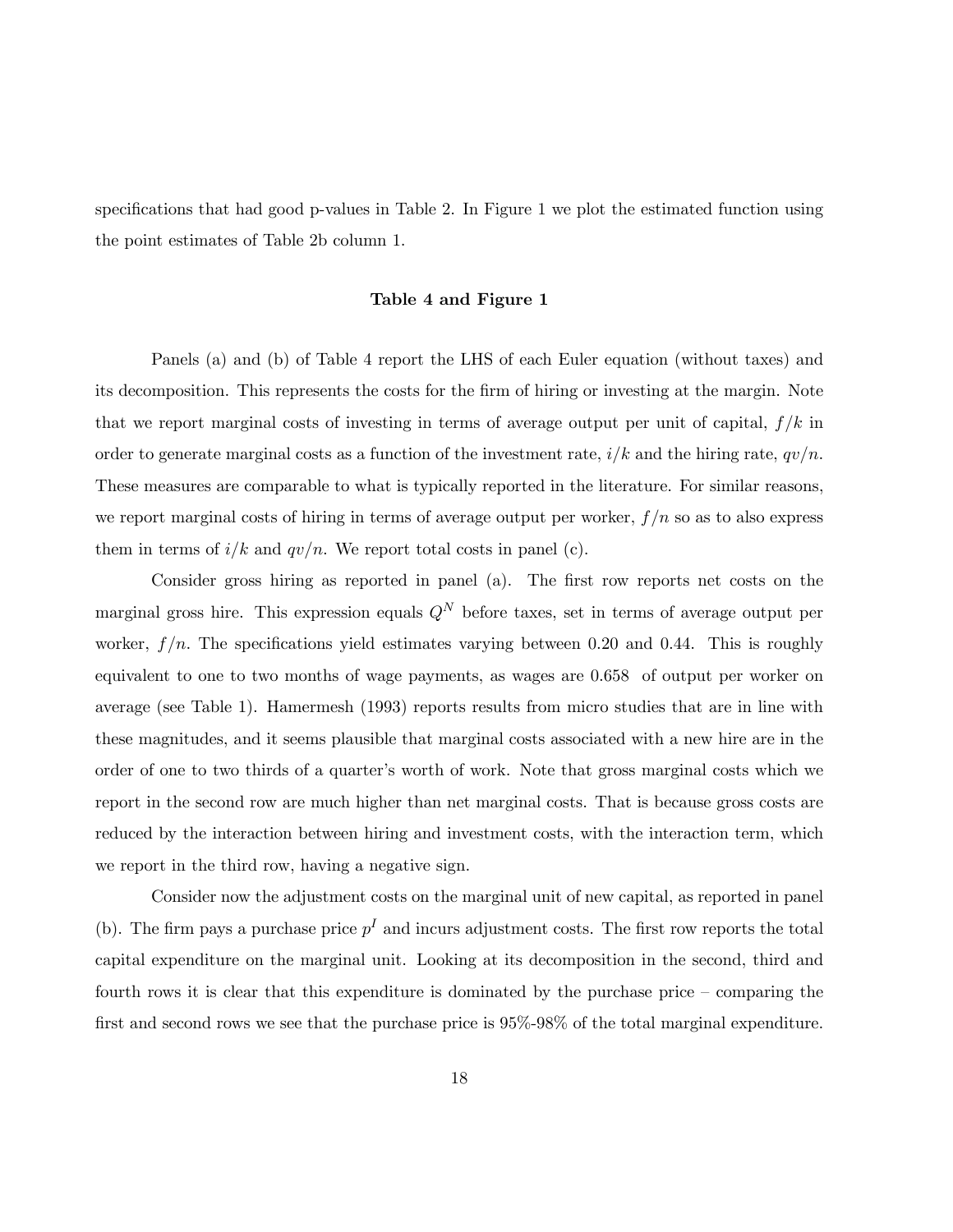This is so because gross marginal adjustment costs are greatly reduced by the interaction term, leaving much smaller net marginal adjustment costs which we report in the next to last row. The net adjustment costs terms exhibit higher volatility than the purchase price. The table also reports Tobin's  $Q^K$  before-tax. The estimates are around 1.4-1.5.

How reasonable are these magnitudes of capital adjustment costs? There exists a vast literature on the quantitative importance of adjustment costs for investment in physical capital. This literature builds upon the traditional Q-theory of investment discussed above and encompasses time series as well as panel data analyses. Chirinko (1993) provides a comprehensive survey. In what follows, we briefly review the main findings in order to compare to the results of panel (b) in Table 4. Table 5 offers a summary of some key studies, using the same units as those reported in Table 4 (panel b) for marginal costs of investment.<sup>10</sup>

#### Table 5

The studies surveyed, relating to different data sets and time periods, indicate that the average investment rate  $(\frac{i}{k})$  per annum differs for aggregate data, where it is typically around 0.10, and the widely-used Compustat firm panel data, where it is around 0.20. The estimates of  $g_i$  exhibit large variation within and across studies. This variation may be described as follows. The early studies [Summers (1981) and Hayashi (1982)] tended to show large values of adjustment costs, implying very slow adjustment of capital. This finding led researchers to refine the data used and the econometric specification, and, so, most later studies yield estimates of  $g_i$  in a lower range, typically between 0.1 and 1.1. This variation is found both across and within studies and reflects differences in the sample of firms, in the specification (variables included, measurement issues) and econometric methodology. Even for the five papers dealing with Compustat data the estimates vary widely in the cited range.

<sup>&</sup>lt;sup>10</sup>The studies surveyed assume a quadratic formulation, i.e.,  $g\left(\frac{i_t}{k_t}\right) = \frac{e_1}{2}\left(\frac{i_t}{k_t}\right)^2 k_t$ . This implies that marginal costs of adjusting capital,  $g_i$  are  $g_i = e_1 \left(\frac{i_t}{k_t}\right)$ .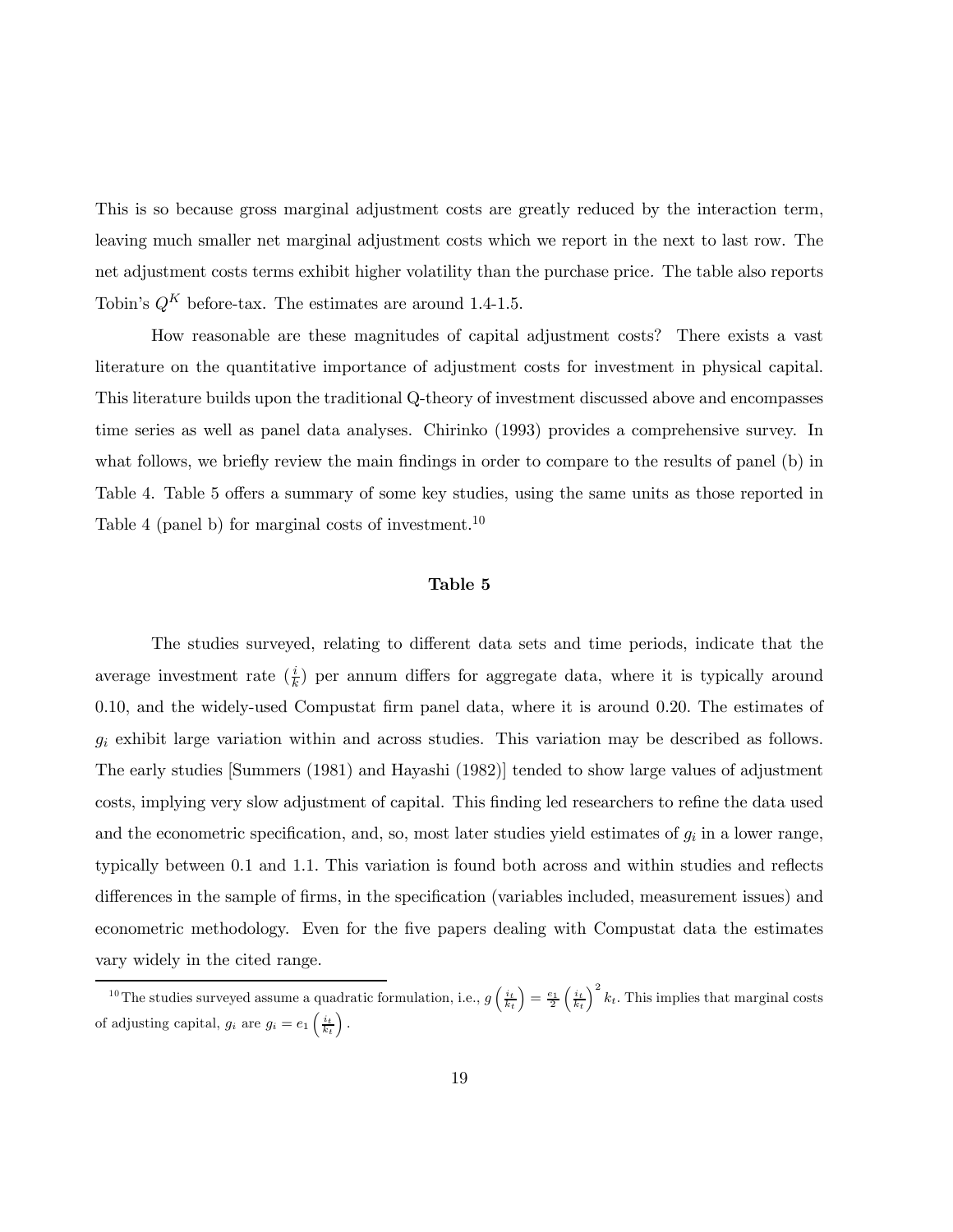How do these results compare to those reported in panel (b) of Table 4? First, note that the estimates reported in Table 5 do not refer to purchase costs and that the cited studies do not consider an interaction between capital adjustment costs and hiring costs. Next, note that our specification has  $\eta_1 = 3$  based on estimation, while the reported literature assumes  $\eta_1 = 2$ . These differences notwithstanding, the net estimates reported in the next to last row of panel (b) in Table 4 are consistent with the cited range. They vary between 0.15 and 0.42, i.e., they are at the lower part of the cited range. More importantly, the results of Table 4 shed light on two issues with respect to this literature. First, judging marginal costs as high or low requires consideration of the purchase price, which is clearly dominant in our results, and the interaction with hiring costs, that greatly reduces gross costs. Second, it is clear from Table 4 that omitting the hiring-investment interaction, one obtains very high estimates — around 18. This finding can explain the tendency of studies with such omission to yield high estimates.

The last panel of Table 4 shows total adjustment costs, with estimates ranging between 1.2% and 2% of output. These appear to be reasonable. Their decomposition into components shows that gross costs of hiring are somewhat higher than gross costs of investment and, once more, the importance of the interaction term is straightforward.

#### 5.2. Hiring and Investment

Across all specifications, the estimate of the coefficient of the interaction term,  $e_3$ , is negative. This negative point estimate implies a negative value for  $g_{vi}$  and, therefore, a positive sign for  $\frac{\partial u v_t}{\partial t}$ (For the full derivation see Appendix C.) Hence, when the marginal value of investment  $Q^K$  rises, both the investment rate  $\frac{i}{k}$  and the hiring rate  $\frac{qv}{n}$  rise. A similar argument shows that when the marginal value of hiring  $Q^N$  rises, both  $\frac{i}{k}$  and  $\frac{qv}{n}$  rise. Put differently, this result states that for given levels of investment rates, total and marginal costs of investment decline as hiring increases. Similarly, for given levels of hiring rates, total and marginal costs of hiring decline as investment increases. This finding is to be expected as it implies simultaneous hiring and investment. One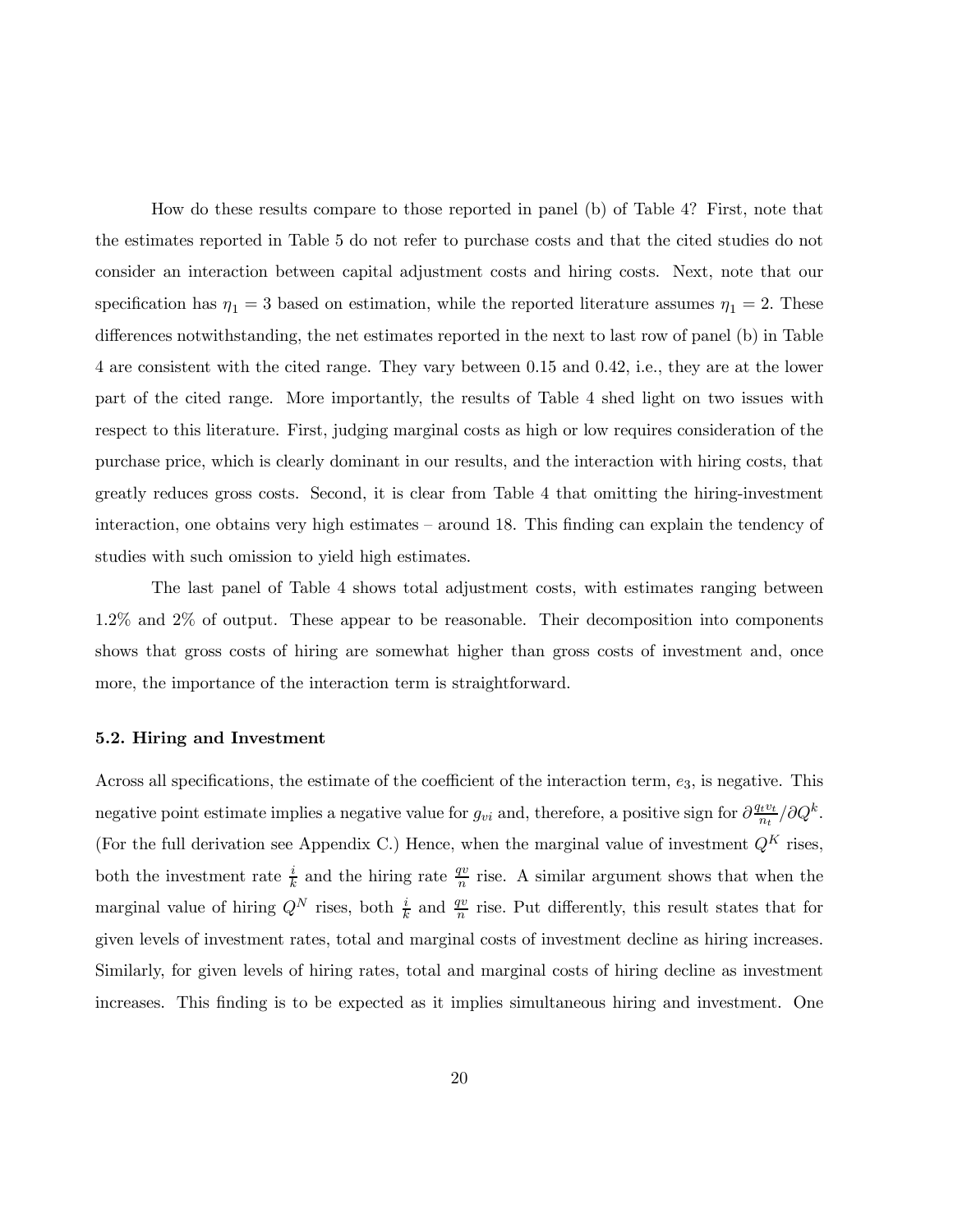interpretation of this result is that simultaneous hiring and investment is less costly than sequential hiring and investment of the same magnitude. This may be due to the fact that simultaneous action by the firm is less disruptive to production than sequential action.

The following distinction, however, is important. The afore-going argument favors simultaneous hiring and investment, i.e., positive levels of both, but does not necessarily imply a positive correlation between hiring and investment. Using (C.1) below, one can see that if  $Q^K$  rises and  $Q^N$ declines at the same time then the former will lead to higher investment and higher hiring, while the latter will lead to lower investment and lower hiring. If the effect of  $Q^K$  on investment and the effect of  $Q^N$  on hiring are dominant (respectively), then investment would rise and hiring would fall. Thus hiring may fall when investment rises even when  $e_3$  is negative. In the data sample, hiring and investment have been generally negatively correlated  $-$  weakly  $(-0.11)$  for the entire sample or moderately for the sub-samples  $1976-1985$  (around  $-0.26$ ) and  $1991-1997$  (around  $-0.20$ ) – but have also been positively correlated (0.23) in the sub-sample 1985-1990.

#### 6. Asset Values Decomposed

In this section we examine the behavior of different components of the firm's value, which we label asset values. The estimates allow us to generate time series of asset values using the RHS of equation (2.20), i.e., the RHS of:

$$
\frac{s_t}{f_t} = \beta_{t+1}(1-\tau_{t+1}) \frac{f_{t+1}}{f_t} \begin{bmatrix} (1-\alpha) + \left[ e_1(\frac{i_{t+1}}{k_{t+1}})^{\eta_1} + e_3(\frac{i_{t+1}}{k_{t+1}} \frac{q_{t+1}v_{t+1}}{n_{t+1}})^{\eta_3} \right] \\ -(1-\alpha) \left[ \frac{e_1}{\eta_1} \left( \frac{i_{t+1}}{k_{t+1}} \right)^{\eta_1} + \frac{e_2}{\eta_2} \left( \frac{q_{t+1}v_{t+1}}{n_{t+1}} \right)^{\eta_2} + \frac{e_3}{\eta_3} \left( \frac{i_{t+1}}{k_{t+1}} \frac{q_{t+1}v_{t+1}}{n_{t+1}} \right)^{\eta_3} \right] \\ +(1-\delta_{t+1}) \left( \frac{p_{t+1}}{f_{t+1}} + \left[ e_1(\frac{i_{t+1}}{k_{t+1}})^{\eta_1-1} + e_3(\frac{i_{t+1}}{k_{t+1}} \frac{q_{t+1}v_{t+1}}{n_{t+1}})^{\eta_3-1} \frac{q_{t+1}v_{t+1}}{n_{t+1}} \right] \right) \\ + \alpha - \frac{w_{t+1}n_{t+1}}{f_{t+1}} + \left[ e_2(\frac{q_{t+1}v_{t+1}}{n_{t+1}})^{\eta_2} + g_3(\frac{i_{t+1}}{k_{t+1}} \frac{q_{t+1}v_{t+1}}{n_{t+1}})^{\eta_3} \right] \\ - \alpha \left[ \frac{e_1}{\eta_1} \left( \frac{i_{t+1}}{k_{t+1}} \right)^{\eta_1} + \frac{e_2}{\eta_2} \left( \frac{q_{t+1}v_{t+1}}{n_{t+1}} \right)^{\eta_2} + \frac{e_3}{\eta_3} \left( \frac{i_{t+1}}{k_{t+1}} \frac{q_{t+1}v_{t+1}}{n_{t+1}} \right)^{\eta_3} \right] \\ + (1-\psi_{t+1}) \left[ e_2(\frac{q_{t+1}v_{t+1}}{n_{t+1}})^{\eta_2-1} + e_3(\frac{i_{t+1}}{k_{t+1}} \frac{q_{t+1
$$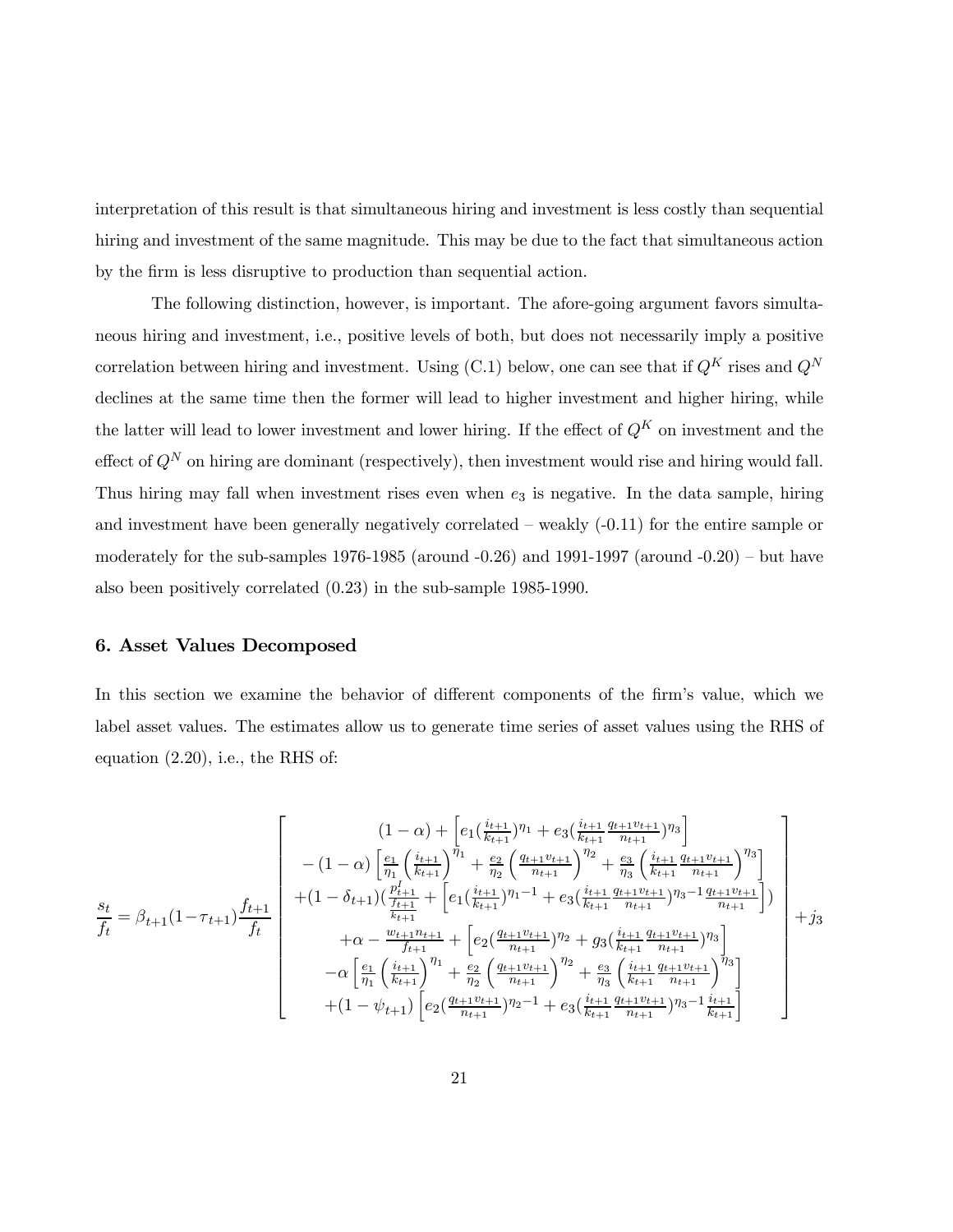Denote the entire expression on the RHS save for the expectational error by  $\left(\frac{s_t}{f_t}\right)$ ) [i.e.  $\frac{s_t}{f_t} = \left(\frac{s_t}{f_t}\right)$  $+*j*<sub>3</sub>$ . It can be decomposed, in order to examine the relative role played by capital and by labor, as follows:

$$
\begin{aligned}\n\left(\frac{\overline{s}_{t}}{f_{t}}\right) &= \left(\frac{s_{t}}{f_{t}}\right)^{1} + \left(\frac{s_{t}}{f_{t}}\right)^{2} + \left(\frac{s_{t}}{f_{t}}\right)^{3} \\
\left(\frac{s_{t}}{f_{t}}\right)^{1} &= \beta_{t+1}(1-\tau_{t+1})\frac{f_{t+1}}{f_{t}} \left[ (1-\alpha) + (1-\delta_{t+1})\frac{p_{t+1}^{I}}{\frac{f_{t+1}}{f_{t+1}}}\right] \\
\left(\frac{s_{t}}{f_{t}}\right)^{2} &= \beta_{t+1}(1-\tau_{t+1})\frac{f_{t+1}}{f_{t}} \left[ -(1-\alpha) \left[\frac{e_{1}}{\eta_{1}}\left(\frac{i_{t+1}}{k_{t+1}}\right)^{\eta_{1}} + e_{3}\left(\frac{i_{t+1}}{k_{t+1}}\frac{q_{t+1}v_{t+1}}{n_{t+1}}\right)^{\eta_{3}}\right] \\
&\quad + (1-\delta_{t+1}) \left[e_{1}\left(\frac{i_{t+1}}{k_{t+1}}\right)^{\eta_{1-1}} + e_{3}\left(\frac{i_{t+1}}{k_{t+1}}\frac{q_{t+1}v_{t+1}}{n_{t+1}}\right)^{\eta_{3}-1}\frac{q_{t+1}v_{t+1}}{n_{t+1}}\right] \\
&\quad \left(\frac{s_{t}}{f_{t}}\right)^{3} &= \beta_{t+1}(1-\tau_{t+1})\frac{f_{t+1}}{f_{t}} \left[ -\alpha \left[\frac{e_{1}}{\eta_{1}}\left(\frac{i_{t+1}}{k_{t+1}}\right)^{\eta_{1}} + \left[e_{2}\left(\frac{q_{t+1}v_{t+1}}{n_{t+1}}\right)^{\eta_{2}} + e_{3}\left(\frac{i_{t+1}}{k_{t+1}}\frac{q_{t+1}v_{t+1}}{n_{t+1}}\right)^{\eta_{3}}\right] \\
&\quad + (1-\psi_{t+1})\frac{f_{t+1}}{f_{t}} \left[ -\alpha \left[\frac{e_{1}}{\eta_{1}}\left(\frac{i_{t+1}}{k_{t+1}}\right)^{\eta_{1}} + \frac{e_{2}}{\eta_{2}}\left(\frac{q_{t+1}v_{t
$$

The first part $\left(\frac{s_t}{f_t}\right)$  $\int_0^1$  reflects value without any adjustment costs. The other two parts represent the present value of investing  $\left(\frac{s_t}{f_t}\right)$  $\int^2$  and of hiring  $\left(\frac{s_t}{f_t}\right)$  $\big)^3$ .

We present the decomposition in Table 6, using the point estimates of the eight specifications selected from Table 2. Before the decompositions we present a preliminary panel with diagnostic statistics.

#### Table 6

Panel (a) shows the correlations of  $\left(\frac{s_t}{f_t}\right)$ ) and its components with actual  $\frac{s_t}{f_t}$  as well as the ratio between the variances. Note that these correlations do not indicate goodness of fit, as this is not linear regression analysis. For example, in a 'noisy' economy with high variance of the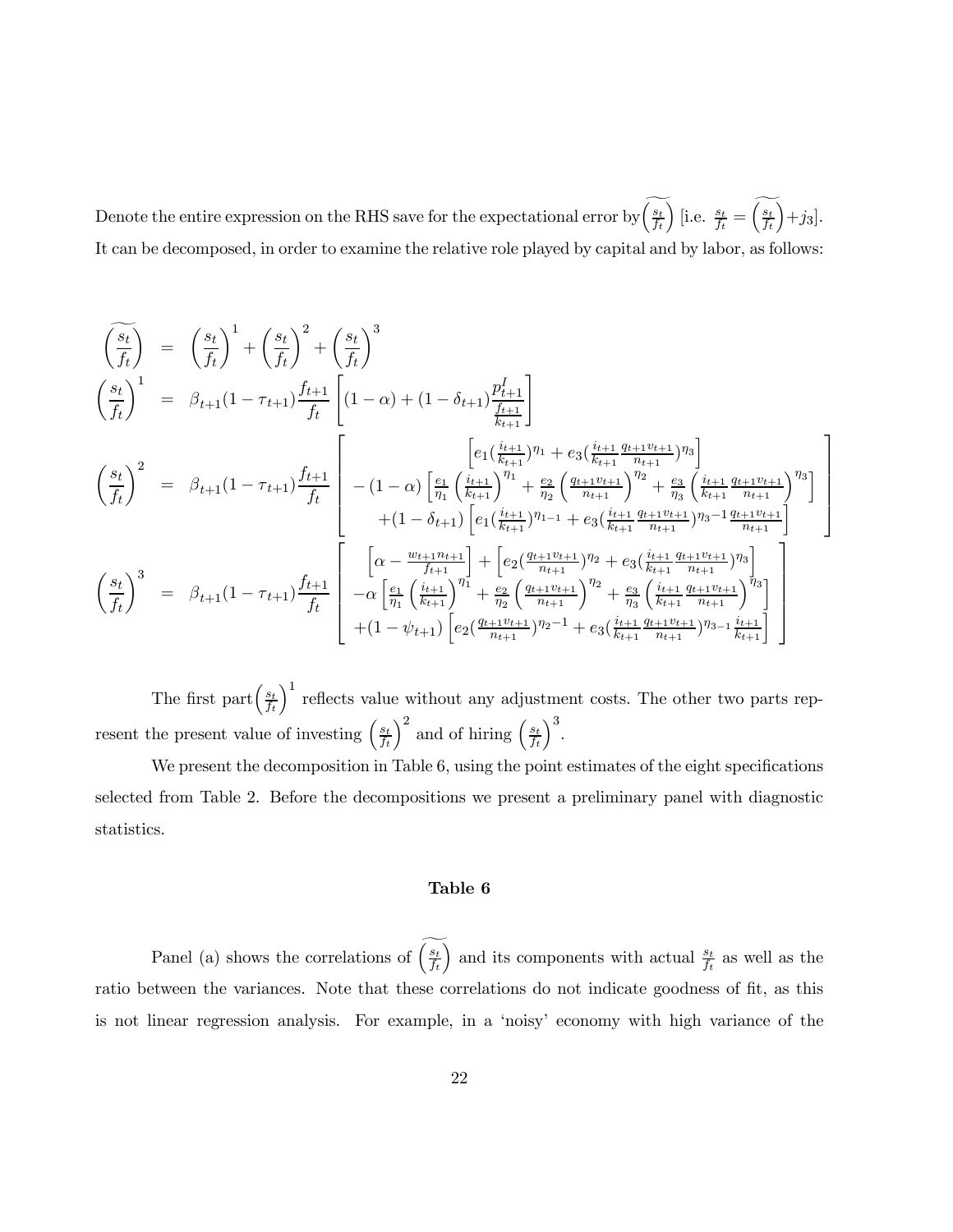expectational error j, this correlation could be very small even when  $\left(\frac{s_t}{f_t}\right)$ ) is correctly and precisely estimated. What we do learn from them is how much the decomposition of  $\left(\frac{s_t}{f_t}\right)$ ) matters when our real interest is in the behavior of actual  $\frac{s_t}{f_t}$ . It turns out that the correlation of  $\left(\frac{s_t}{f_t}\right)$ ) and actual  $\frac{s_t}{f_t}$ is above 0.4 with  $\left(\frac{s_t}{f_t}\right)$  $\int_{0}^{2}$ having a correlation of almost 0.6.

Panel (b) presents the sample average value of the different terms in the above decomposition. The "neoclassical" part,  $\left(\frac{s_t}{f_t}\right)$  $\int_1^1$ , is but 89%-93% – and not 100% – of total firm value. The value due to adjustment costs is 7%-11% of the total value. Out of the latter, the larger part is due to value of investment in capital  $\left(\frac{s_t}{f_t}\right)$  $\int^2$  at 5.2% to 7.7% of total asset value. The value of hiring  $\int s_t$  $\overline{f_t}$  $\big)^3$  accounts for 1.6%-3.8% of total asset value.

Panel (c) shows the sample variance decomposition of  $\left(\frac{s_t}{f_t}\right)$ ). Each term is divided by the total variance so the elements of the matrix sum to 1. By far the biggest role in explaining the variance is played by value of investment in capital  $\left(\frac{s_t}{f_t}\right)$  $\int^2$ . The traditional part  $\left(\frac{s_t}{f_t}\right)$  $\int_{1}^{1}$ plays a very small role  $(5\% - 9\%)$ . This is consistent with two facts. One, noted by Christiano and Fisher (2003), is that  $p<sup>I</sup>$  was negatively correlated with s in the sample period, and the second is that  $p<sup>I</sup>$  has lower volatility than capital adjustment costs (as estimated in Table 4b above). In fact, the value of investment in capital  $\left(\frac{s_t}{f_t}\right)$  $\int^2$  "over-explains" asset volatility, and so an important contribution is the negative co-variation of the investment and hiring values terms. Note two other features of the results. First, the term capturing the value of investment in capital  $\left(\frac{s_t}{f_t}\right)$  $\big)$ <sup>2</sup> takes into account hiring rates via the interaction term; second, the hiring value term  $\left(\frac{s_t}{f_t}\right)$  $\int_{0}^{3}$  has twice as much volatility as the traditional term  $\left(\frac{s_t}{f_t}\right)$  $\int_0^1$ . Thus both adjustment costs are essential in accounting for market value volatility. The role played by hiring rates here is threefold: via the interaction term in  $\left(\frac{s_i}{t}\right)$  $\overline{f_t}$  $\big)^2$ , via the hiring value term  $\left(\frac{s_t}{f_t}\right)$  $\int_{0}^{3}$ , and via the covariance between  $\left(\frac{s_t}{f_t}\right)$  $\int^2$  and  $\left(\frac{s_t}{f_t}\right)$  $\big)^3$ .

To gain some intuition with respect to these results in relation to standard formulations, consider again the asset pricing equation: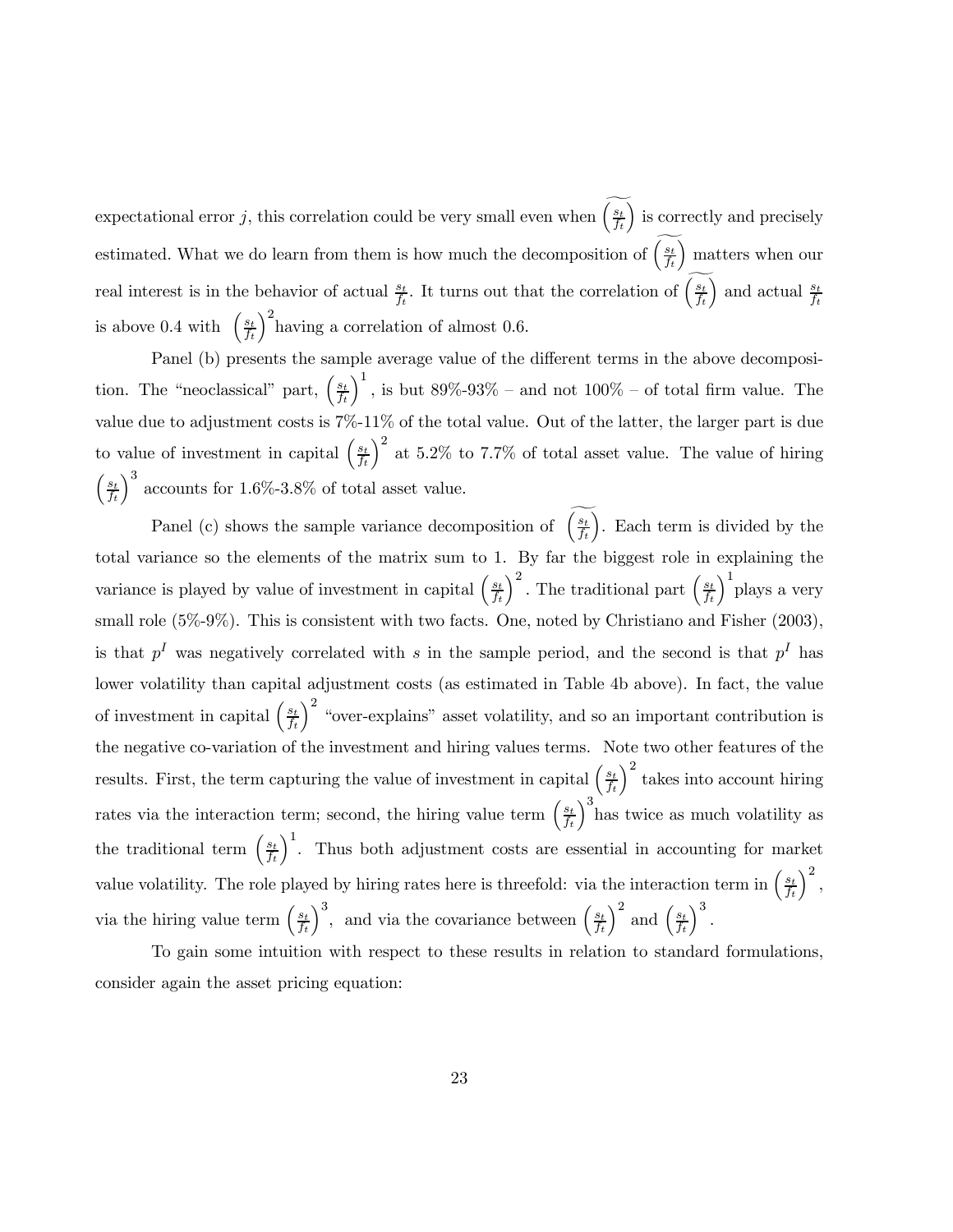$$
s_t = k_{t+1}Q_t^K + n_{t+1}Q_t^N.
$$

In stationary form this can be re-written:

$$
\frac{s_t}{f_t} = \frac{f_{t+1}}{f_t} \left[ \frac{Q_t^K}{\frac{f_{t+1}}{k_{t+1}}} + \frac{Q_t^N}{\frac{f_{t+1}}{n_{t+1}}} \right].
$$

In the neoclassical model  $Q^K = 1, Q^N = 0$ . It is clear from examining the data that  $\frac{k_{t+1}}{f_t}$  cannot explain  $\frac{s_t}{f_t}$ . In the standard quadratic formulation of Tobin's Q, the expression on the RHS becomes  $f_{t+1}$  $\overline{f_t}$  $\left[ \frac{Q_t^K}{\frac{f_{t+1}}{f_t}} \right]$  $\left[\begin{matrix} Q^K_t \ \frac{f_{t+1}}{k_{t+1}} \end{matrix} \right]$ , where  $Q_t^K$  is linear in  $\frac{i_t}{k_t}$ . This, too, is insufficient to explain the volatility of  $\frac{s_t}{f_t}$ . The current formulation has  $Q_t^K$  and  $Q_t^N$  be convex functions of  $\frac{i_t}{k_t}$  and  $\frac{q_t v_t}{n_t}$  with a sufficiently high degree of convexity and with interaction between the two arguments. These features generate the required volatility.

#### 7. Conclusions

The paper embeds frictional labor markets and capital adjustment costs in a production-based asset pricing model, focusing on the relationship between labor and the market value of the firm. The model is corroborated using structural estimation with aggregate time-series data for the U.S. non-financial corporate business sector. Estimation, focusing on frictions and adjustment costs parameters, yields reasonable values for these costs. We find that the conventional specification quadratic adjustment costs for capital and no hiring costs — performs poorly. Rather, the interaction between capital and labor adjustment costs is important and non-linearities matter.

The key implication of the results is that firms' market value embodies the value of hiring and investment over and above the capital stock. These costs play a role in explaining both the mean and the volatility of firms' market values. Investment flows and hiring flows define the asset value of capital and of labor, respectively. These values are forward-looking, expected present value expressions. Consequently they exhibit relatively high volatility, similar to the behavior of financial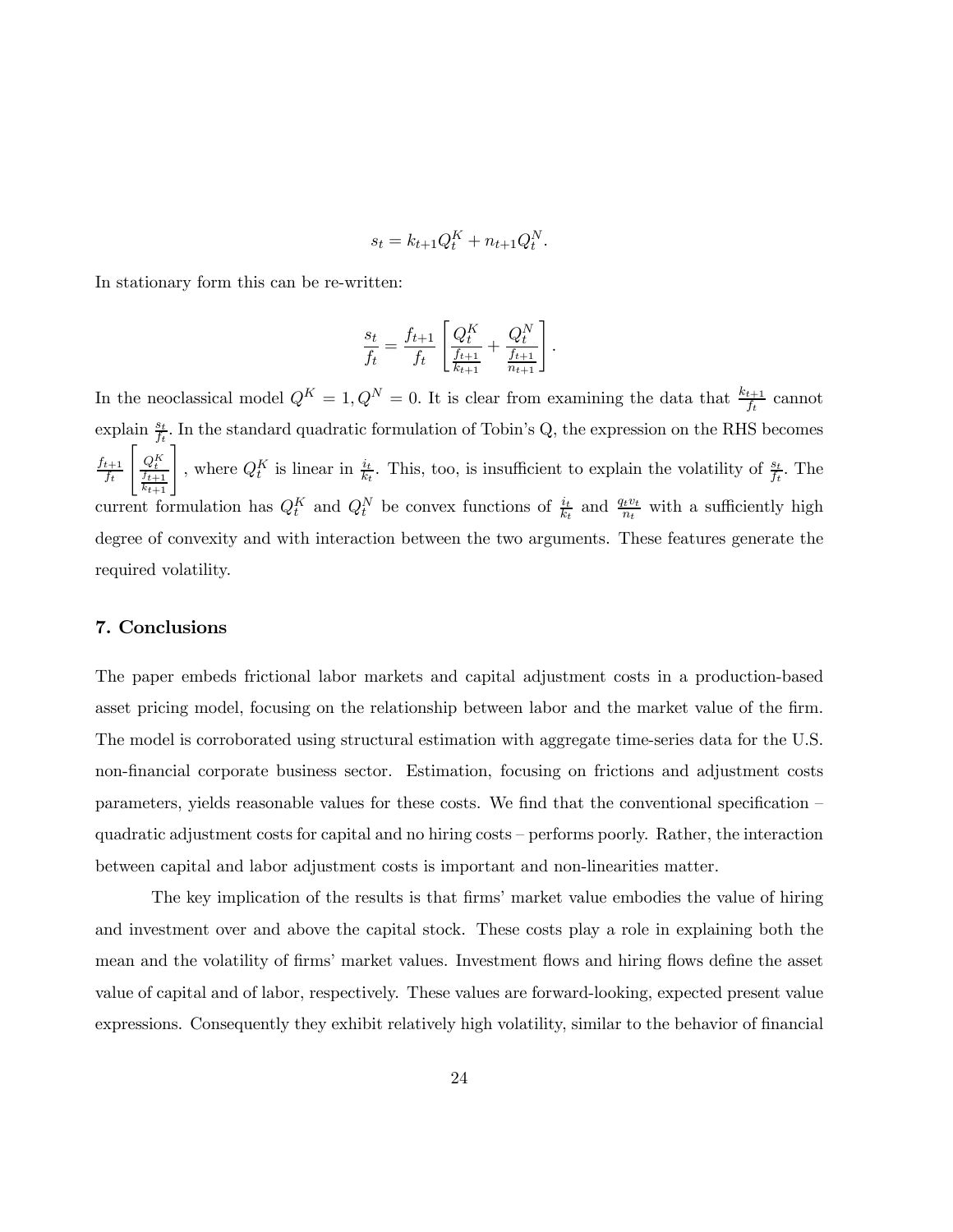variables with an asset value nature. The paper's key theme is to link a major financial variable the market value of firms — to these asset values. The standard neoclassical model links this market value with a stock — namely capital — that does not have such properties. This difference explains the fact that the current model is able to account for the high volatility of firms' market value and to provide an empirically credible link between financial markets and the markets for physical capital and labor.

This paper does not attempt to characterize the driving impulses affecting hiring, investment and firms' market values. Further exploration of these forces, such as changes in productivity, is a natural next step. Such an investigation will require a general equilibrium setup.<sup>11</sup> As shown in previous studies this involves dealing with the consumption side and all the associated empirical difficulties. Another potential exploration is a micro study using firm-level data. Such a study could allow for firm or worker heterogeneity and the examination of issues such as fixed costs. However, a serious empirical difficulty lies in the (non) existence of appropriate data on gross worker flows in conjunction with consistent data on investment flows and firms' market value. Given that the interaction of hiring and investment rates has been shown to be important, this data problem needs to be resolved before any empirical exploration at the firm-level can be accomplished.

 $11$ The standard set-up will need to be changed to account for investment and hiring decisions of the type examined here; see, for example the discussion in Danthine and Donaldson (2002b).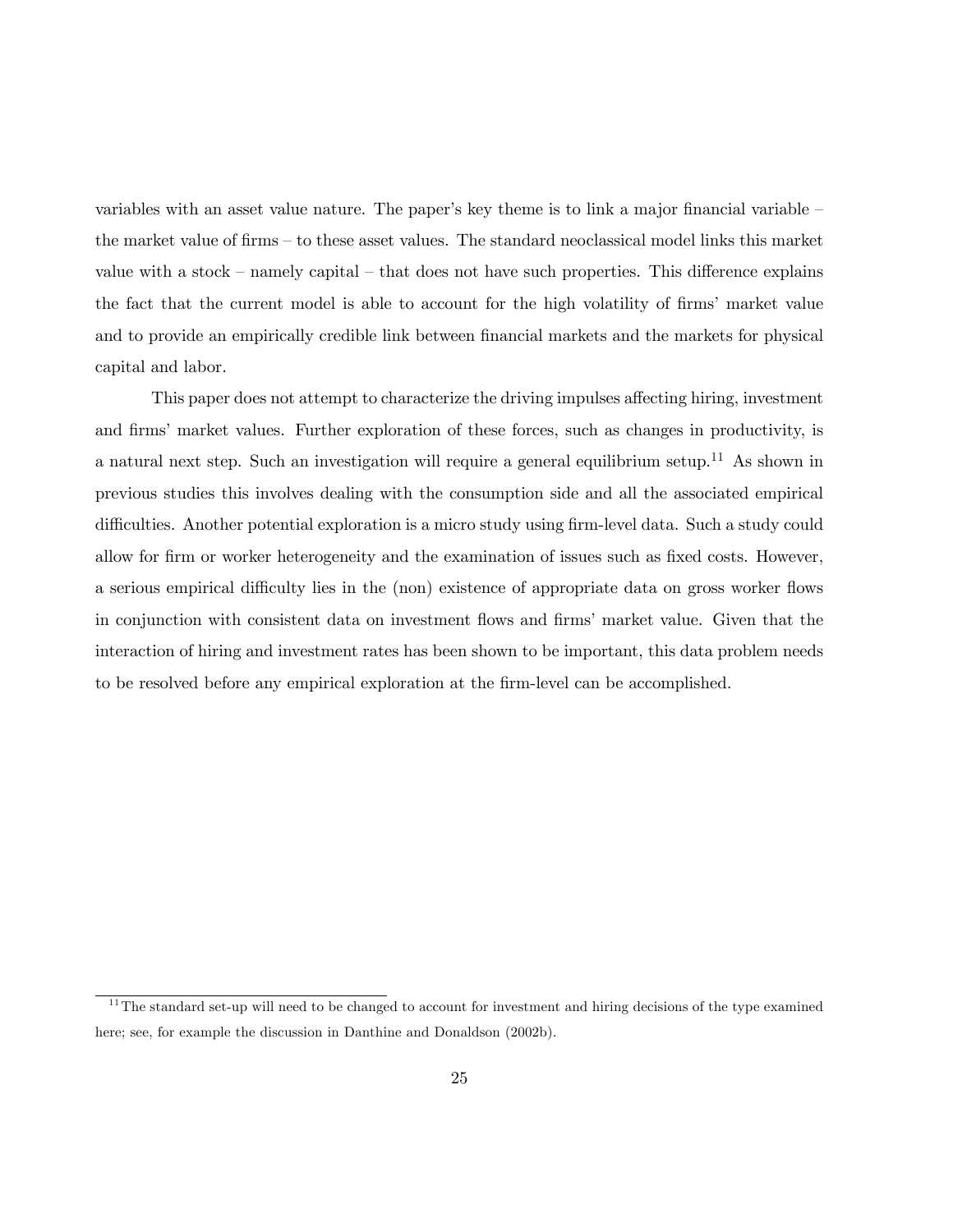#### References

- [1] Bleakley, Hoyt, Ann E. Ferris, and Jeffrey C. Fuhrer 1999. "New Data on Worker Flows During Business Cycles," New England Economic Review July-August, 49-76.
- [2] Chirinko, Robert S. 1993. "Business Fixed Investment Spending: Modeling Strategies, Empirical Results, and Policy Implications," Journal of Economic Literature XXXI:1875-1911.
- [3] Christiano, Lawrence J. and Jonas D.M. Fisher, 2003. "Stock Market and Investment Good Prices: Implications for Macroeconomics," NBER Working Paper no. 10031.
- [4] Cochrane, John H. 1991. "Production-Based Asset Pricing and the Link Between Stock Returns and Economic Fluctuations," Journal of Finance 146:207-234.
- [5] \_\_\_\_\_\_\_ 1996. "A Cross-Sectional Test of an Investment-Based Asset Pricing Model," Journal of Political Economy 104:572-621.
- [6] Cooper, Russell and John Haltiwanger, 2000." On the Nature of Capital Adjustment Costs," NBER Working Paper no. 7925.
- [7] Cooper, Russell and Jonathan Willis, 2003. "The Cost of Labor Adjustment: Inferences from the Gap," NBER Working Paper no. 10006.
- [8] Danthine, Jean-Pierre and John B. Donaldson 2002a."Labour Relations and Asset Returns," Review of Economic Studies 69:41-64.
- [9] \_\_\_\_\_\_\_\_ 2002b. "Decentralizing the Stochastic Growth Model," working paper.
- [10] Durlauf, Steven N. and Robert E. Hall 1990. "Bounds on the Variances of Specification Errors in Models with Expectations," University of Wisconsin Working Paper.
- [11] Fama, Eugene F. and Kenneth R. French 1999."The Corporate Cost of Capital and the Return on Corporate Investment," Journal of Finance LIV:1939-1967.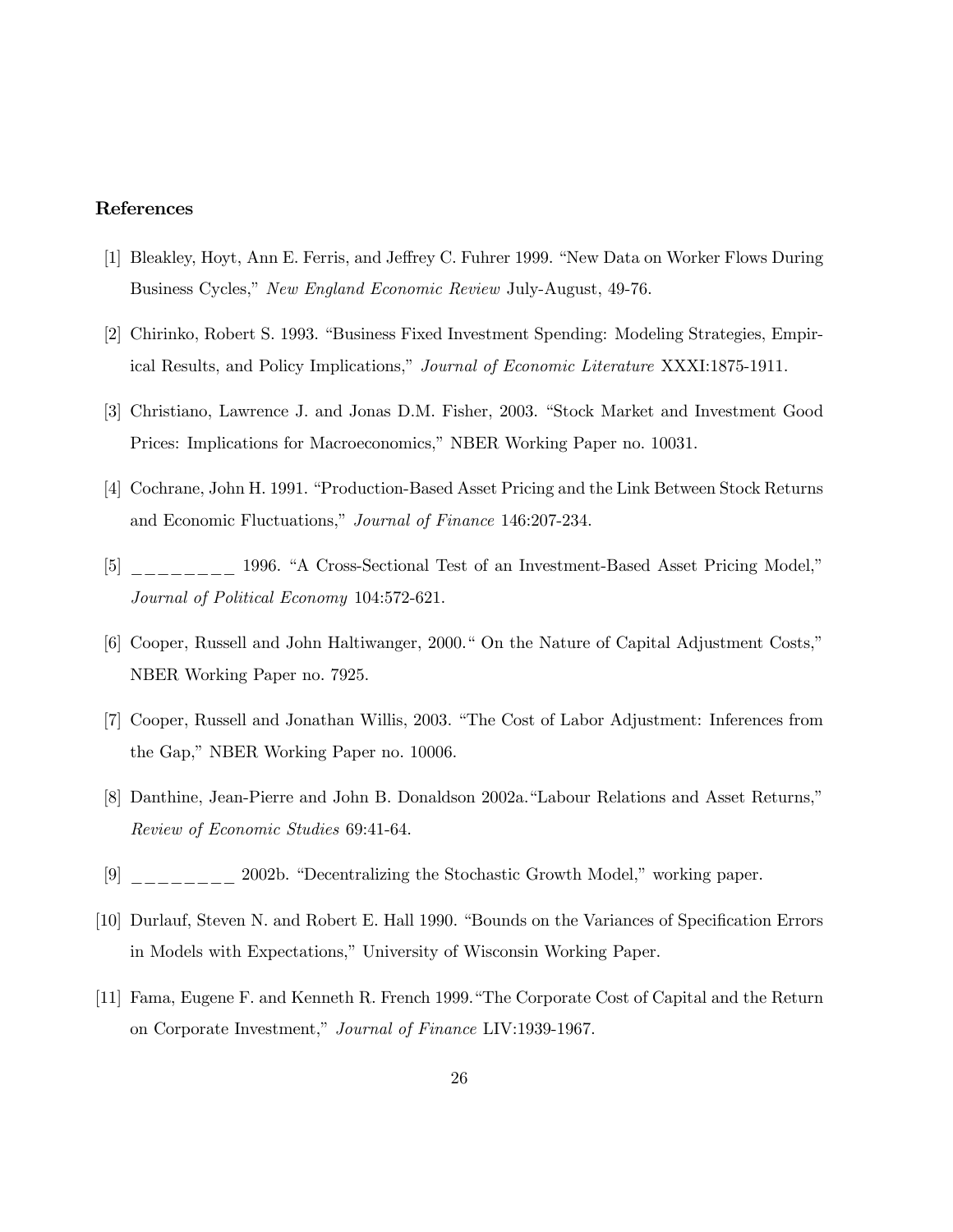- [12] Hall, Robert E. 2001."The Stock Market and Capital Accumulation," American Economic Review 91:1185-1202.
- [13] Hamermesh, Daniel S., 1993. Labor Demand, Princeton (Princeton University Press).
- [14] Hansen, Lars P. 1982. "Large Sample Properties of Generalized Method of Moments Estimators," Econometrica 50:1029-1054.
- [15] Hayashi, Fumio 1982. "Tobin's Marginal q and Average q: A Neoclassical Interpretation," Econometrica 50:213-224.
- [16] Herman, Shelby 2000. "Fixed Assets and Consumer Durable Goods," Survey of Current Business, Bureau of Economic Analysis, Department of Commerce, April, 17-30.
- [17] Jorgenson, Dale W. 1996. Capital Theory and Investment Behavior, Cambridge (MIT Press) vol.1.
- [18] Mortensen, Dale. T. and Christopher A. Pissarides 1999. "Job Reallocation, Employment Fluctuations, and Unemployment Differences," Ch. 18 in John B. Taylor and Michael Woodford (eds.), Handbook of Macroeconomics, Vol. 1B, Amsterdam (North-Holland).
- [19] Nadiri, M. Ishaq and Sherwin Rosen 1969. "Interrelated Factor Demand Functions," American Economic Review 59:457-471.
- [20] Ogaki, Masao and Kyungho Jang 2002. Structural Macroeconometrics, manuscript, in preparation. Available online at http://economics.sbs.ohio-state.edu/ogaki/econ811/lecture.htm.
- [21] Pissarides, Christopher A. 2000. Equilibrium Unemployment Theory, 2nd edition, Cambridge (MIT Press).
- [22] Shapiro, Matthew D. 1986. "The Dynamic Demand for Capital and Labor," The Quarterly Journal of Economics 101:513-542.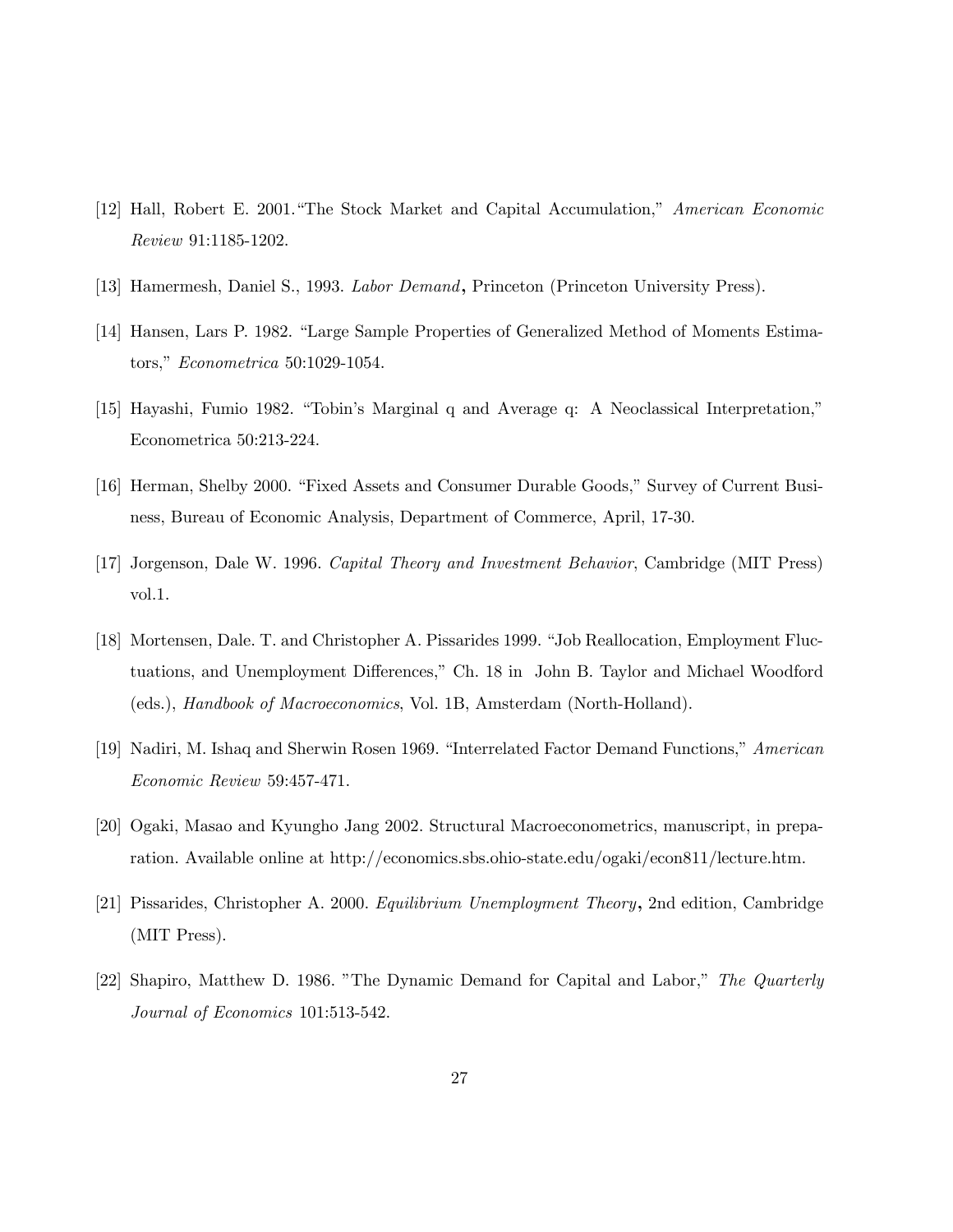- [23] Tobin, James 1969. "A General Equilibrium Approach to Monetary Theory," Journal of Money, Credit, and Banking 1:15-29.
- [24] Tobin, James and William Brainard 1977. "Assets Markets and the Cost of Capital," in B. Belassa and R.Nelson (eds.) Economic Progress, Private Values and Public Policies: Essays in Honor of William Fellner, Amsterdam (North-Holland), 235-262.
- [25] Yashiv, Eran 2000. "The Determinants of Equilibrium Unemployment," American Economic Review 90:1297-1322.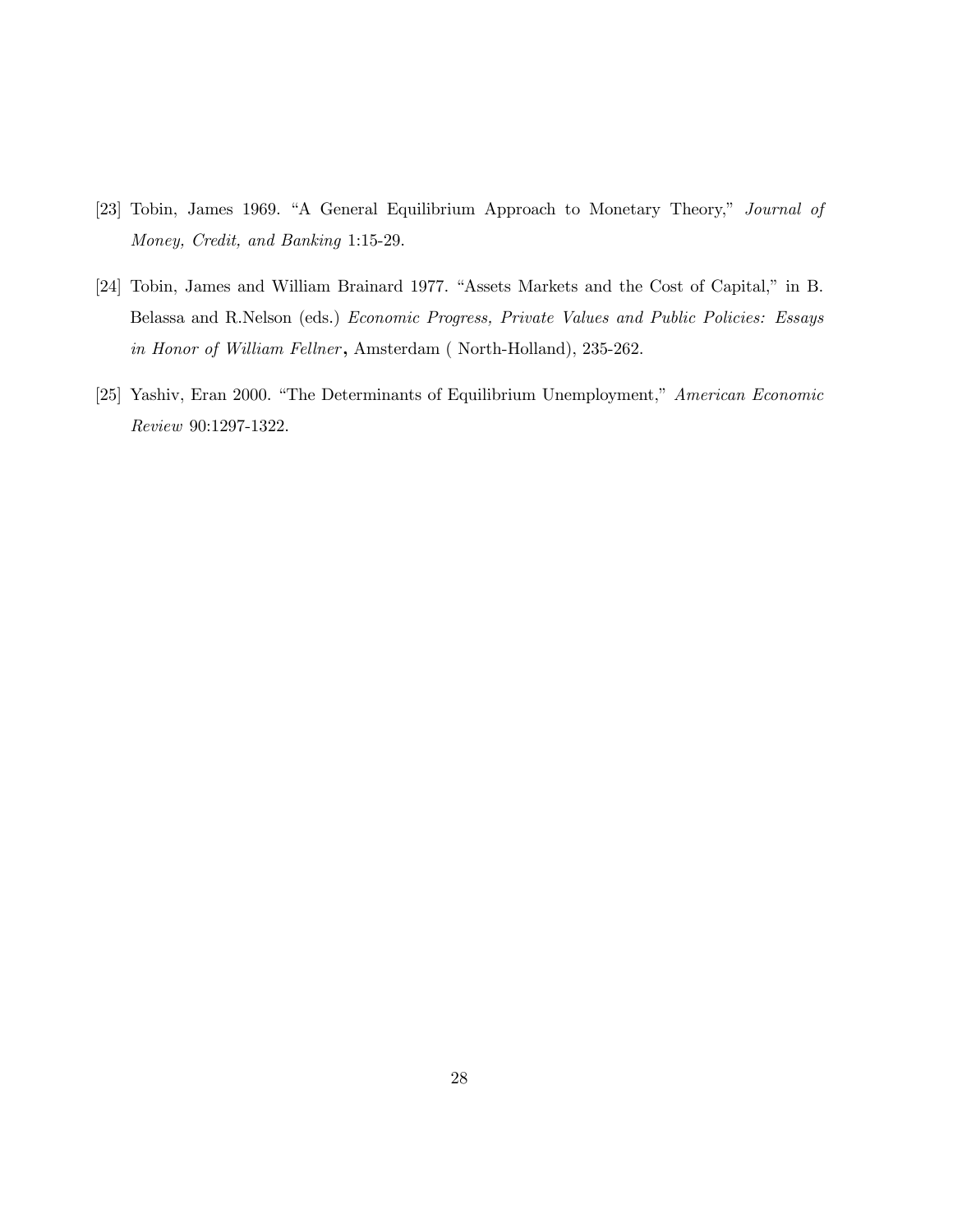#### A. Derivation of the Firms' Market Value Equation

The following derivations are based on Hayashi (1982). First we multiply throughout the FONC with respect to investment (2.10) by  $i_t$ , the FONC with respect to capital (2.9) by  $k_{t+1}$ , the FONC with respect to vacancies (2.12) by  $v_t$ , and the one with respect to employment (2.11) by  $n_{t+1}$  to get

$$
0 = - (1 - \tau_t) (p_t^I + g_{i_t}) i_t + i_t Q_t^K
$$
\n(A.1)

$$
0 = - (1 - \tau_t) g_{v_t} v_t + v_t q_t Q_t^N \tag{A.2}
$$

$$
k_{t+1}Q_t^K = k_{t+1}E_t \left\{ \beta_{t+1}[(1 - \tau_{t+1})\left(f_{k_{t+1}} - g_{k_{t+1}}\right) + (1 - \delta_{t+1})Q_{t+1}^K] \right\}
$$
(A.3)

$$
n_{t+1}Q_t^N = n_{t+1}E_t \left\{ \beta_{t+1} \left[ (1 - \tau_{t+1}) \left( f_{n_{t+1}} - g_{n_{t+1}} - w_{t+1} \right) + (1 - \psi_{t+1}) Q_{t+1}^N \right] \right\} \tag{A.4}
$$

We then insert the law of motion for capital  $(2.2)$  into equation  $(A.1)$ , roll forward all expressions one period, multiply both sides by  $\beta_{t+1}$  and take conditional expectations on both sides:

$$
E_t \left[ \beta_{t+1} \left( 1 - \tau_{t+1} \right) \left( p_{t+1}^I + g_{i_{t+1}} \right) i_{t+1} \right] = E_t \left\{ \beta_{t+1} \left[ k_{t+2} - (1 - \delta_{t+1}) k_{t+1} \right] Q_{t+1}^K \right\}.
$$
 (A.5)

and so:

$$
E_t\left[\beta_{t+1}(1-\delta_{t+1})\left(k_{t+1}Q_{t+1}^K\right)\right] = E_t\left\{\beta_{t+1}\left[\left(k_{t+2}Q_{t+1}^K - \left(1-\tau_{t+1}\right)\left(p_{t+1}^I + g_{i_{t+1}}\right)i_{t+1}\right)\right]\right\}
$$

Combining the last expression with equation (A.3) we get

$$
k_{t+1}Q_t^K = E_t \left( \beta_{t+1} \left( c f_{t+1}^k + k_{t+2} Q_{t+1}^K \right) \right) \tag{A.6}
$$

or

$$
E_t\left(\beta_{t+1}cf_{t+1}^k\right) = k_{t+1}Q_t^K - E_t\left(\beta_{t+1}k_{t+2}Q_{t+1}^K\right). \tag{A.7}
$$

It follows from the definition of the firm's market value in equation (2.18) that

$$
\vartheta_t^k - E_t \left( \beta_{t+1} \vartheta_{t+1}^k \right) = E_t \left( \beta_{t+1} c f_{t+1}^k \right). \tag{A.8}
$$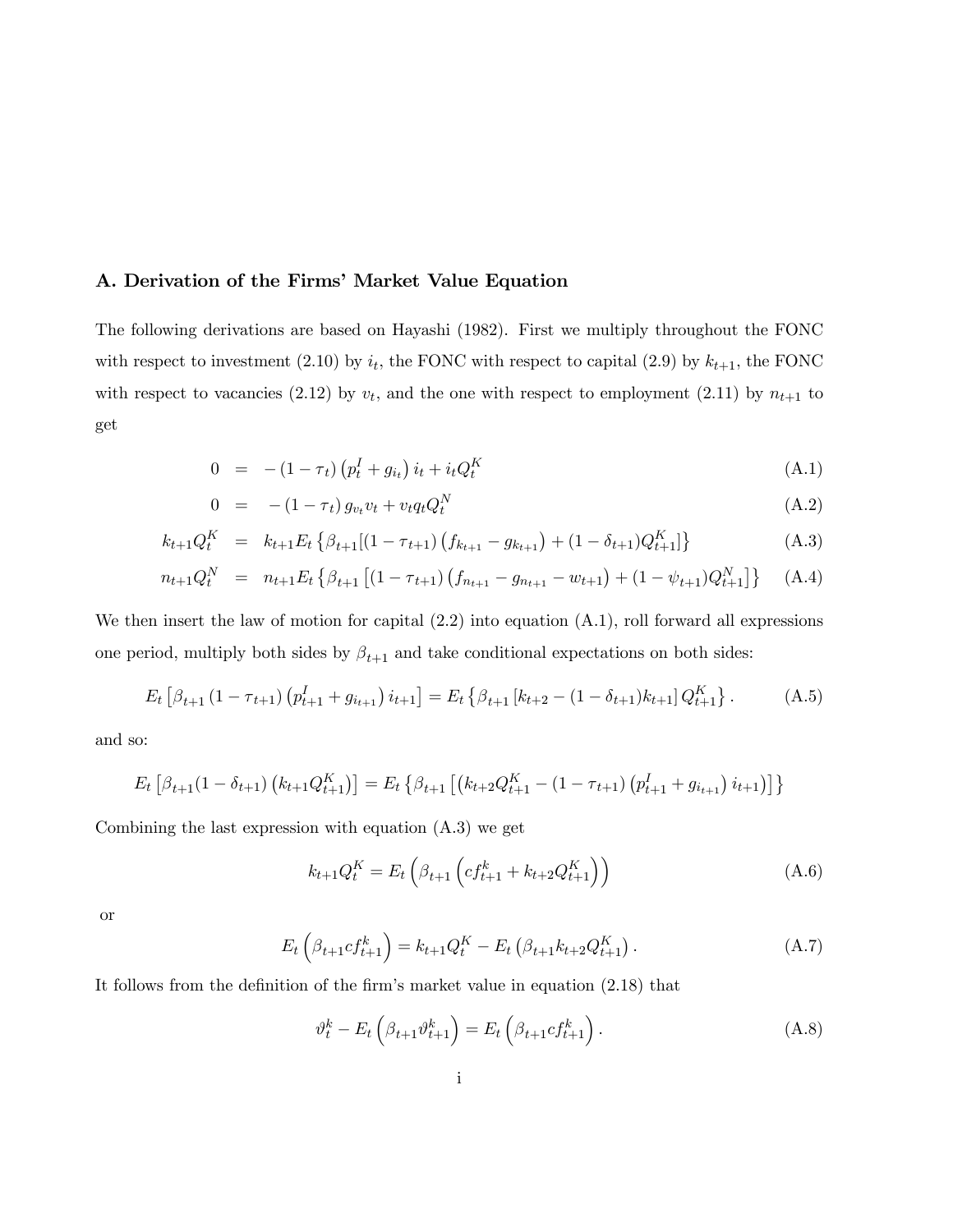Thus,

$$
\vartheta_t^k - E_t \left( \beta_{t+1} \vartheta_{t+1}^k \right) = k_{t+1} Q_t^K - E_t \left( \beta_{t+1} k_{t+2} Q_{t+1}^K \right), \tag{A.9}
$$

which implies

$$
\vartheta_t^k = k_{t+1} Q_t^K.
$$

We derive a similar expression for the case of labor. Inserting the law of motion for labor from equation (2.3) into equation (A.2), multiplying both sides by  $\beta_t$ , rolling forward all expressions by one period, taking conditional expectations, and combining with equation (A.4) we get

$$
E_t\left(\beta_{t+1}cf_{t+1}^n\right) = n_{t+1}Q_t^N - E_t\left(\beta_{t+1}n_{t+2}Q_{t+1}^N\right). \tag{A.10}
$$

The definition of the firm's value in equation (2.6) implies that

$$
\vartheta_t^n - E_t \left( \beta_{t+1} \vartheta_{t+1}^n \right) = E_t \left( \beta_{t+1} c f_{t+1}^n \right). \tag{A.11}
$$

Thus,

$$
\vartheta_t^n - E_t \left( \beta_{t+1} \vartheta_{t+1}^n \right) = n_{t+1} Q_t^N - E_t \left( \beta_{t+1} n_{t+2} Q_{t+1}^N \right). \tag{A.12}
$$

This implies the following expression for the asset value of employment:

$$
\vartheta_t^n = n_{t+1} Q_t^N.
$$

Hence, the total market value of a firm,  $s_t$ , equals:

$$
s_t = \vartheta_t^k + \vartheta_t^n = k_{t+1} Q_t^K + n_{t+1} Q_t^N.
$$
\n(A.13)

where  $Q_t^K$  and  $Q_t^N$  are defined in equations (2.15) and (2.16), respectively.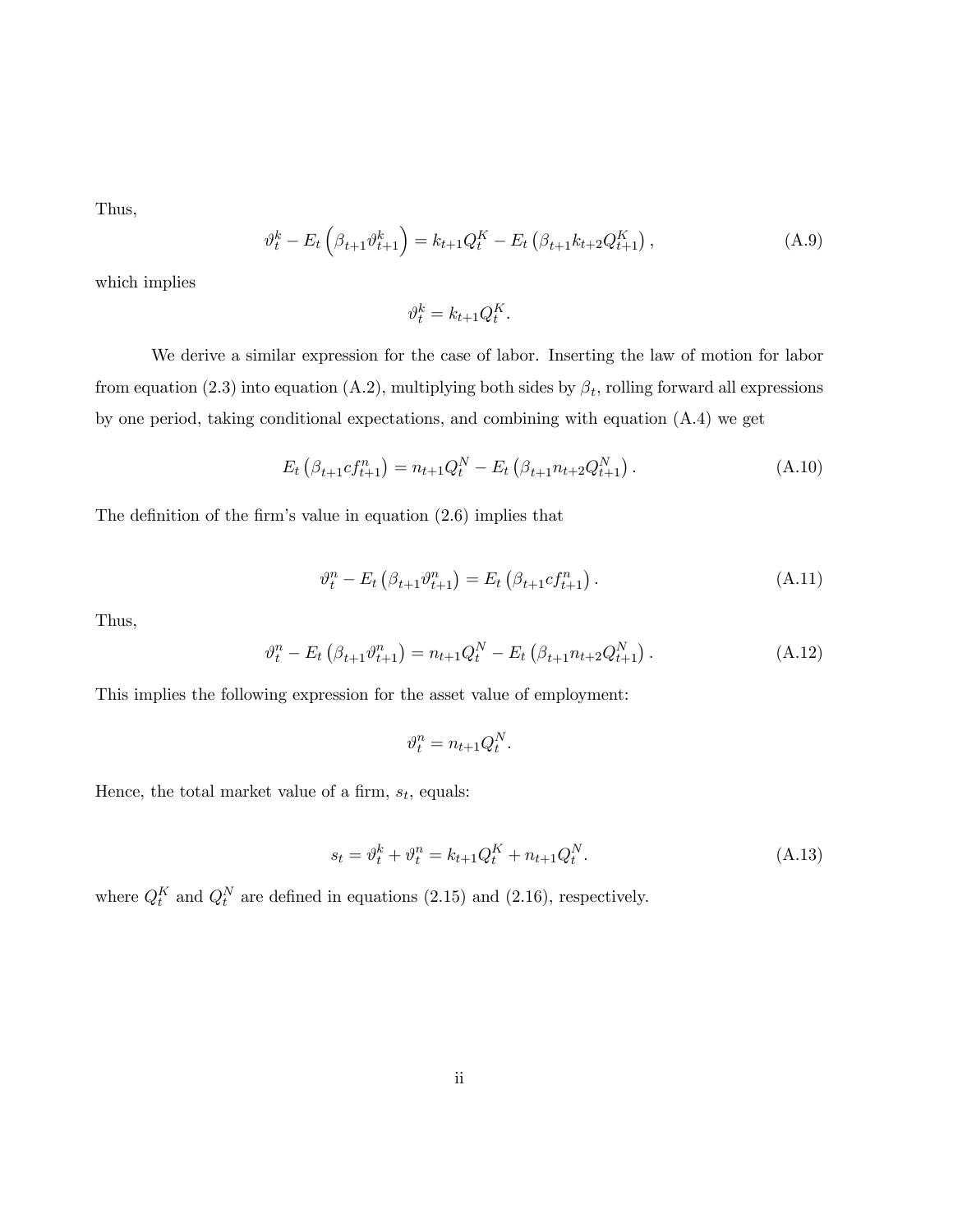#### B. Data

The data are quarterly and cover the period from 1976:1 to 1997:4. They pertain to the U.S. non-financial corporate business (NFCB) sector unless noted otherwise.

#### B.1. Output and Price Deflator

Output, f and its price deflator  $p^f$  pertain to the NFCB sector. They originate from the NIPA accounts published by the BEA of the Department of Commerce.<sup>12</sup>

#### B.2. Investment, Capital, Depreciation and the Price of Investment

These are new data series on the non-financial corporate sector made available in the first quarter of 2001 by the BEA of the Department of Commerce. See Herman  $(2000)^{13}$  for definitions.

The capital stock k series is measured as the sum of non-residential equipment, software and structures of the non-financial corporate sector. In 1997, for example, total private k was  $17,653$ billion dollars; total private non-residential k totalled 9,006 billion dollars; 6,125 billion dollars were non-financial corporate. Thus the latter was 35% of private k and 68% of the non-residential part.

Both  $k$  and  $i$  are reported at an annual frequency. We construct the quarterly capital stock data by interpolating the annual series according to the following formula:

$$
\ln(k_{t+1,l}) = \ln(k_t) + \frac{l}{4}[\ln(k_{t+1}) - \ln(k_t)]
$$

 $l = 1, 2, 3, 4, k_t$  denotes the capital stock at the end of year t and  $k_{t+1,l}$  denotes the capital stock in the *l*-th quarter of year  $t + 1$ .

We construct the quarterly investment series using the following three alternative interpo-

lation schemes:

 $12$ See www.bea.doc.gov/bea/dn/st-tabs.htm

<sup>&</sup>lt;sup>13</sup>See www.bea.doc.gov/bea/ARTICLES/NATIONAL/NIPAREL/2000/0400fxacdg.pdf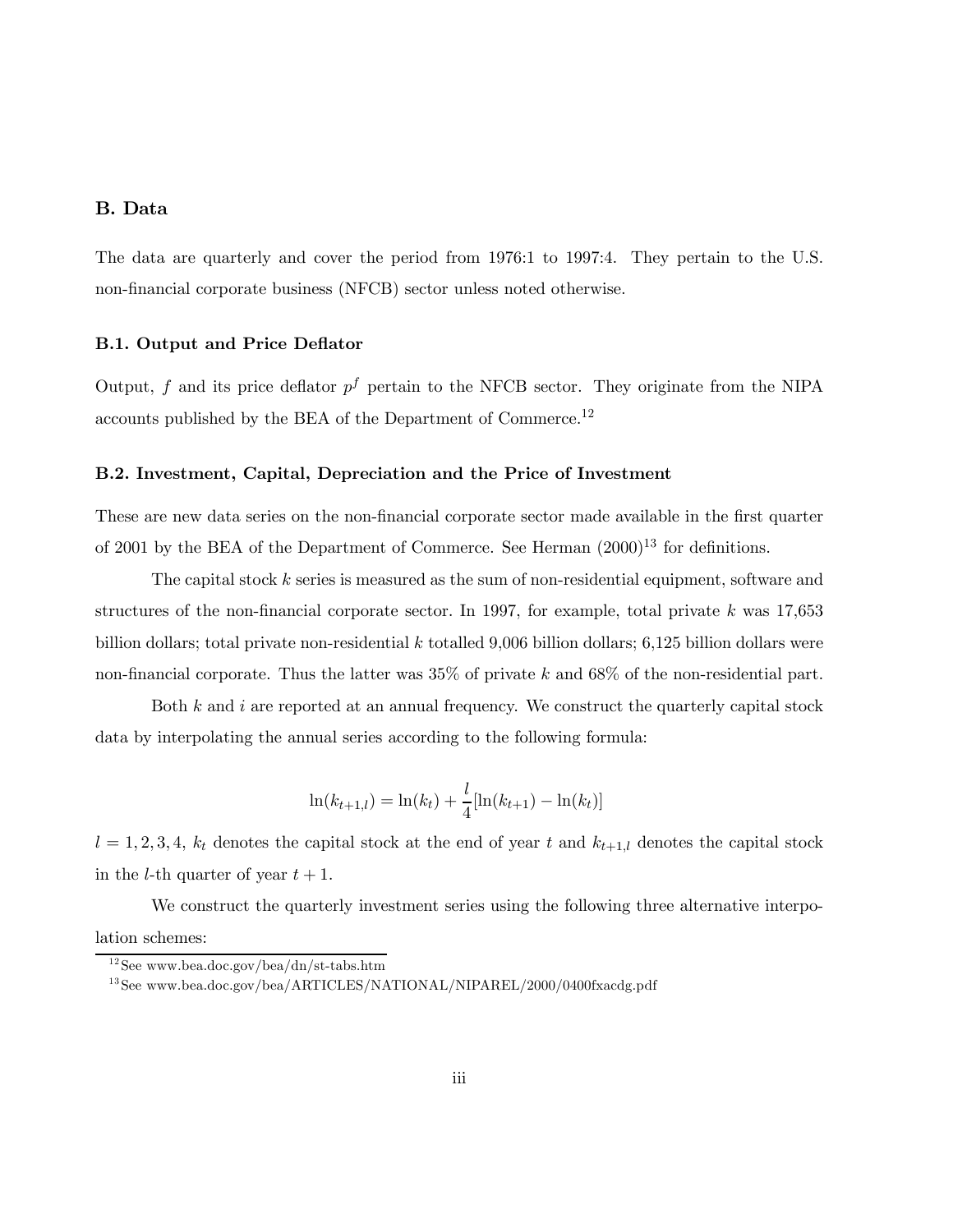(i) distributing i according to the weights of the private sector investment series which is available quarterly.

b) dividing i evenly to 4 quarters.

c) taking the annual growth rate in logs, denoting it by  $g^a$ , defining  $g = (1 + g^a)^{0.25} - 1$  and then computing

$$
i^1 = \frac{i}{1 + (1 + g) + (1 + g)^2 + (1 + g)^3}; i^2 = i^1(1 + g); i^3 = i^2(1 + g); i^4 = i^3(1 + g).
$$

It turns out that there is little difference between these series. Thus in the empirical work reported in the tables we rely on the last measure.

For the rate of depreciation we use the depreciation series computed by the BEA; this is available in annual frequency<sup>14</sup> and we convert it to quarterly using  $\delta_t = (1 + \delta_t^a)^{0.25} - 1$ .

In order to compute the real price of new capital,  $p<sup>I</sup>$ , we determine the price indices for output and for investment goods. The price index for output,  $p<sup>f</sup>$ , equals the ratio of nominal to real GDP. Similarly, the price index for a particular type of investment good,  $PSE$  equals the ratio of nominal to real investment. The parameter  $\tau$  denotes the statutory corporate income tax rate as reported by the U.S. Tax Foundation. ITC denotes the investment tax credit on equipment and public utility structures, ZPDE the present discounted value of capital depreciation allowances, and  $\chi$  the percentage of the cost of equipment that cannot be depreciated if the firm takes the investment tax credit.<sup>15</sup>Furthermore, S denotes structures, Eq denotes equipment, and  $s_{Eq}$  denotes the fraction of equipment in business fixed investment.

The real price of business fixed capital,  $p<sup>I</sup>$ , then equals

$$
p^{I} = p_{Eq}^{I} \frac{(1 - \tau \, ZPDE)}{1 - \tau} s_{Eq} + p_{S}^{I} \frac{1 - ITC - \tau ZPDE \, (1 - \chi ITC)}{1 - \tau} \, (1 - s_{Eq}), \tag{B.1}
$$

<sup>14</sup> See line 28 in Tables 4.1 (Current-Cost Net Stock of Nonresidential, Nonfinancial Fixed Assets) and 4.4 (Current-Cost Depreciation of Nonresidential, Nonfinancial Fixed Assets) at http://www.bea.gov/bea/dn/faweb/AllFATables.asp#S4

<sup>&</sup>lt;sup>15</sup>The last three series are the ones compiled for the macro model of the Board of Governors of the U.S. Federal Reserve System. Flint Brayton kindly provided us with these series.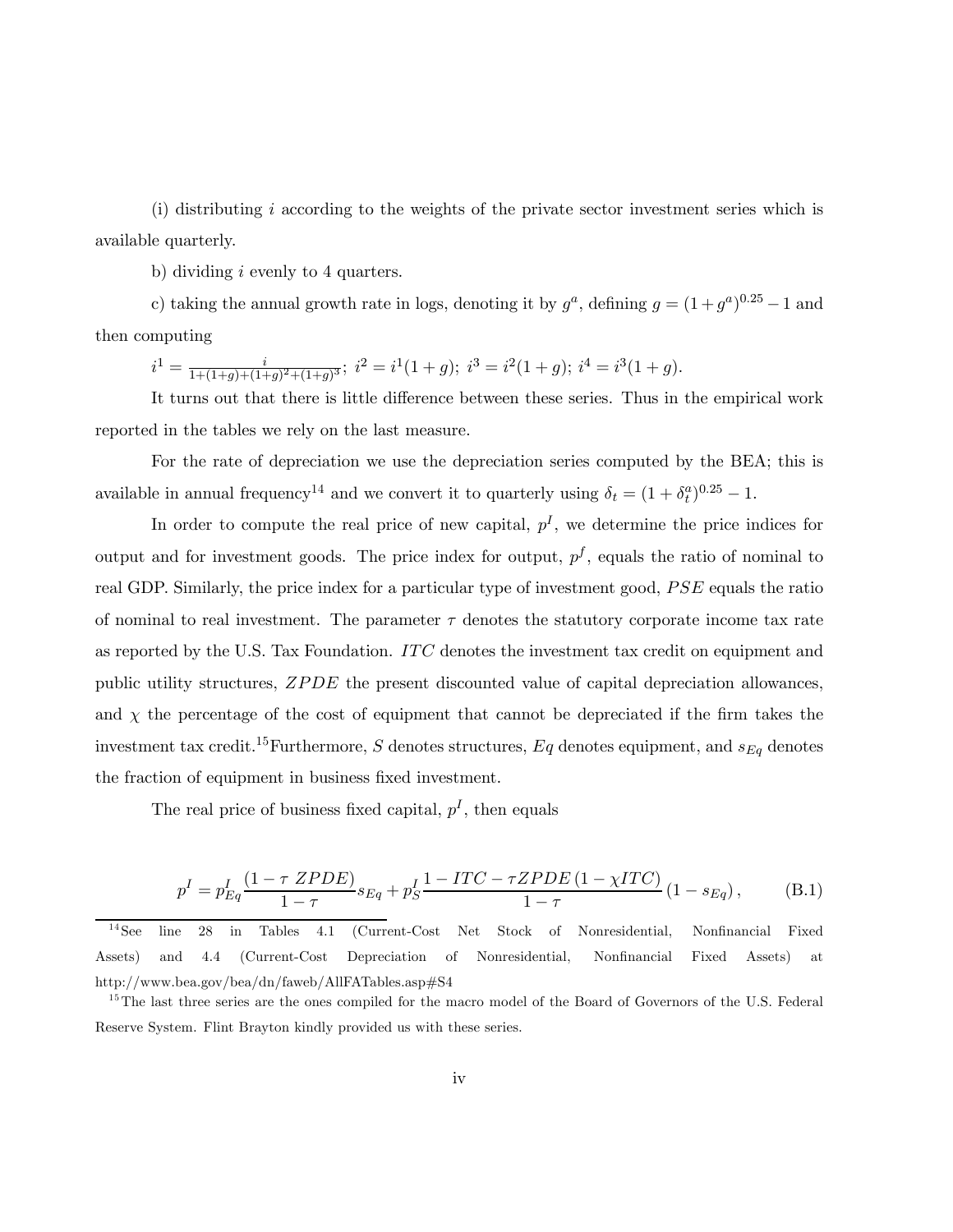where  $p_{Eq}^I = PSE_{Eq}/p^f$ , and  $p_S^I = PSE_S/p^f$ .

We transform annual values into quarterly values by interpolating the annual  $i$  into quarterly using the growth method (method c above) and computing the quarterly PSE by dividing the nominal by the real.

#### B.3. Employment, Matches and Separations

Employment  $n$  is defined as wage and salary workers in non-agricultural industries less government workers less workers in private households less self-employed workers less unpaid family workers. All series originate from the BLS.

For matches  $(qv)$  and separation  $(\psi)$  we use data on gross worker flows as computed by Bleakely et al. (1999). These data are adjusted, including seasonal adjustment, in ways explained in the latter reference. They pertain to flows between the employment pool on the one hand and the unemployment and out of the labor force pools on the other hand.

This data set pertains to the entire economy. In most specifications we wish to consider flows pertaining to the non-financial corporate sector. We thus proceed as follows:

a. Denoting variables for the entire economy by  $TOT$  we solve for  $\psi^{TOT}$  period by period from the labor force dynamics equation:

$$
n_{t+1}^{TOT} = n_t^{TOT} (1 - \psi_t^{TOT}) + (qv)_t^{TOT}
$$

b. We then use the dynamic equation to solve for  $(qv)^{NFCB}$  (where  $NFCB =$  non financial corporate business) period by period as follows:

$$
n_{t+1}^{NFCB} = n_t^{NFCB} (1 - \psi_t^{TOT}) + (qv)_t^{NFCB}
$$

In estimation we use  $\frac{(qv)^{NFCB}}{n_t^{NFCB}}$  and  $\psi_t^{TOT}$ . Thus we are implicitly assuming – for lack of data - that  $\psi_t^{TOT} = \psi_t^{NFCB}$  but we are not imposing such restrictions on  $(qv)_t^{NFCB}$  on which we do not have data directly.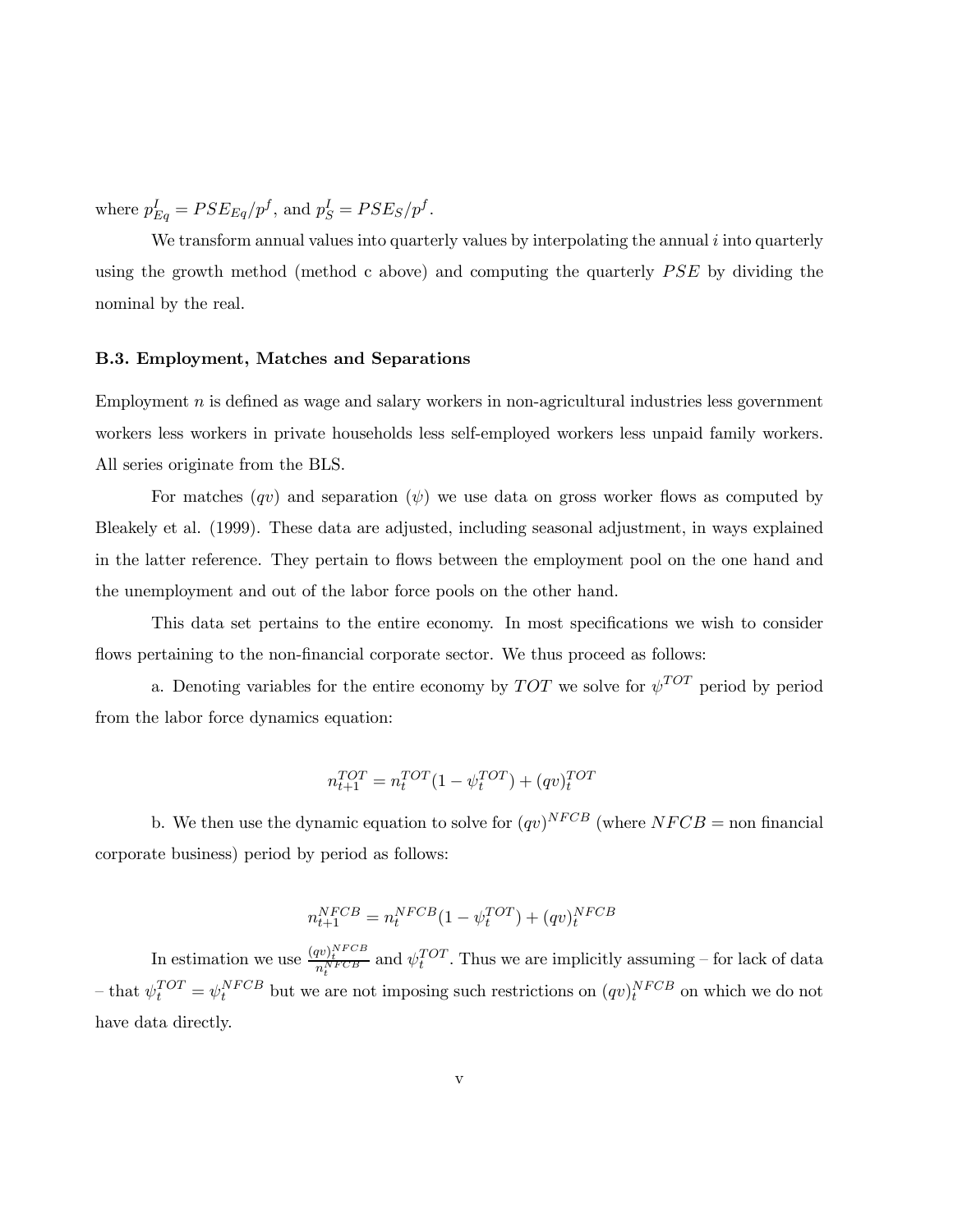In Table 2c we use two alternatives. Column 6 solves  $(qv)^{NFCB}_{t}$  from the following equation:

$$
n_{t+1}^{NFCB} = n_t^{NFCB} (1-\psi_t^{TOT,actual}) + (qv)_t^{NFCB}
$$

Here we use the actual separation rate for the entire economy  $\psi_t^{TOT,actual}$ .

In column 7 of that table we use  $\frac{(qv)_t^{TOT}}{n_t^{TOT}}$  and  $\psi_t^{TOT}$  i.e. values for the entire economy rather than just the corporate sector.

#### B.4. The Labor Share

For the labor share of income  $\frac{wn}{f}$  we use compensation of employees (the sum of wage and salary accruals and supplements to wages and salaries) as a fraction of the gross product of the nonfinancial corporate business sector.16

#### B.5. Market Value Data

We use the market value of non-farm, non-financial business. The data originate from Hall (2001).<sup>17</sup> They are based on the Fed Flow of Funds accounts and are defined as follows.

Source: Flow of Funds data and interest rate data from www.federalreserve.gov/releases. The data are for non-farm, non-financial business. Stock data were taken from ltabs.zip.<sup>18</sup>

Definition: The value of all securities is the sum of financial liabilities and equity less financial assets, adjusted for the difference between market and book values for bonds.<sup>19</sup>

#### B.6. Discount Rate and Discount Factor

We use four alternatives for the firms' discount rate  $r_t$ , which generates the discount factor given by  $\beta_t = [1/(1 + r_t)]$ :

<sup>&</sup>lt;sup>16</sup>The data are taken from NIPA Table 1.16, lines 19 and 24.

<sup>&</sup>lt;sup>17</sup>See www.stanford.edu/~rehall/Procedure.htm for a full description and www.stanford.edu/~rehall/page3.html. <sup>18</sup>Downloaded at www.federalreserve.gov/releases/z1/Current/data.htm.

 $19$ The subcategories unidentified miscellaneous assets and liabilities were omitted from all of the calculations. These are residual values that do not correspond to any financial assets or liabilities.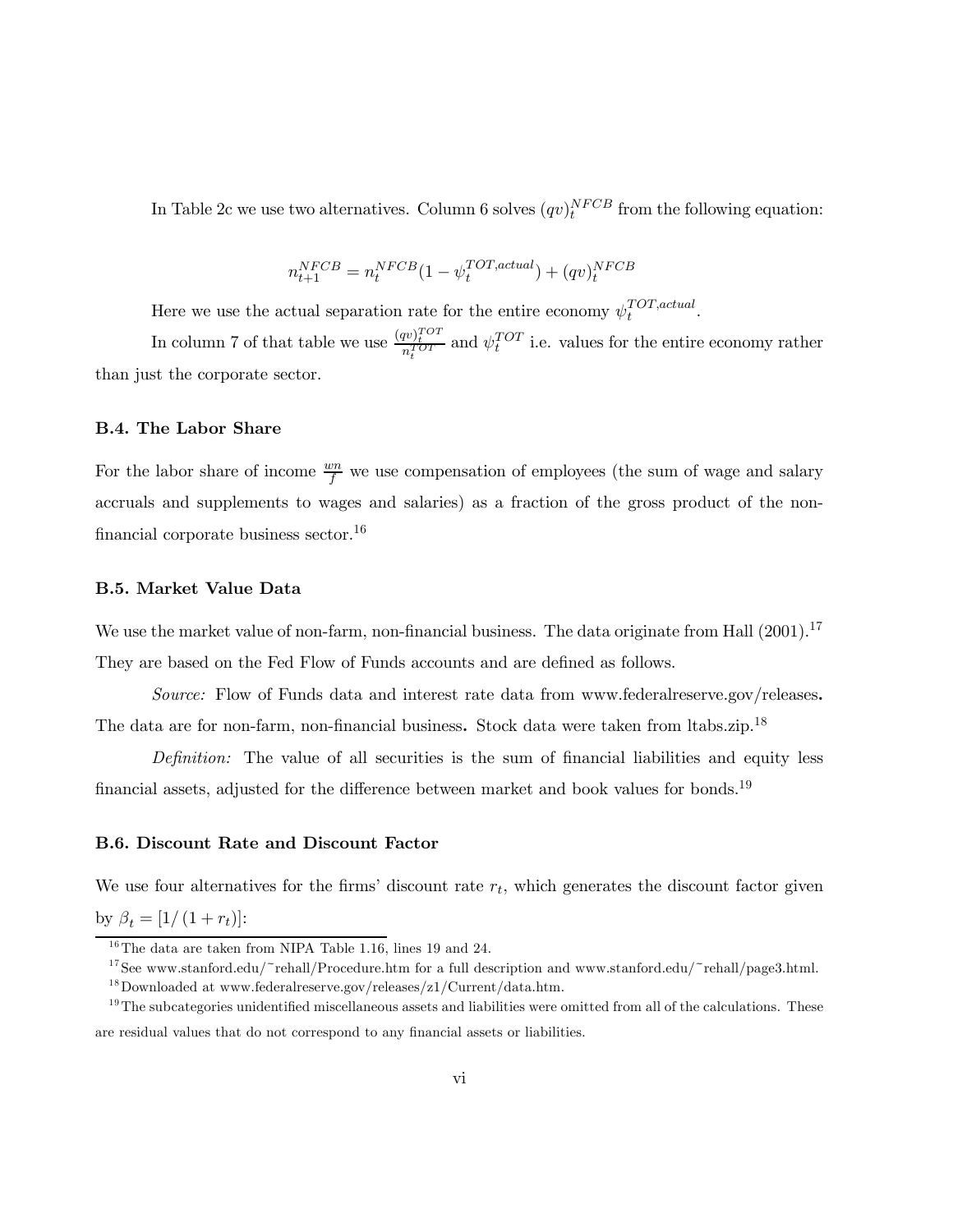a. The main series used, following the weighted average cost of capital approach in corporate finance, is a weighted average of the returns to debt,  $r_t^b$ , and equity,  $r_t^e$ :

$$
r_t = \omega_t r_t^b + (1 - \omega_t) r_t^e,
$$

with

$$
r_t^b = (1 - \tau_t) r_t^{CP} - \theta_t
$$
  

$$
r_t^e = \frac{\widetilde{cf}_t}{\widetilde{s}_t} + \widetilde{s}_t - \theta_t
$$

where:

(i)  $\omega_t$  is the share of debt finance as reported in Fama and French (1999).

(ii) The definition of  $r_t^b$  reflects the fact that nominal interest payments on debt are tax deductible.  $r_t^{CP}$  is Moody's seasoned Aaa commercial paper rate. The commercial paper rate for the first month of each quarter represents the entire quarter. The tax rate is  $\tau$  as discussed above.

(iii)  $\theta$  denotes inflation and is measured by the GDP-deflator of  $p^f$  discussed above.

(iv) For equity return we use the CRSP Value Weighted NYSE, Nasdaq and Amex nominal returns  $(\frac{cf_t}{\tilde{s}_t} + \tilde{\hat{s}}_t)$  in terms of the model, using tildes to indicate nominal variables) deflated by the inflation rate  $\theta$ .

The above is computed quarterly using monthly returns of a given quarter. As an alternative we compute the quarterly returns using the monthly returns of months 2 and 3 within the same quarter and month 1 in the following quarter.

We experiment with two other series to see their effect on the results:

b. The rate of change of the SP500 index computed as follows:

$$
r_t^Q = \frac{\left[\frac{S_3}{S_0} \frac{S_4}{S_1} \frac{S_5}{S_2}\right]^{\frac{1}{3}}}{1+\vartheta} - 1
$$

where  $S_j$  is the level of the stock index at the end of month l, the current quarter has months 4 and 5, the preceding quarter has months 1, 2, 3 and the quarter preceding that has month 0.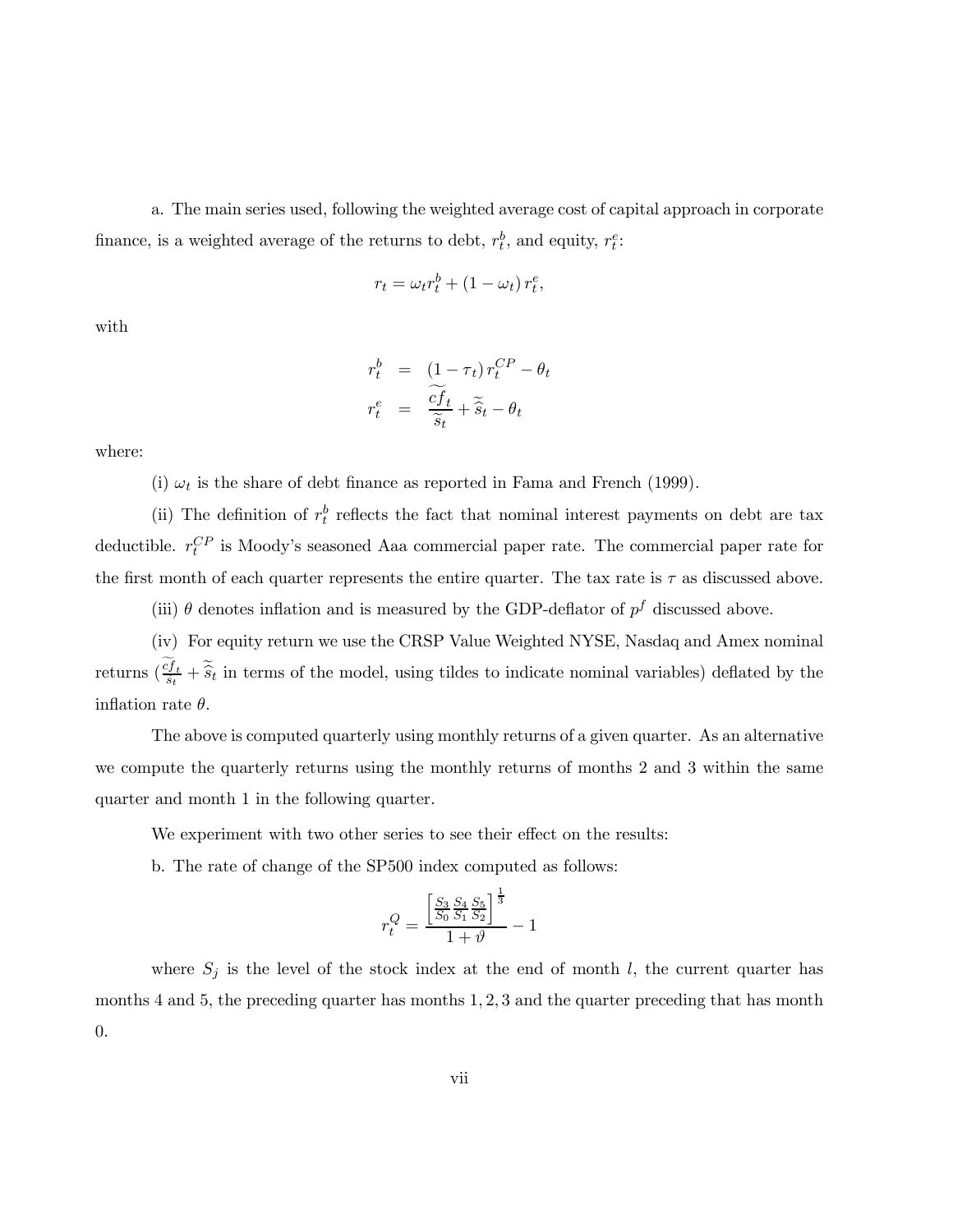c. Non-durable consumption growth, which corresponds to the discount rate in a DSGE model with logarithmic utility. If utility is given by:

$$
U(c_t) = \ln c_t
$$

Then in general equilibrium:

$$
U'(c_t) = U'(c_{t+1}) (1 + r_{t,t+1})
$$

Hence:

$$
r_{t,t+1} = \frac{c_{t+1}}{c_t} - 1
$$

#### C. The Interaction between Investment and Hiring

In order to understand the significance of the  $e_3$ -estimates, it is useful to see how hiring depends on the value of investment and how investment depends on the value of hiring. First, consider the former case (hiring). The FONC may be re-written as follows:

$$
F1 : \left(\tilde{g}_{i_t}(\frac{i_t}{k_t}, \frac{q_t v_t}{n_t}) + p_t^I\right) = Q_t^k
$$

$$
F2 : \frac{1}{q_t}\tilde{g}_{v_t}(\frac{i_t}{k_t}, \frac{q_t v_t}{n_t}) = Q_t^N.
$$

Differentiate both equations with respect to  $Q^K$  yields:

$$
\frac{\partial \widetilde{g}_{i_t}}{\partial \frac{i_t}{k_t}} \frac{\partial \frac{i_t}{k_t}}{\partial Q^k} + \frac{\partial \widetilde{g}_{i_t}}{\partial \frac{q_t v_t}{n_t}} \frac{\partial \frac{q_t v_t}{n_t}}{\partial Q^k} = 1
$$
\n
$$
\frac{1}{q_t} \left[ \frac{\partial \widetilde{g}_{v_t}}{\partial \frac{i_t}{k_t}} \frac{\partial \frac{i_t}{k_t}}{\partial Q^k} + \frac{\partial \widetilde{g}_{v_t}}{\partial \frac{q_t v_t}{n_t}} \frac{\partial \frac{q_t v_t}{n_t}}{\partial Q^k} \right] = 0
$$

where we use the following notation:

$$
g_{ii} = \frac{\partial \widetilde{g}_{i_t}}{\partial \frac{i_t}{k_t}} g_{iv} = \frac{\partial \widetilde{g}_{i_t}}{\partial \frac{q_t v_t}{n_t}} g_{vi} = \frac{1}{q} \frac{\partial \widetilde{g}_{v_t}}{\partial \frac{i_t}{k_t}} g_{vv} = \frac{1}{q} \frac{\partial \widetilde{g}_{v_t}}{\partial \frac{q_t v_t}{n_t}}
$$

Then: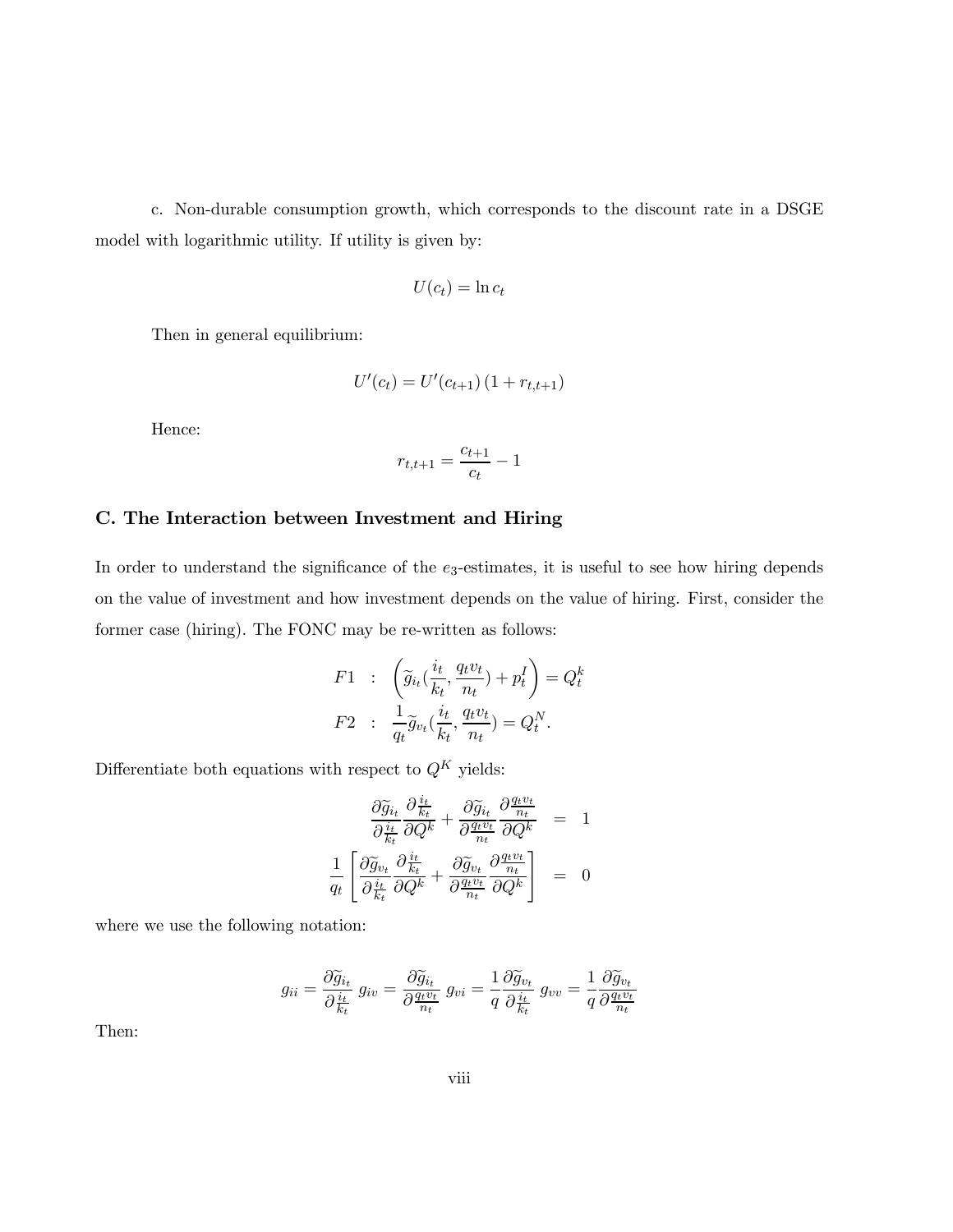$$
g_{ii} \frac{\partial \frac{i_t}{k_t}}{\partial Q^k} + g_{iv} \frac{\partial \frac{q_t v_t}{n_t}}{\partial Q^k} = 1
$$
  
\n
$$
g_{vi} \frac{\partial \frac{i_t}{k_t}}{\partial Q^k} + g_{vv} \frac{\partial \frac{q_t v_t}{n_t}}{\partial Q^k} = 0
$$
  
\n(C.1)

Solving for the marginal effect of  $Q^{K}$  on investment and on hiring yields:

$$
\frac{\partial \frac{i_t}{k_t}}{\partial Q^k} = \frac{g_{vv}}{g_{ii}g_{vv} - g_{iv}g_{vi}} > 0
$$

$$
\frac{\partial \frac{q_t v_t}{n_t}}{\partial Q^k} = -\frac{g_{vi}}{g_{ii}g_{vv} - g_{iv}g_{vi}}.
$$

With a convex adjustment costs function  $g$ , the denominator is positive. Evidently investment rates rise with  $Q^K$ ; its effect on hiring  $\left(\frac{\partial \frac{q_t v_t}{n_t}}{\partial Q^k}\right)$  depends on the sign of  $g_{vi}$ . A negative point estimate of e<sub>3</sub> implies a negative value for  $g_{vi}$  and, therefore, a positive sign for  $\partial \frac{q_iv_i}{n_t}/\partial Q^k$ . Hence, when  $Q^K$ rises both  $\frac{i}{k}$  and  $\frac{qv}{n}$  rise.

Using a similar argument we can show that  $\frac{i}{k}$  and  $\frac{qv}{n}$  rise with an increase in  $Q^N$ .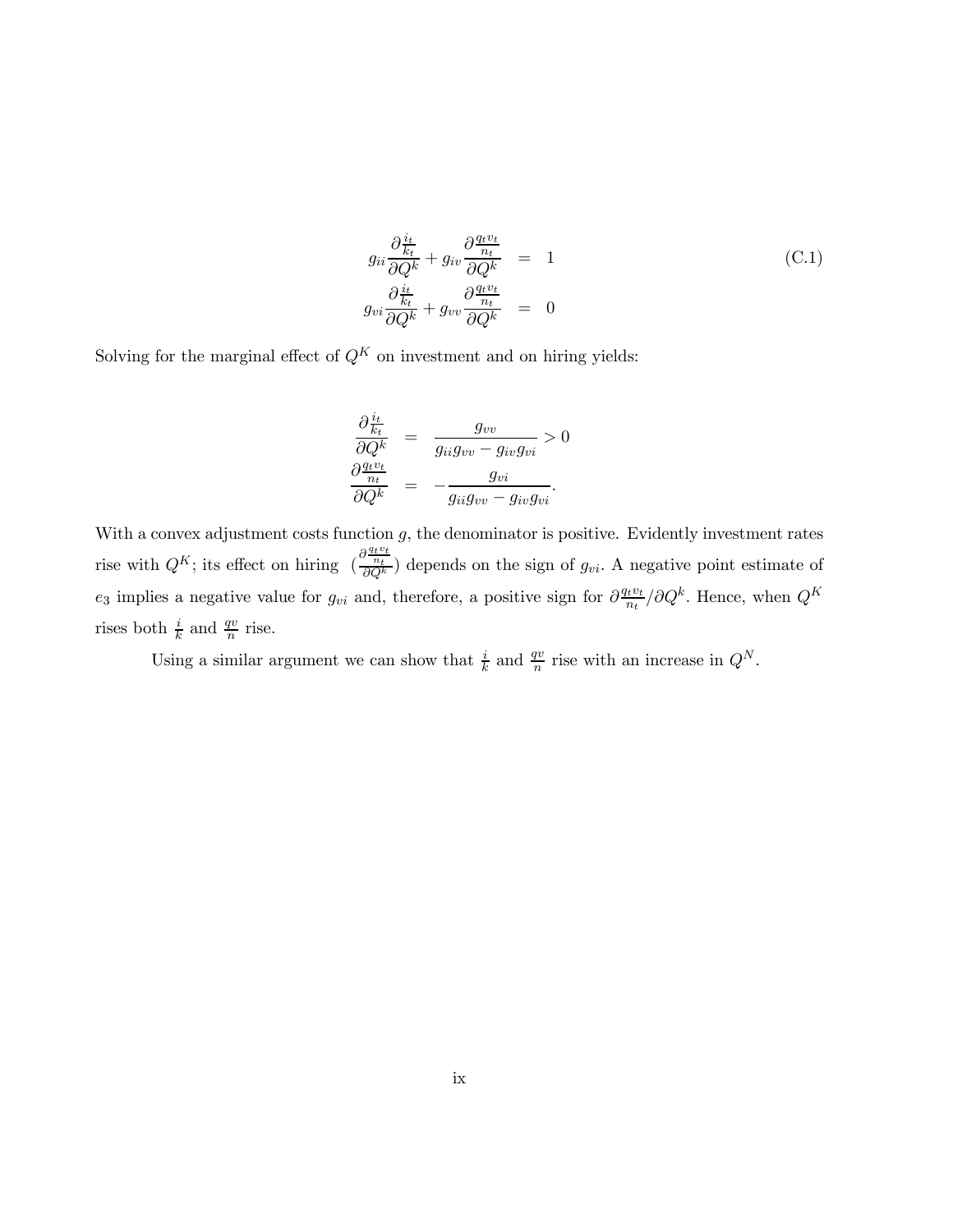| Variable                | Mean     | <b>Standard Deviation</b> |
|-------------------------|----------|---------------------------|
| $\frac{i}{k}$           | 0.025    | 0.002                     |
| $\frac{f}{k}$           | $0.17\,$ | 0.01                      |
| $p^{I}$                 | 1.39     | 0.14                      |
| $\tau$                  | 0.40     | 0.06                      |
| $\delta$                | 0.018    | 0.002                     |
| $\frac{wn}{f}$          | 0.658    | 0.010                     |
| q v<br>$\boldsymbol{n}$ | 0.090    | 0.009                     |
| $\psi$                  | 0.085    | 0.008                     |
| $rac{s}{f}$             | 5.2      | $1.3\,$                   |
| 17                      | 0.980    | 0.005                     |

## Table 1 Descriptive Statistics

Note: The sample size is 88 quarterly observations from 1976:1 to 1997:4. For data definitions see Appendix B.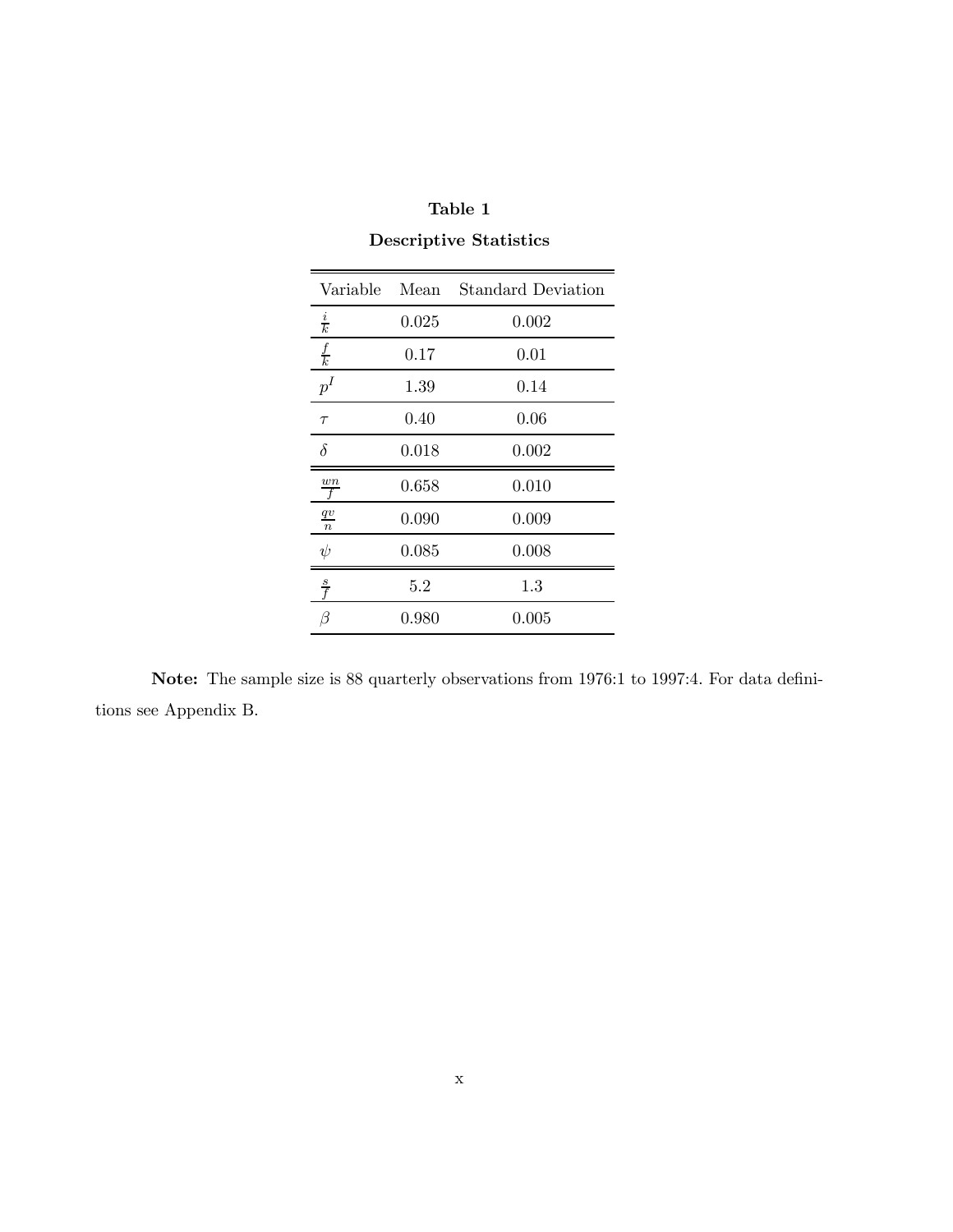| a. Alternative Power Specifications  |               |                |                               |  |  |  |  |
|--------------------------------------|---------------|----------------|-------------------------------|--|--|--|--|
|                                      | $\mathbf{1}$  | $\overline{2}$ | 3                             |  |  |  |  |
| $\{\eta_1, \eta_2, \eta_3, \eta_4\}$ | free $\eta's$ | free $\eta_2$  | free $\eta_2$                 |  |  |  |  |
| $\eta_1$                             | 3.02          | $\eta_2$       | $\eta_2$                      |  |  |  |  |
|                                      | (0.89)        |                |                               |  |  |  |  |
| $\eta_2$                             | $3.02\,$      | $3.02\,$       | 3.00                          |  |  |  |  |
|                                      | (1.10)        | (0.08)         | (0.09)                        |  |  |  |  |
| $\eta_3$                             | 1.51          |                | $\eta_2 - 1.5$ $\eta_2 - 1.6$ |  |  |  |  |
|                                      | (0.23)        |                |                               |  |  |  |  |
| $\eta_4$                             |               | $\eta_2-1.6$   | $\eta_2 - 1.5$                |  |  |  |  |
| $e_1$                                | 30,500        | 29,250         | 27,300                        |  |  |  |  |
|                                      | (128, 967)    | (7, 455)       | (7,681)                       |  |  |  |  |
| $e_2$                                | 707           | 623            | 670                           |  |  |  |  |
|                                      | (1, 381)      | (157)          | (173)                         |  |  |  |  |
| $e_3$                                | $-4,416$      | $-2,360$       | $-2,000$                      |  |  |  |  |
|                                      | (7, 924)      | (1,262)        | (1,128)                       |  |  |  |  |
| $\alpha$                             | 0.67          | 0.66           | 0.68                          |  |  |  |  |
|                                      | (0.09)        | (0.05)         | (0.06)                        |  |  |  |  |
| J-Statistic                          | 39.8          | 43.8           | 41.6                          |  |  |  |  |
| p-Value                              | 0.04          | 0.03           | 0.05                          |  |  |  |  |
| N.R. F1                              | 0.18          | 0.17           | 0.18                          |  |  |  |  |
| N.R. F2                              | 0.14          | 0.14           | 0.14                          |  |  |  |  |
| N.R. s/f                             | 0.22          | 0.26           | 0.24                          |  |  |  |  |

| anie |  |
|------|--|
|------|--|

## GMM Estimates of F1, F2 and asset pricing equation  $s/f$ , 1976:1-1997:4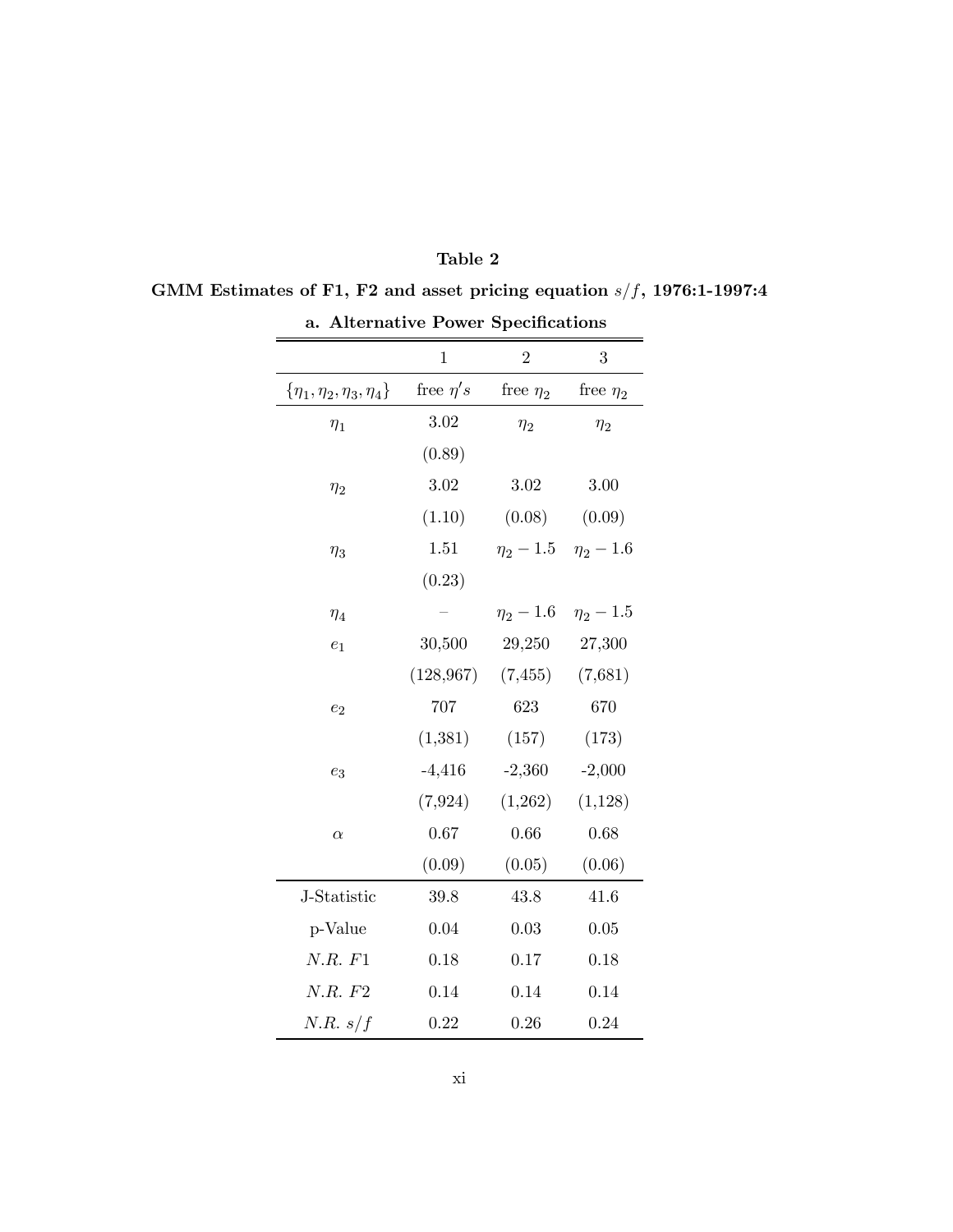|                  | $\mathbf{1}$ | $\overline{2}$ | 3        | $\overline{4}$ | $\rm 5$        | $\,6\,$  | $\overline{7}$ | $8\,$    | $9\phantom{.}$ |  |  |
|------------------|--------------|----------------|----------|----------------|----------------|----------|----------------|----------|----------------|--|--|
| $\eta_1$         |              |                |          |                | $\eta_2$       |          |                |          |                |  |  |
|                  | $3.00\,$     | $3.00\,$       | $3.00\,$ | 3.00           | $3.00\,$       | $3.01\,$ | 3.01           | 3.01     | $3.00\,$       |  |  |
| $\eta_2$         |              |                |          |                |                |          |                |          |                |  |  |
|                  | (0.18)       | (0.11)         | (0.06)   | (0.05)         | (0.04)         | (0.03)   | (0.04)         | (0.02)   | (0.01)         |  |  |
| $\eta_3$         |              |                |          |                | $\eta_2 - 1.5$ |          |                |          |                |  |  |
|                  |              |                |          |                |                |          |                |          |                |  |  |
| $\mathfrak{e}_1$ | 27,942       | 27,624         | 28,529   | 27,938         | 27,624         | 28,051   | 28,897         | 28,304   | 27,229         |  |  |
|                  | (13, 109)    | (8,372)        | (5,490)  | (5,946)        | (4,531)        | (4,000)  | (4, 467)       | (2,275)  | (1,027)        |  |  |
| $e_2$            | 660          | 659            | 680      | 660            | 659            | 656      | 654            | 657      | 664            |  |  |
|                  | (368)        | (217)          | (145)    | (256)          | (130)          | (108)    | (121)          | (58)     | (25)           |  |  |
| $e_3$            | $-4,170$     | $-4,126$       | $-4,306$ | $-4,167$       | $-4,126$       | $-4,281$ | $-4,398$       | $-4,311$ | $-3,999$       |  |  |
|                  | (6,071)      | (3, 643)       | (2,280)  | (2,046)        | (1,523)        | (1,389)  | (1,594)        | (743)    | (295)          |  |  |
| $\alpha$         | $0.68\,$     | 0.68           | $0.67\,$ | $0.68\,$       | $0.68\,$       | $0.68\,$ | 0.68           | 0.72     | $0.67\,$       |  |  |
|                  | (0.16)       | (0.09)         | (0.05)   | (0.07)         | (0.03)         | (0.03)   | (0.04)         | (0.02)   | (0.01)         |  |  |
| J-Statistic      | 22.5         | 35.8           | 41.3     | 32.4           | 38.4           | 45.1     | 43.3           | 56.9     | 71.0           |  |  |
| p-Value          | 0.004        | $0.01\,$       | $0.05\,$ | 0.001          | 0.06           | $0.27\,$ | 0.004          | 0.13     | 0.44           |  |  |
| N.R. F1          | $0.11\,$     | 0.15           | 0.17     | $0.11\,$       | $0.15\,$       | $0.17\,$ | $0.20\,$       | 0.42     | $0.51\,$       |  |  |
| N.R. sF2         | $0.04\,$     | $0.11\,$       | $0.14\,$ | $0.04\,$       | $0.11\,$       | $0.14\,$ | 0.10           | 0.21     | $0.31\,$       |  |  |
| N.R. s/f         | $0.14\,$     | $0.22\,$       | $0.23\,$ | $0.53\,$       | $0.57\,$       | $0.58\,$ | $0.58\,$       | $0.64\,$ | 0.73           |  |  |

b. Alternative Instrument Sets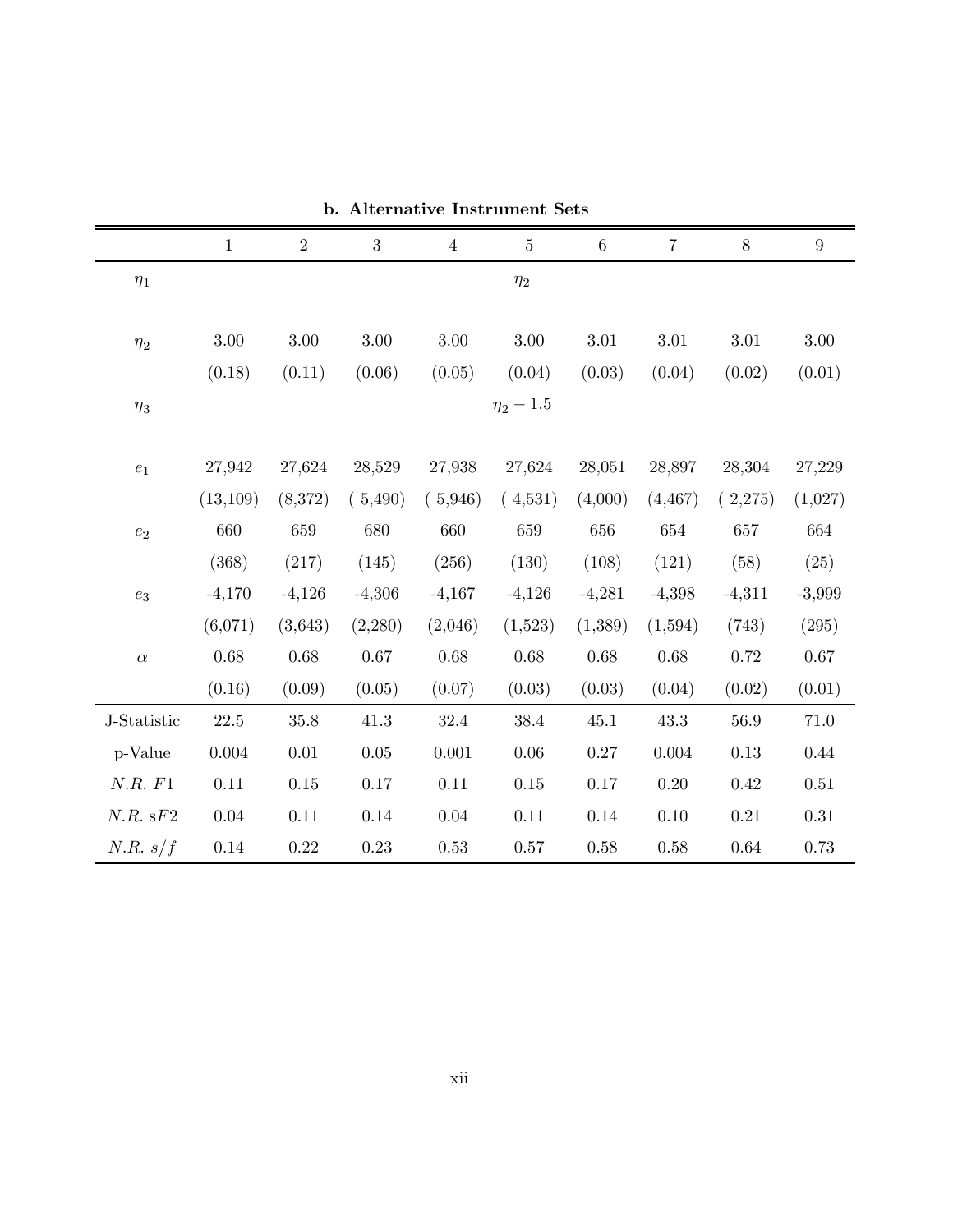|                    | $\mathbf{1}$ | $\overline{2}$ | $\boldsymbol{3}$ | $\sqrt{4}$     | $\bf 5$  | $\,6$    | $\,7$    |
|--------------------|--------------|----------------|------------------|----------------|----------|----------|----------|
| $\eta_1$           |              |                |                  | $\eta_2$       |          |          |          |
| $\eta_2$           | $3.00\,$     | $3.00\,$       | $3.00\,$         | 3.00           | $3.00\,$ | 3.00     | 3.01     |
|                    | (0.06)       | (0.06)         | (0.06)           | (0.06)         | (0.07)   | (0.07)   | (0.05)   |
| $\eta_3$           |              |                |                  | $\eta_2 - 1.5$ |          |          |          |
| $\boldsymbol{e}_1$ | 28,413       | 28,600         | 28,400           | 28,444         | 28,458   | 28,400   | 28,003   |
|                    | (5, 479)     | (5,026)        | (5,158)          | (5,114)        | (5,675)  | (5, 447) | (4, 412) |
| $e_2$              | 677          | 670            | 680              | 676            | 681      | 680      | 679      |
|                    | (143)        | (127)          | (139)            | (130)          | (159)    | (167)    | (155)    |
| $e_3$              | $-4,258$     | $-4,342$       | $-4,250$         | $-4,271$       | $-4,277$ | $-4,250$ | $-4,328$ |
|                    | (2,241)      | (2,155)        | (2,001)          | (2,130)        | (2,436)  | (2,408)  | (1,813)  |
| $\alpha$           | 0.67         | 0.67           | 0.67             | 0.67           | 0.67     | 0.67     | 0.67     |
|                    | (0.05)       | (0.04)         | (0.05)           | (0.05)         | (0.06)   | (0.07)   | (0.05)   |
| J-Statistic        | 40.8         | 49.2           | 42.9             | 40.1           | 40.8     | 41.9     | 42.6     |
| p-Value            | $0.06\,$     | $0.01\,$       | $0.04\,$         | $0.07\,$       | $0.06\,$ | $0.04\,$ | $0.04\,$ |
| N.R. F1            | $0.18\,$     | 0.20           | 0.12             | 0.19           | 0.21     | 0.19     | 0.23     |
| N.R. F2            | 0.14         | $0.15\,$       | 0.16             | 0.15           | 0.16     | 0.22     | 0.10     |
| N.R. s/f           | $0.23\,$     | $0.24\,$       | 0.24             | 0.24           | 0.24     | 0.22     | 0.28     |

c. Variations in the Measurement of  $\psi, \delta, \beta, qv/n$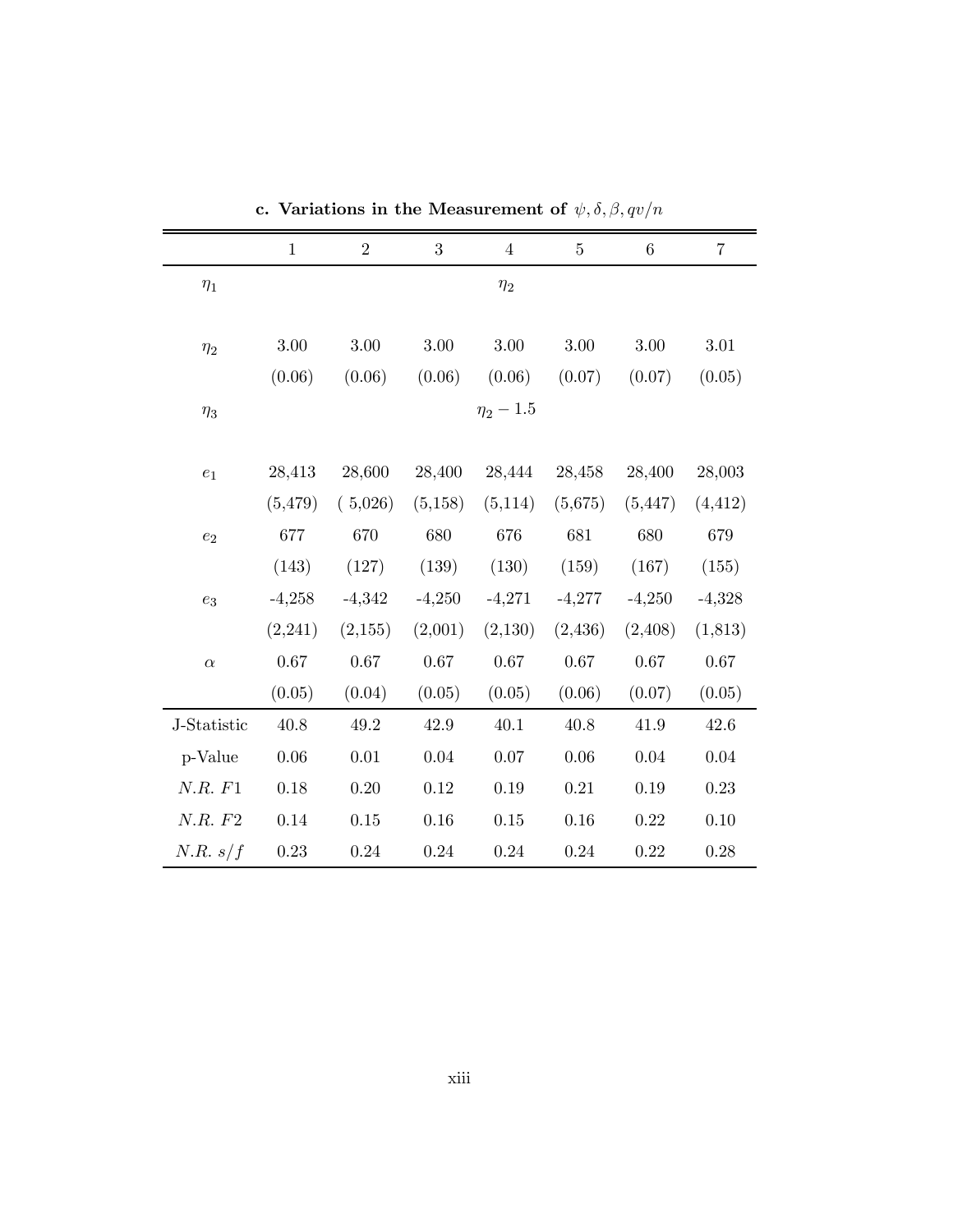#### Notes:

1. The specification used is:

$$
g(\cdot) = \left[\frac{e_1}{\eta_1}(\frac{i_t}{k_t})^{\eta_1} + \frac{e_2}{\eta_2}(\frac{q_t v_t}{n_t})^{\eta_2} + \frac{e_3}{\eta_3}(\frac{i_t}{k_t} \frac{q_t v_t}{n_t})^{\eta_3}\right] f(z_t, n_t, k_t).
$$

except for columns 2 and 3 in panel (a) where we use:

$$
g(\cdot) = \left[\frac{e_1}{\eta_1}(\frac{i_t}{k_t})^{\eta_1} + \frac{e_2}{\eta_2}(\frac{q_t v_t}{n_t})^{\eta_2} + e_3 \left(\frac{i_t}{k_t}\right)^{\eta_3} \left(\frac{q_t v_t}{n_t}\right)^{\eta_4}\right] f(z_t, n_t, k_t).
$$

- 2. Standard errors are given in parentheses.
- 3. Instruments used are a constant and:

In panels (a) and (c) – six lags of  $\{\frac{i}{k}, \frac{f}{k}\}\$ in  $F1, \{\frac{qv}{n}, \frac{wn}{f}\}\$ in  $F2$  and  $\frac{s}{f}$  in the asset pricing equation.

In panel (b) – In column 1 two lags, in column 2 four lags, and in column 3 six lags of  $\{\frac{i}{k},\}$  $\frac{f}{k}$  in  $F1, \{\frac{qv}{n}, \frac{wn}{f}\}\$  in  $F2$  and  $\frac{s}{f}$  in the asset pricing equation.

In column 4 two lags, in column 5 four lags, and in column 6 six lags of  $\{\frac{i}{k}, \frac{f}{k}\}\$ in  $F1, \{\frac{qv}{n},$  $\frac{wn}{f}$  in F2 and  $\{\frac{s}{f}, \frac{i}{k}, \frac{qv}{n}\}$  in the asset pricing equation.

In column 7 two lags, in column 8 four lags, and in column 9 six lags of  $\{\frac{i}{k}, \frac{f}{k}, p^I, \frac{s}{f}\}\$  in  $F1, \{\frac{qv}{n}, \frac{sn}{f}, \frac{s}{f}\}\$ in  $F2$  and  $\{\frac{s}{f}, \frac{i}{k}, \frac{f}{k}, \frac{qv}{n}, \frac{wn}{f}\}\$ in the asset pricing equation.

4. In panel (c) – column 1 has  $\delta = 0.22$  and  $\psi = 0.08$ . In column 2,  $\beta$  is based on non-durable consumption rate of growth, in column 3 on the SP500 rate of change, in column 4  $\beta = 0.98$ and in column 5,  $\beta$  is based on an alternative computation of the benchmark  $\beta$ . In columns 6 and 7 alternative definitions of  $\psi$  and  $\frac{qv}{n}$  are used. See Appendix B.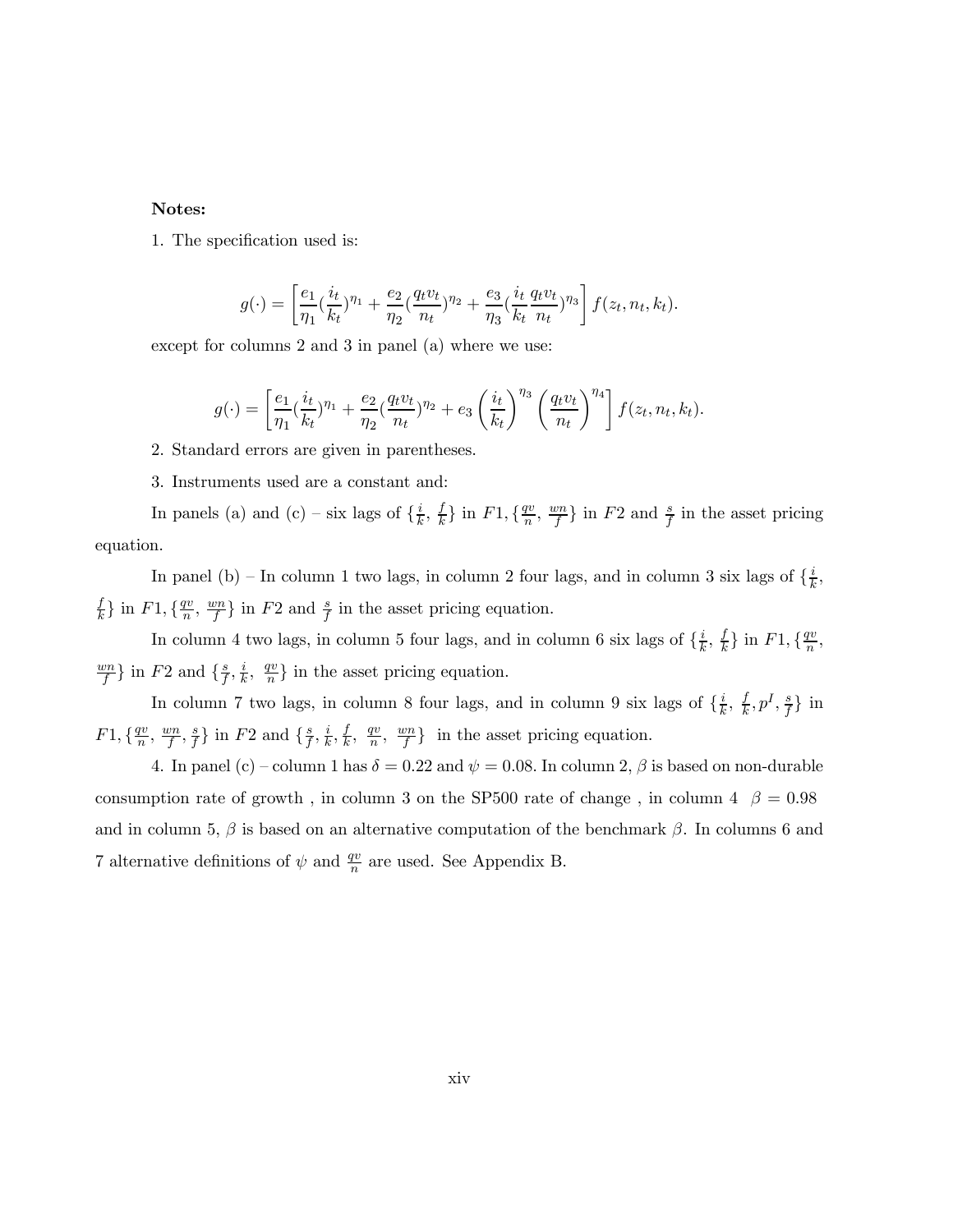| Table 3                                                                  |  |
|--------------------------------------------------------------------------|--|
| GMM Estimates of F1, F2 and asset pricing equation $s/f$ , 1976:1-1997:4 |  |

| <i>r</i> icionai<br>ppccmcati<br>דה מזוי<br>У |                |                |                |  |  |  |  |
|-----------------------------------------------|----------------|----------------|----------------|--|--|--|--|
|                                               | $\mathbf 1$    | $\overline{2}$ | 3              |  |  |  |  |
| $\{\eta_1, \eta_2, \eta_3\}$                  | fixed          | fixed          | free $\eta_2$  |  |  |  |  |
| $\eta_1$                                      | $\overline{2}$ | 3              | $\eta_2$       |  |  |  |  |
| $\eta_2$                                      |                | 3              | 3.00           |  |  |  |  |
|                                               |                |                | (0.14)         |  |  |  |  |
| $\eta_3$                                      |                |                | $\eta_2 - 1.5$ |  |  |  |  |
| $e_1$                                         | 2.4            | 17,985         | 28,419         |  |  |  |  |
|                                               | (6.4)          | (1,536)        | (9,508)        |  |  |  |  |
| $e_2$                                         |                | $-1,422$       | 681            |  |  |  |  |
|                                               |                | (133)          | (514)          |  |  |  |  |
| $e_3$                                         |                |                | $-4,257$       |  |  |  |  |
|                                               |                |                | (4,215)        |  |  |  |  |
| $\alpha$                                      | 0.66           | 0.45           | 0.67           |  |  |  |  |
|                                               | (0.001)        | (0.06)         | (0.18)         |  |  |  |  |
| J-Statistic                                   | 54.7           | 41.4           | 35.9           |  |  |  |  |
| p-value                                       | 0.005          | 0.08           | 0.002          |  |  |  |  |
| N.R. F1                                       | 0.15           | 0.22           | 0.17           |  |  |  |  |
| N.R. F2                                       | 0.76           | 0.16           |                |  |  |  |  |
| N.R. s/f                                      | 0.87           | 0.21           | 0.23           |  |  |  |  |

Conventional Specifications of g

**Notes:** 1. In column 1 we set  $e_2 = e_3 = 0$  and in column 2 we set  $e_3 = 0$ .

2. In column 3 only F1 and the asset pricing equation are estimated.

3. Instruments are a constant and six lags of  $\{\frac{i}{k}, \frac{f}{k}\}\$ in  $F1, \{\frac{qv}{n}, \frac{wn}{f}\}\$ in  $F2$ , and  $\frac{s}{f}$  in the asset pricing equation.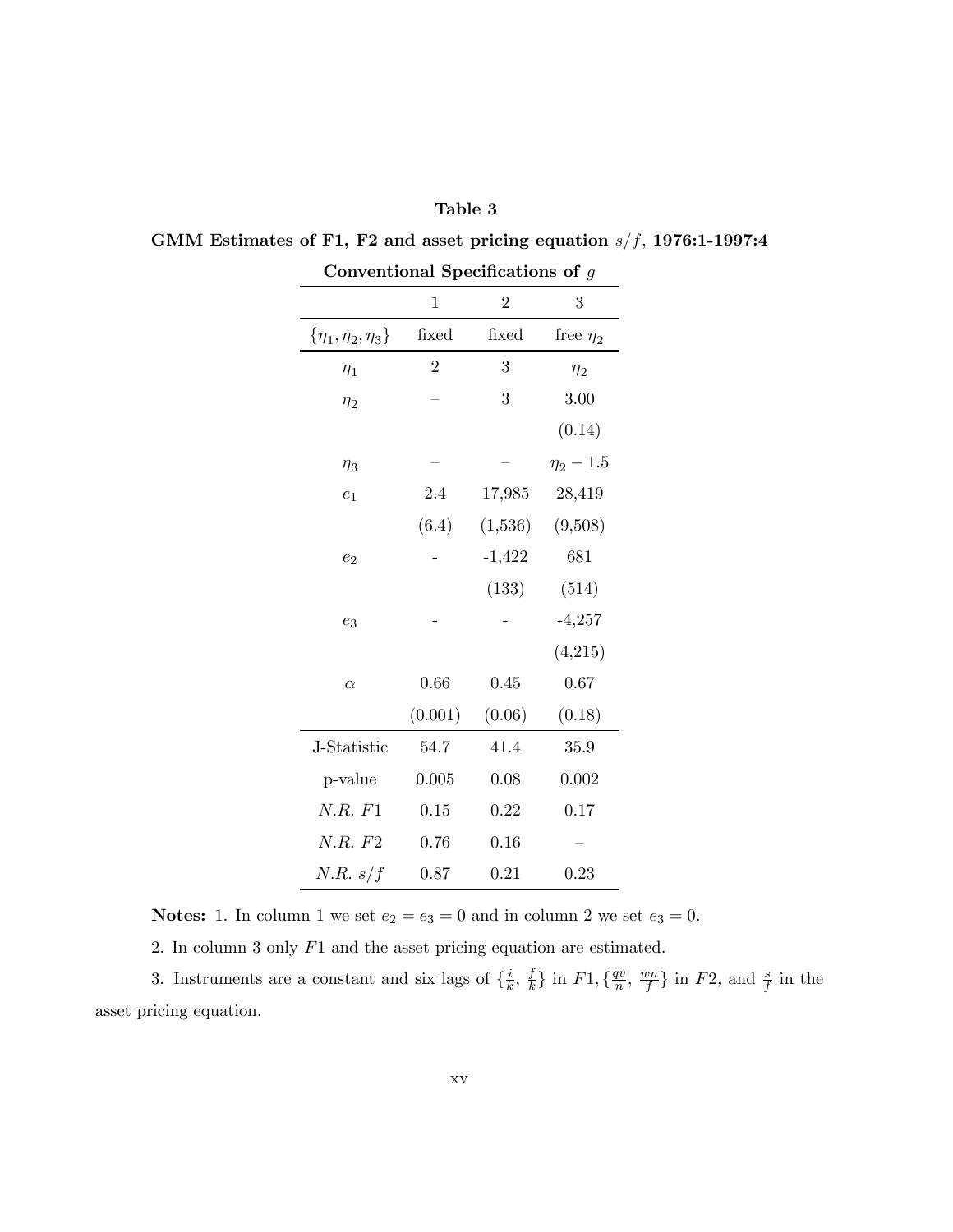#### Table 4

## Sample Moments of Marginal and Total Adjustment Costs

| Table 2, panel and column            | b3      | b5     | b6      | b8      | b9      | c1      | c4      | $_{\rm c5}$ |
|--------------------------------------|---------|--------|---------|---------|---------|---------|---------|-------------|
| Net Marginal Costs $\frac{g_v}{f/n}$ | 0.30    | 0.35   | 0.20    | 0.23    | 0.44    | 0.31    | 0.30    | 0.33        |
|                                      | (1.07)  | (1.04) | (1.03)  | (1.04)  | (1.05)  | (1.07)  | (1.07)  | (1.08)      |
| Gross Marginal Costs                 | 5.47    | 5.35   | 5.23    | 5.26    | 5.42    | 5.46    | 5.44    | 5.48        |
|                                      | (1.00)  | (0.99) | (0.96)  | (0.98)  | (0.99)  | (1.00)  | (1.00)  | (1.00)      |
| Interaction Labor-Capital            | $-5.16$ | $-5.0$ | $-5.03$ | $-5.03$ | $-4.99$ | $-5.15$ | $-5.15$ | $-5.16$     |
|                                      | (0.68)  | (0.65) | (0.67)  | (0.66)  | (0.65)  | (0.68)  | (0.68)  | (0.68)      |

## a. Gross Hiring

### b. Gross Investment

| Table 2, panel and column                          | b3       | b5       | b6       | b8       | b9       | c1       | c4       | c5       |
|----------------------------------------------------|----------|----------|----------|----------|----------|----------|----------|----------|
| Net Marginal Costs $+$                             | 8.33     | 8.38     | 8.27     | 8.30     | 8.53     | 8.41     | 8.39     | 8.37     |
| Purchase Price $\frac{g_i}{f/k} + \frac{p^l}{f/k}$ | (3.25)   | (3.14)   | (3.15)   | (3.15)   | (3.15)   | (3.24)   | (3.24)   | (3.25)   |
| Purchase Price                                     | 8.11     | 8.11     | 8.11     | 8.11     | 8.11     | 8.11     | 8.11     | 8.11     |
|                                                    | (1.23)   | (1.23)   | (1.23)   | (1.23)   | (1.23)   | (1.23)   | (1.23)   | (1.23)   |
| Gross Marginal Costs                               | 18.42    | 17.93    | 17.89    | 17.96    | 18.00    | 18.43    | 18.42    | 18.43    |
|                                                    | (3.19)   | (3.06)   | (3.10)   | (3.08)   | (3.11)   | (3.19)   | (3.19)   | (3.19)   |
| Interaction Capital-Labor                          | $-18.20$ | $-17.69$ | $-17.73$ | $-17.81$ | $-17.58$ | $-18.14$ | $-18.14$ | $-18.18$ |
|                                                    | (2.53)   | (2.49)   | (2.47)   | (2.52)   | (2.43)   | (2.52)   | (2.52)   | (2.53)   |
| Net Marginal Costs                                 | 0.22     | 0.24     | 0.16     | 0.15     | 0.42     | 0.29     | 0.28     | 0.26     |
|                                                    | (3.69)   | (3.60)   | (3.60)   | (3.62)   | (3.59)   | (3.69)   | (3.69)   | (3.69)   |
| Before Tax $Q^K$                                   | 1.44     | 1.44     | 1.43     | 1.43     | 1.47     | 1.45     | 1.45     | 1.44     |
|                                                    | (0.59)   | (0.57)   | (0.58)   | (0.58)   | (0.58)   | (0.59)   | (0.59)   | (0.59)   |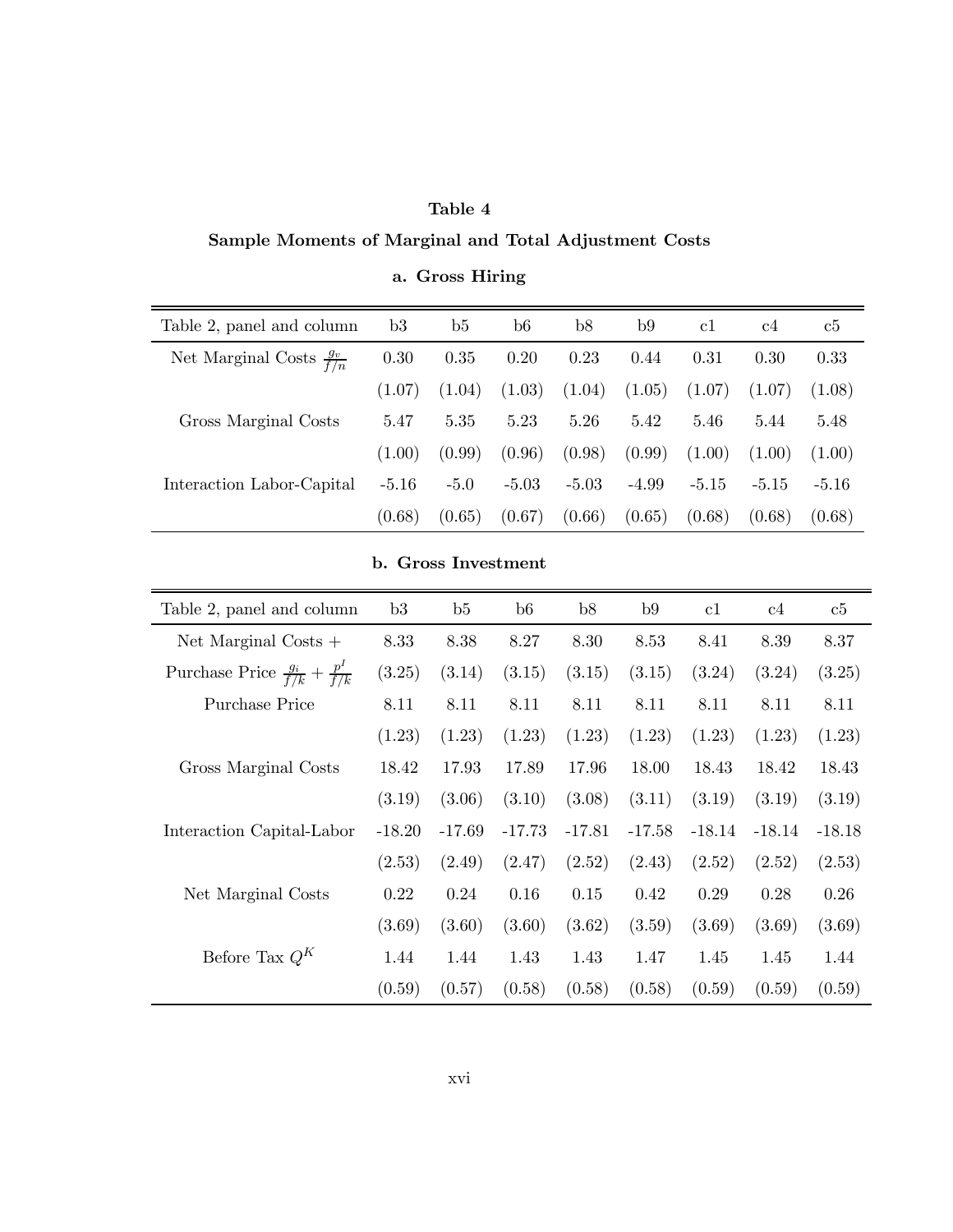| Table 2, panel and column                                                      | b3       | b5       | b6       | b8       | c1       | c4       | c5       |
|--------------------------------------------------------------------------------|----------|----------|----------|----------|----------|----------|----------|
| Total Costs $\frac{g}{f}$                                                      | 0.015    | 0.017    | 0.012    | 0.013    | 0.016    | 0.016    | 0.016    |
|                                                                                | (0.010)  | (0.009)  | (0.009)  | (0.009)  | (0.010)  | (0.010)  | (0.010)  |
| Investment Costs $\frac{e_1}{n_1}(\frac{i_t}{k_t})^{\eta_1}$                   | 0.158    | 0.154    | 0.153    | 0.154    | 0.158    | 0.158    | 0.158    |
|                                                                                | (0.041)  | (0.040)  | (0.040)  | (0.040)  | (0.041)  | (0.041)  | (0.041)  |
| Hiring Costs $\frac{e_2}{\eta_2}(\frac{q_t v_t}{n_t})^{\eta_2}$                | 0.166    | 0.163    | 0.158    | 0.160    | 0.165    | 0.165    | 0.167    |
|                                                                                | (0.045)  | (0.045)  | (0.043)  | (0.044)  | (0.045)  | (0.045)  | (0.045)  |
| Interaction $\frac{e_3}{\eta_3}(\frac{i_t}{k_t} \frac{q_t v_t}{n_t})^{\eta_3}$ | $-0.309$ | $-0.300$ | $-0.300$ | $-0.301$ | $-0.308$ | $-0.307$ | $-0.308$ |
|                                                                                | (0.055)  | (0.053)  | (0.053)  | (0.054)  | (0.054)  | (0.055)  | (0.055)  |

c. Total Adjustment Costs

Note: Sample means are reported with standard deviations in parentheses.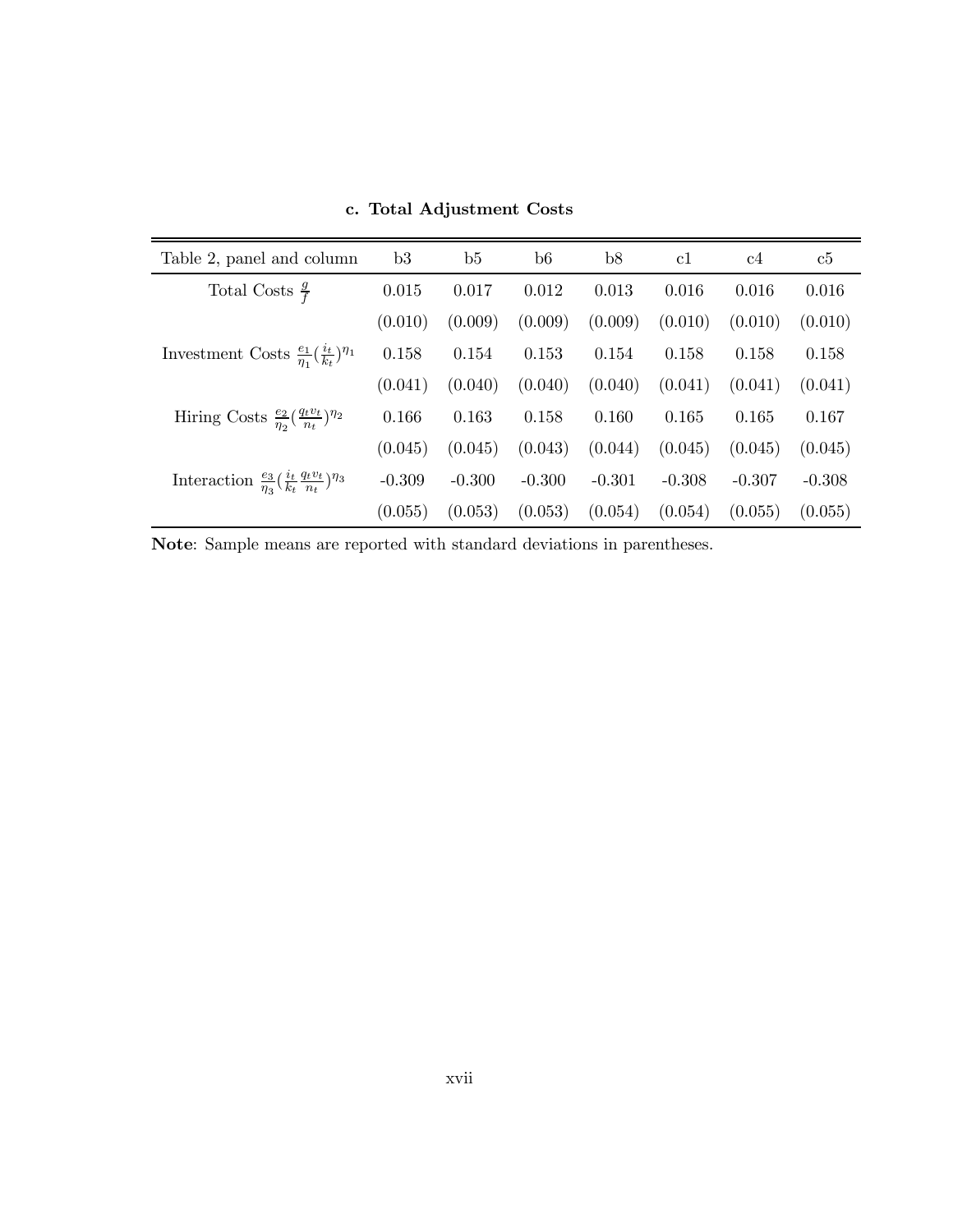#### Table 5

## Estimates of Marginal Adjustment Costs for Capital

| Study             | Sample                       | Mean $\frac{i}{k}$ | Mean $g_i$    |
|-------------------|------------------------------|--------------------|---------------|
|                   |                              |                    |               |
| $[1]$             | BEA, 1932-1978               | $0.13\,$           | $2.5 - 60.5$  |
| $\lceil 2 \rceil$ | Corporate Sector, 1953-1976  | 0.14               | 3.2           |
| $\lceil 3 \rceil$ | Manufacturing, 1955-1980     | 0.08               | 1.33          |
| [4]               | Compustat, 1976-1987         | $0.20 - 0.23$      | $0.15 - 0.45$ |
| $\lceil 5 \rceil$ | Compustat, 1985-1989         | $0.17 - 0.18$      | $0.50 - 0.98$ |
| [6]               | Compustat, 1980-1993         | 0.23               | $0.15 - 0.21$ |
|                   | Split Sample                 |                    | $0.13 - 1.1$  |
| $[7]$             | Compustat, 1960-1987         | 0.20               | 0.27          |
| [8]               | LRD panel, 1972-1988         | 0.12               | 0.04, 0.26    |
| [9]               | 35 industry panel, 1958-1999 | 0.10               | 0.10          |
| [10]              | Compustat $1974-1993$        | 0.15               | $1.2 - 22.9$  |

Summary of Studies for the U.S. Economy

Note: Investment rates  $\frac{i}{k}$  are expressed in annual terms. All studies pertain to annual data except Shapiro (1986) who uses quarterly data. The entries in the last column are expressed in terms of  $f/k$ , so, they are comparable to net marginal costs in Table 4b.

#### References

- [1] Summers, L.H. 1981. "Taxation and Corporate Investment: A q-Theory Approach," Brookings Papers on Economic Activity 1:67-127.
- [2] Hayashi, F. 1982. "Tobin's marginal q and Average q: A Neoclassical Interpretation," Econometrica 50:213-224.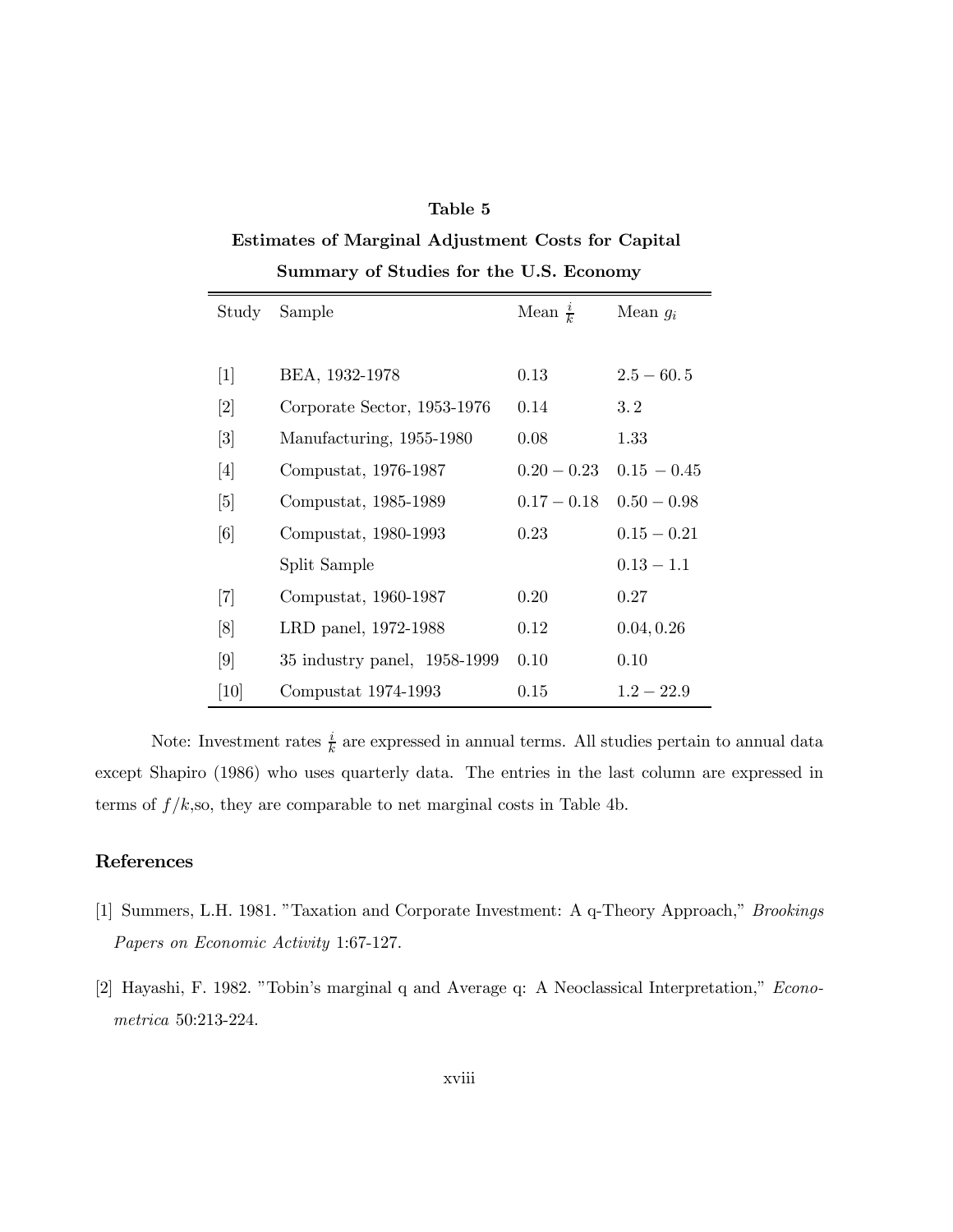- [3] Shapiro, M.D. 1986. "The Dynamic Demand for Capital and Labor," The Quarterly Journal of Economics 101:513-542.
- [4] Hubbard, R.G., A.K Kashyap, T.M. Whited 1995. "Internal Finance and Firm Investment," Journal of Money, Credit and Banking 27:683-701.
- [5] Gilchrist, S., C.P. Himmelberg 1995. "Evidence on the Role of Cash Flow for Investment," Journal of Monetary Economics 36:541-572.
- [6] \_\_\_\_\_\_ 1998. "Investment: Fundamentals and Finance," NBER Macroeconomic Annual 223-262.
- [7] Barnett, S.A., P. Sakellaris 1999. "A New Look at Firm Market Value, Investment, and Adjustment Costs," The Review of Economics and Statistics 81:250-260.
- [8] Cooper, R., J. Haltiwanger 2002. "On the Nature of Capital Adjustment Costs," Working Paper available online at www.bu.edu/econ/faculty/cooper/.
- [9] Hall, R.E. 2002. "Industry Dynamics with Adjustment Costs," NBER Working Paper 8849, March.
- [10] Abel, A., J.C. Eberly 2002. "Investment and q With Fixed Costs: An Empirical Analysis," Working Paper available online at www.kellogg.edu/faculty/eberly/htm/research/research.html.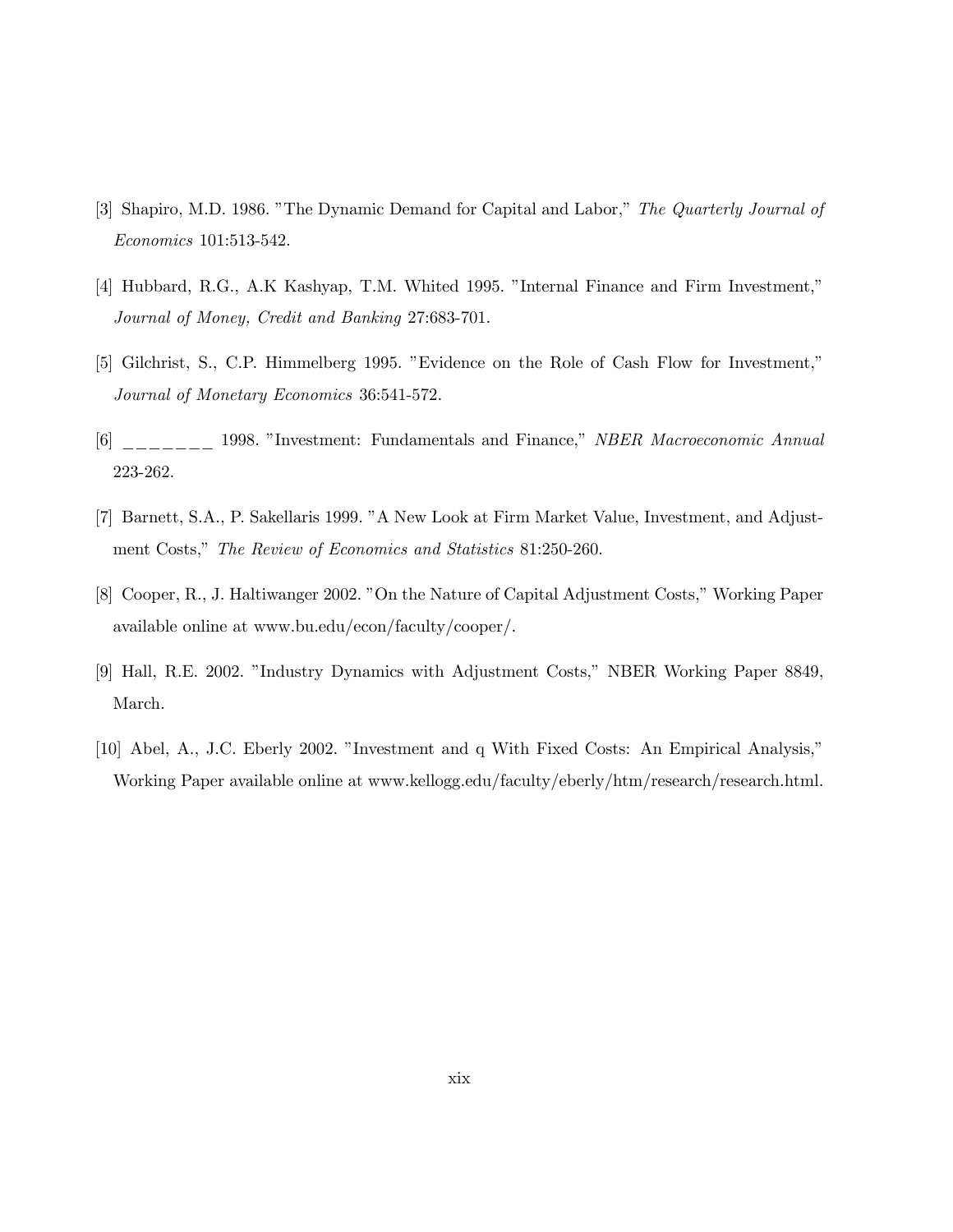#### Table 6

## Implications of Estimates for Firm Market Values  $\frac{s}{f}$

| a. Diagnostic Statistics                                      |         |         |         |         |         |         |         |         |  |  |
|---------------------------------------------------------------|---------|---------|---------|---------|---------|---------|---------|---------|--|--|
| Table 2, panel and column                                     | $-b3$   | b5      | b6      | b8      | b9      | c1      | c4      | c5      |  |  |
| $\rho(\frac{\widetilde{s_t}}{f_t}, \frac{s_t}{f_t})$          | 0.44    | 0.43    | 0.43    | 0.43    | 0.43    | 0.44    | 0.50    | 0.43    |  |  |
| $\frac{s_t}{f_t}$<br>$,\frac{s_t}{f_t})$                      | $-0.69$ | $-0.69$ | $-0.69$ | $-0.70$ | $-0.69$ | $-0.69$ | $-0.72$ | $-0.69$ |  |  |
| $\frac{s_t}{f_t}$<br>$\frac{s_t}{f_t}$                        | 0.57    | 0.56    | 0.57    | 0.57    | 0.57    | 0.57    | 0.57    | 0.56    |  |  |
| $\frac{s_t}{f_t}$<br>$,\frac{s_t}{f_t})$                      | $-0.53$ | $-0.52$ | $-0.53$ | $-0.53$ | $-0.53$ | $-0.53$ | $-0.53$ | $-0.52$ |  |  |
| $\frac{\sqrt{var\frac{s_t}{f_t}}}{\sqrt{var\frac{s_t}{f_t}}}$ | 1.28    | 1.19    | 1.22    | 1.21    | 1.21    | 1.29    | 1.30    | 1.27    |  |  |

| b. Decomposition of the Mean Predicted Market Values<br>$\left(\frac{s_t}{f_t}\right)$          |       |                |       |       |       |       |       |       |
|-------------------------------------------------------------------------------------------------|-------|----------------|-------|-------|-------|-------|-------|-------|
| Table 2, panel and column b3                                                                    |       | $\overline{b}$ | b6    | b8    | b9 -  | c1    | c4    | c5    |
| Share of $\left(\frac{s_t}{f_t}\right)^1$                                                       | 0.917 | 0.907          | 0.933 | 0.923 | 0.885 | 0.907 | 0.911 | 0.912 |
| Share of $\left(\begin{array}{c} 0 \\ 0 \end{array}\right)$<br>$\left(\frac{s_t}{f_t}\right)^2$ | 0.058 | 0.062          | 0.052 | 0.055 | 0.077 | 0.066 | 0.064 | 0.059 |
| Share of $\overline{\phantom{a}}$<br>$\left(\frac{s_t}{t}\right)^3$                             | 0.026 | 0.031          | 0.016 | 0.022 | 0.038 | 0.027 | 0.025 | 0.029 |

## c. Variance Decomposition of the Predicted Market Values  $\left(\frac{s_t}{f_t}\right)$

Table 2b

´

| Col. 3                           | Col. 5                           |                                  |                                  |                                  |                                  |                                  |         |         |        |                                  |        |         |        |
|----------------------------------|----------------------------------|----------------------------------|----------------------------------|----------------------------------|----------------------------------|----------------------------------|---------|---------|--------|----------------------------------|--------|---------|--------|
| $\left(\frac{s_t}{f_t}\right)^1$ | $\left(\frac{s_t}{f_t}\right)^2$ | $\left(\frac{s_t}{f_t}\right)^3$ | $\left(\frac{s_t}{f_t}\right)^1$ | $\left(\frac{s_t}{f_t}\right)^2$ | $\left(\frac{s_t}{f_t}\right)^2$ | $\left(\frac{s_t}{f_t}\right)^2$ | $0.09$  | $-0.20$ | $0.05$ | $\left(\frac{s_t}{f_t}\right)^2$ | $0.09$ | $-0.22$ | $0.06$ |
| $\left(\frac{s_t}{f_t}\right)^2$ | $-0.20$                          | $2.32$                           | $-0.65$                          | $\left(\frac{s_t}{f_t}\right)^2$ | $-0.22$                          | $2.34$                           | $-0.65$ |         |        |                                  |        |         |        |
| $\left(\frac{s_t}{f_t}\right)^3$ | $0.05$                           | $-0.65$                          | $0.18$                           | $\left(\frac{s_t}{f_t}\right)^3$ | $0.06$                           | $-0.65$                          | $0.18$  |         |        |                                  |        |         |        |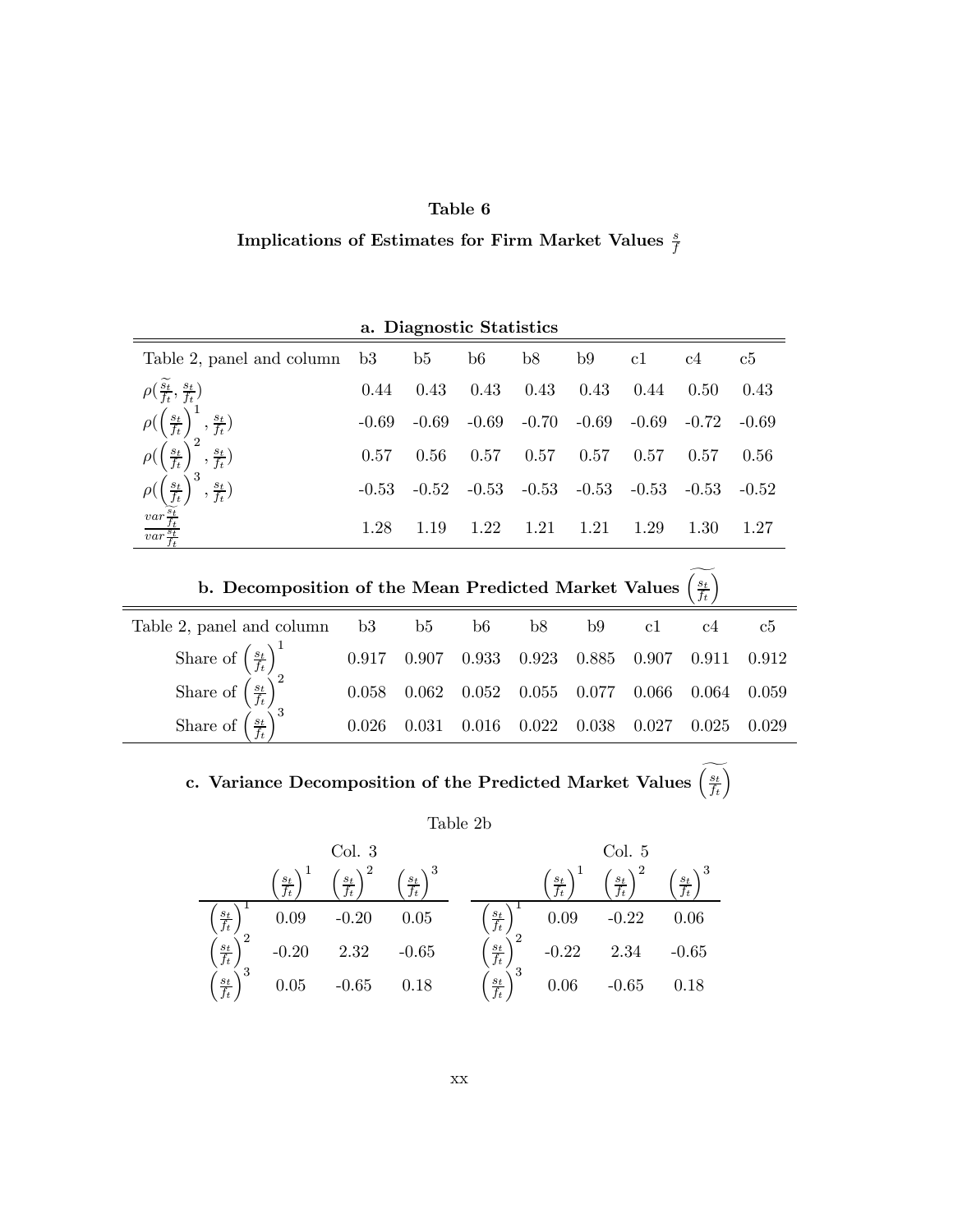|                        |                   | Col. 6            |                   |                                 |                   | Col. 8            |                   |
|------------------------|-------------------|-------------------|-------------------|---------------------------------|-------------------|-------------------|-------------------|
|                        | $\frac{s_t}{f_t}$ | $\frac{s_t}{f_t}$ | $\frac{s_t}{f_t}$ |                                 | $\frac{s_t}{f_t}$ | $\frac{s_t}{f_t}$ | $\frac{s_t}{f_t}$ |
| $\frac{s_t}{f_t}$      | 0.09              | $-0.21$           | 0.05              | $\frac{s_t}{f_t}$               | 0.09              | $-0.22$           | 0.06              |
| $\frac{s_t}{f_t}$      | $-0.21$           | 2.32              | $-0.64$           | $\frac{s_t}{f_t}$               | $-0.21$           | 2.31              | $-0.64$           |
| 3<br>$\frac{s_t}{f_t}$ | 0.05              | $-0.64$           | 0.18              | $\sqrt{3}$<br>$\frac{s_t}{f_t}$ | 0.06              | $-0.64$           | 0.18              |

|            |         | Col. 9  |         |
|------------|---------|---------|---------|
|            | $s_t$   | $s_{t}$ | $s_t$   |
| $s_t$      | 0.09    | $-0.22$ | 0.06    |
| 2<br>$s_t$ | $-0.21$ | 2.33    | $-0.65$ |
| $S_f$      | 0.06    | $-0.65$ | 0.18    |



|                   |                   | Col. 1            |                 |                          |                   | Col.4             |                   |
|-------------------|-------------------|-------------------|-----------------|--------------------------|-------------------|-------------------|-------------------|
|                   | $\frac{s_t}{f_t}$ | $\frac{s_t}{f_t}$ | $\frac{s_t}{e}$ |                          | $\frac{s_t}{f_t}$ | $\frac{s_t}{f_t}$ | $\frac{s_t}{f_t}$ |
| $\frac{s_t}{f_t}$ | 0.09              | $-0.20$           | 0.05            | $\frac{s_t}{f_t}$        | 0.05              | $-0.22$           | 0.06              |
| $\frac{s_t}{f_t}$ | $-0.20$           | 2.31              | $-0.64$         | $\frac{s_t}{f_t}$        | $-0.22$           | 2.43              | $-0.67$           |
| $\frac{s_t}{f_t}$ | 0.05              | $-0.64$           | 0.18            | ₹ 3<br>$\frac{s_t}{f_t}$ | 0.06              | $-0.67$           | 0.19              |

|                  |         | Col. 5  |          |
|------------------|---------|---------|----------|
|                  | $s_t$   |         | $s_t$    |
| $s_t$            | 0.08    | $-0.25$ | $0.07\,$ |
| $\boldsymbol{s}$ | $-0.25$ | 2.45    | $-0.69$  |
| 3                | 0.07    | $-0.69$ | 0.19     |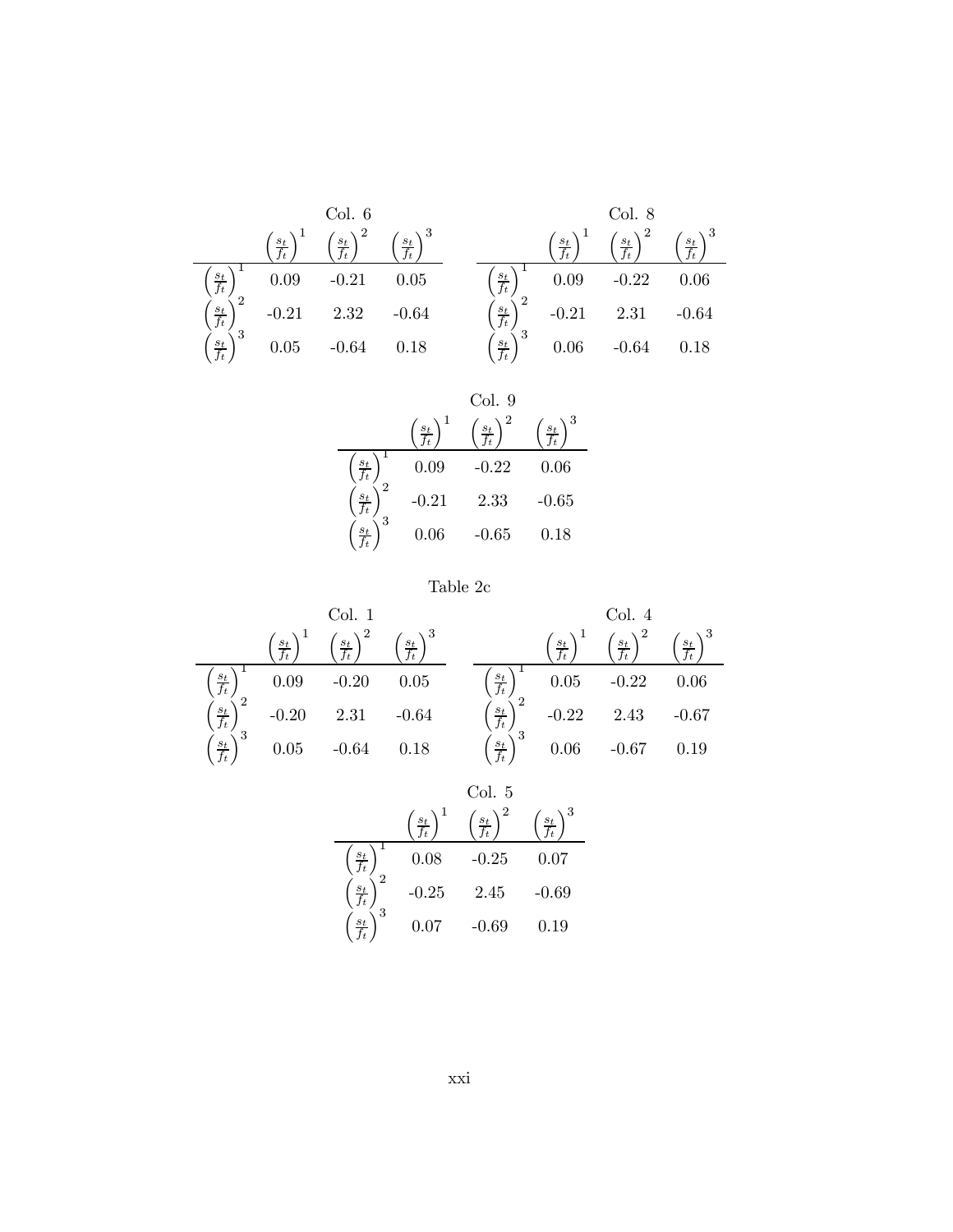

#### Note:

Values of  $\frac{i}{k}$  and  $\frac{qv}{n}$  in the figure lie within the actual range of the obervations in the data.